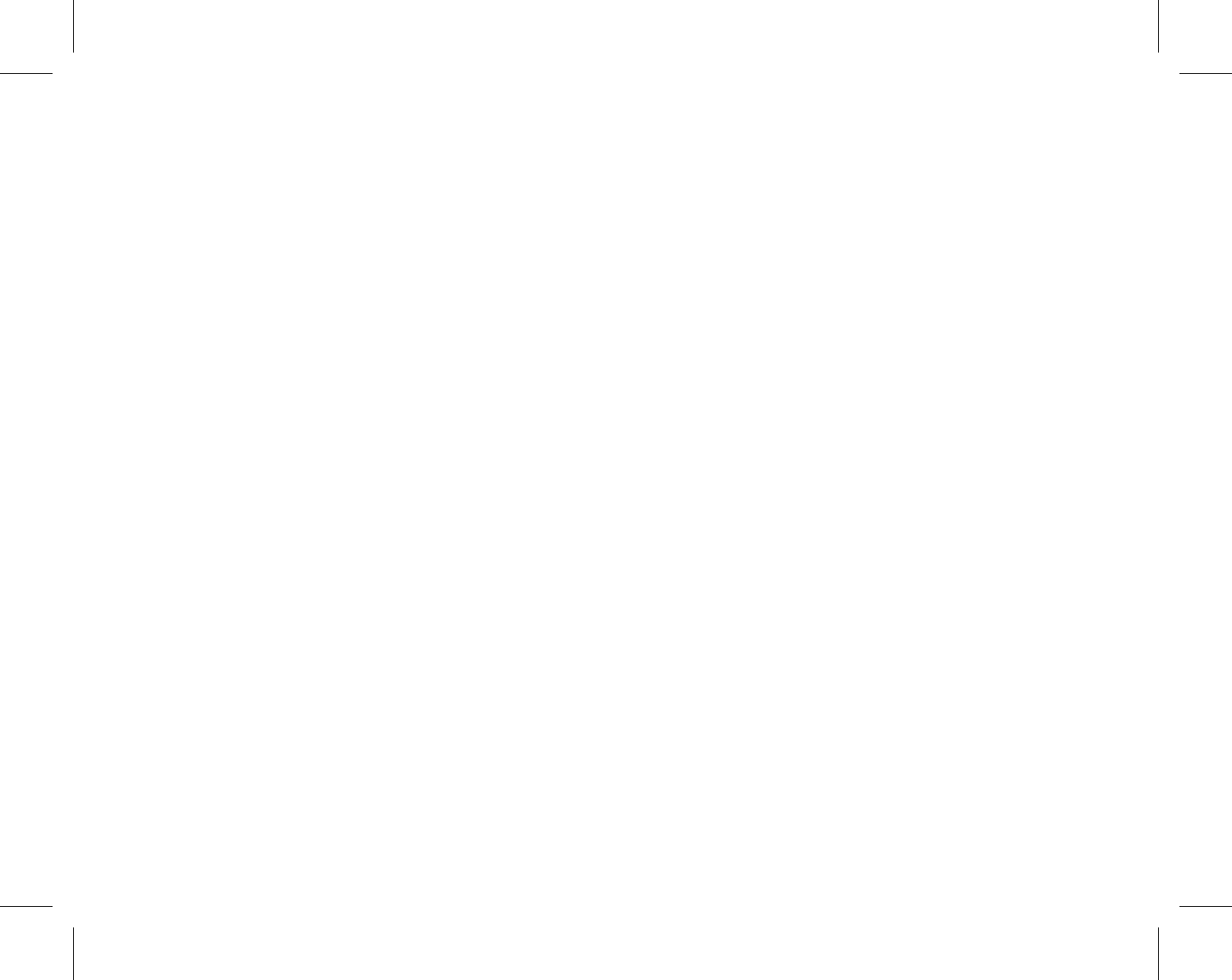EN



1

#### INSTRUCTIONS FOR USE **INTRODUCTION**

The user of Osteogenics Biomedical products has the duty to determine whether or not any product is suitable for the particular patient and circumstances. Osteogenics Biomedical disclaims any liability, express or implied, and shall have no responsibility for any direct, indirect, punitive or other damages, arising out of or in connection with any errors in professional judgment or practice in the use or installation of Osteogenics products. **IMPORTANT**: Read this entire package insert prior to use and follow all instructions carefully. Improper handling, preparation, surgical technique or postoperative care may adversely affect the safety and/or performance of the membrane.

## **DESCRIPTION**

Cytoplast™ Titanium-Reinforced PTFE Membranes are composed of proprietary 100% polytetrafluoroethylene sheet, reinforced with a titanium frame embedded between two layers of PTFE. PTFE is a biologically inert and tissue compatible material. Cytoplast™ Titanium-Reinforced PTFE Membranes are a high-density sheet with a surface structure and porosity suitable to prevent integration and passage of bacteria within the interstices of the material, and simultaneously facilitate adhesion of host cells to the material. Cytoplast™ Titanium-Reinforced PTFE Membranes are designed to reduce the migration and establishment of gingival soft tissue derived cells into bony defects thus providing a more favorable environment for neovascularization and bone derived cells to repopulate and repair the defect. Since space-making is critical to this procedure, the membrane is sufficiently stiff to prevent spontaneous collapse but supple enough to conform easily to tissue contours and reduce perforations of overlying soft tissue.

#### **INDICATIONS**

Cytoplast™ Titanium-Reinforced PTFE Membranes are a temporarily implantable material (non-resorbable) for use as a space-making barrier in the treatment of periodontal defects.

**CONTRAINDICATIONS** Cytoplast™ Titanium-Reinforced PTFE Membranes are not designed for use under load bearing conditions.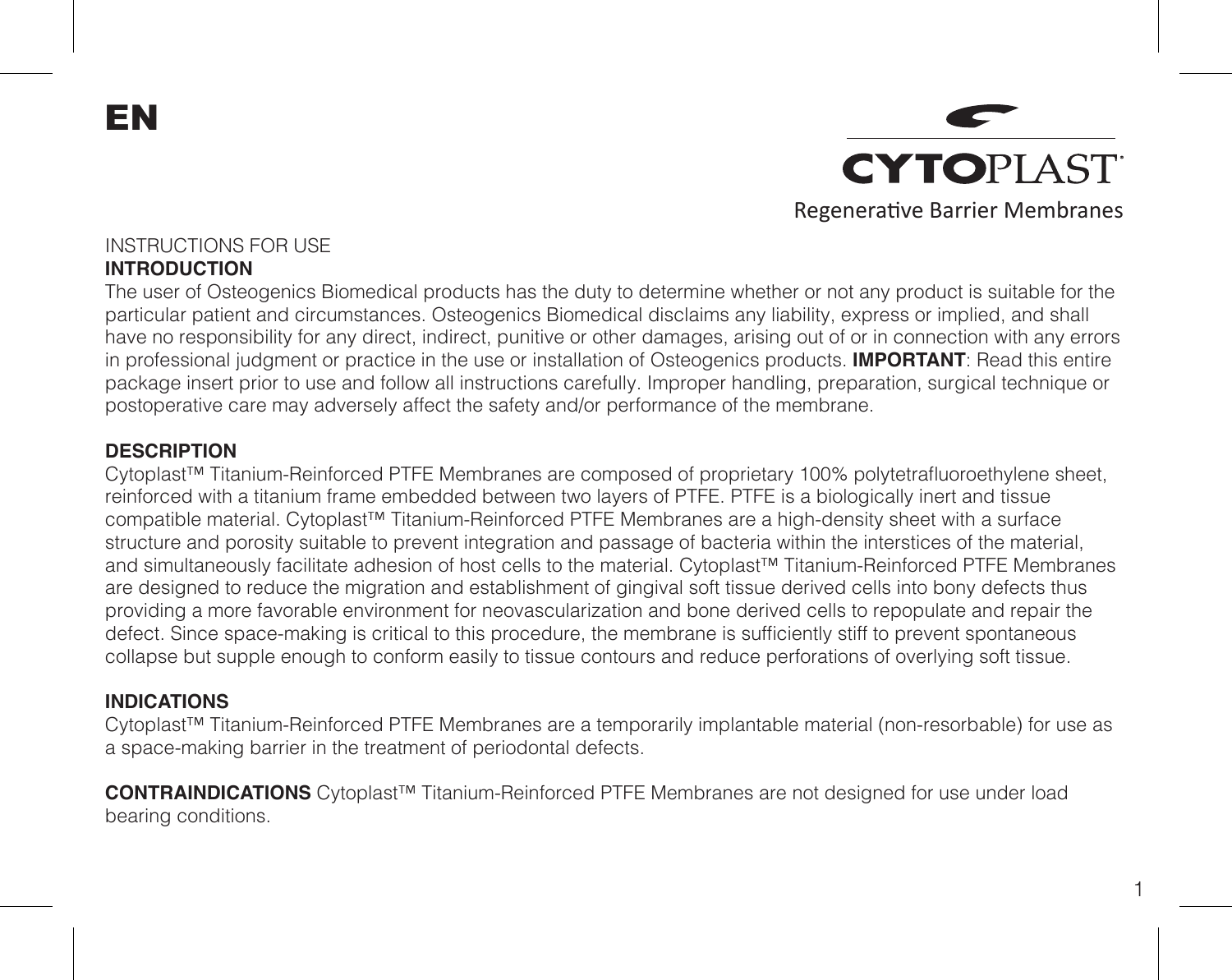## **WARNINGS**

Barrier membranes should be used only with stable endosseous implants, and the long term safety and effectiveness of maintaining endosseous implants in regenerated osseous tissue on alveolar ridges has not been determined.

# **CAUTIONS**

- U.S.A. Federal Law restricts the sale, distribution or use of this device to, by or on the order of a licensed practitioner.
- Do not use if package has been opened or damaged prior to use.
- Do not reuse or re-sterilize Cytoplast™ Titanium-Reinforced PTFE Membranes. Safety and effectiveness following reuse or re-sterilization of the Cytoplast™ Titanium-Reinforced PTFE Membranes has not been established.
- Cytoplast™ Titanium-Reinforced PTFE Membranes should not be used in the presence of active infection.

# **ADVERSE REACTIONS**

None reported.

## **MRI SAFETY INFORMATION**

Non-clinical testing has demonstrated that Cytoplast™ Titanium-Reinforced PTFE Membranes are MR Conditional. A patient with this device can be safely scanned in an MR system meeting the following conditions:

- Static magnetic field of 1.5 T and 3.0 T
- Maximum spatial gradient of 3,000 gauss/cm (30 T/m)
- Maximum MR system reported, whole body averaged specific absorption rate (SAR) of 2 W/kg (Normal Operating Mode)

Under the scan conditions defined above, the Cytoplast™ Titanium-Reinforced PTFE Membranes are expected to produce a maximum temperature rise of less than 2.3°C after 15 minutes of continuous scanning.

In non-clinical testing, the image artifact caused by the device extends approximately 3 mm from the implant when imaged with a gradient echo pulse sequence and a 3.0 T MR system.

## **MEMBRANE INSERTION**

Carefully open the outer tray of the double blister and aseptically remove the sterile inner tray containing the Cytoplast™ Titanium-Reinforced PTFE Membrane in the sterile field. The sterile barrier membrane can then be removed from the sterile inner tray for usage during the surgical procedure. Handle the membrane only with sterile surgical gloves, which have been washed in sterile water to remove the talc, or with sterile atraumatic forceps. The membrane may be cut to the desired configuration. Titanium is easily cut with sharp scissors. After trimming, there should be no sharp corners or rough edges. Note: For best results with textured material, place dimples side up towards gingival tissue. To enhance space-making capability, the material may be curved over the fingertips or a sterile instrument handle to create a dome shape, if desired. The membrane should be trimmed to extend 3-4mm beyond the defect margins to provide adequate protection of the bone defect and enhance membrane stability. The membrane should be trimmed to remain at least 1 mm from adjacent, uninvolved teeth. Care should be exercised during placement of the membrane to prevent delamination. Trimming of the membrane close to the titanium frame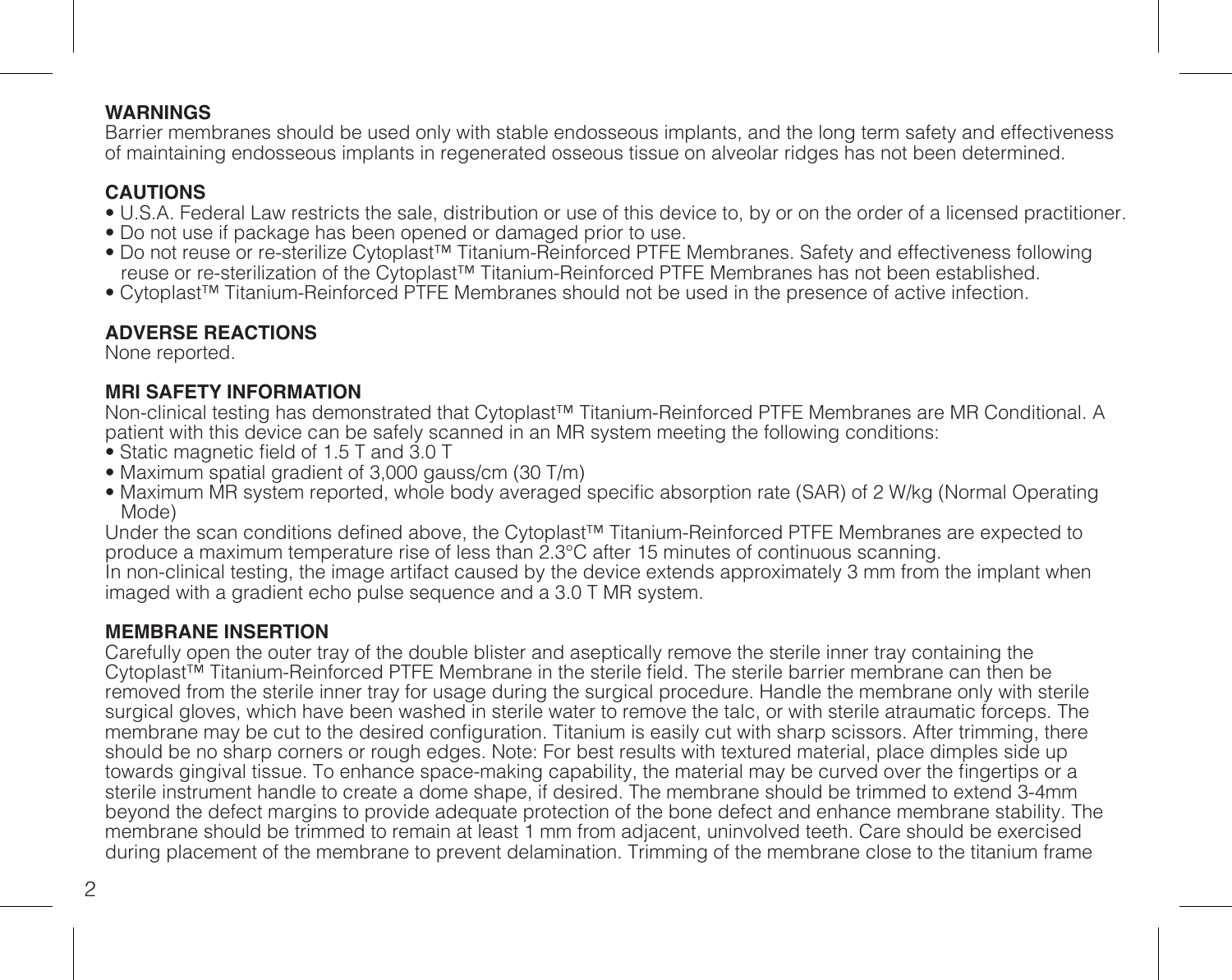or excessive bending of the frame can increase the risk of delamination. Sections of the membrane that become delaminated during placement should not be used. In rare instances, the titanium frame may perforate through the PTFE material during handling. If this occurs, the membrane should not be used.

If additional stability is desired, the membrane may be stabilized with sutures, surgical tacks or screws. The use of a non-resorbable monofilament suture is recommended by the manufacturer. Loss of tensile strength during the initial 2-week healing period can lead to premature membrane exposure.

Adequate flap release must be accomplished in order to achieve a tension-free closure if primary closure is desired. Vertical incisions, if used, must be remote from the location of the membrane. A double layer closure, with a deep layer of horizontal mattress sutures followed by a standard wound closure with interrupted sutures, is recommended.

## **MEMBRANE EXPOSURE**

Depending on the size and complexity of a given defect, maintenance of primary closure may be required for predictable bone regeneration. If primary closure is desired, and premature exposure of the membrane occurs, the manufacturer recommends following recognized published protocols for management and prevention of PTFE membrane exposures.

#### **MEMBRANE REMOVAL**

The membrane is not intended to remain in place as a permanent implant and should therefore be removed following the bone regeneration procedure. When removal is desired, the membrane may be easily removed, if exposed, by grasping with forceps and gently removing it from the tissue. Anesthesia may be provided to enhance patient comfort, but is usually not necessary. If primary closure is obtained at placement, surgical exposure will be required for removal.

Following membrane removal, the regenerated tissue will re-epithelialize within 14 to 21 days to complete the initial healing process. However, final bone maturation will not occur for 6 to 12 months. This time frame should be considered in treatment planning cases involving heavy prosthetic loading of regenerated bone.

#### **AVAILABILITY**

Cytoplast™ Titanium-Reinforced PTFE Membranes are provided sterile in a variety of shapes and sizes, and are titanium reinforced.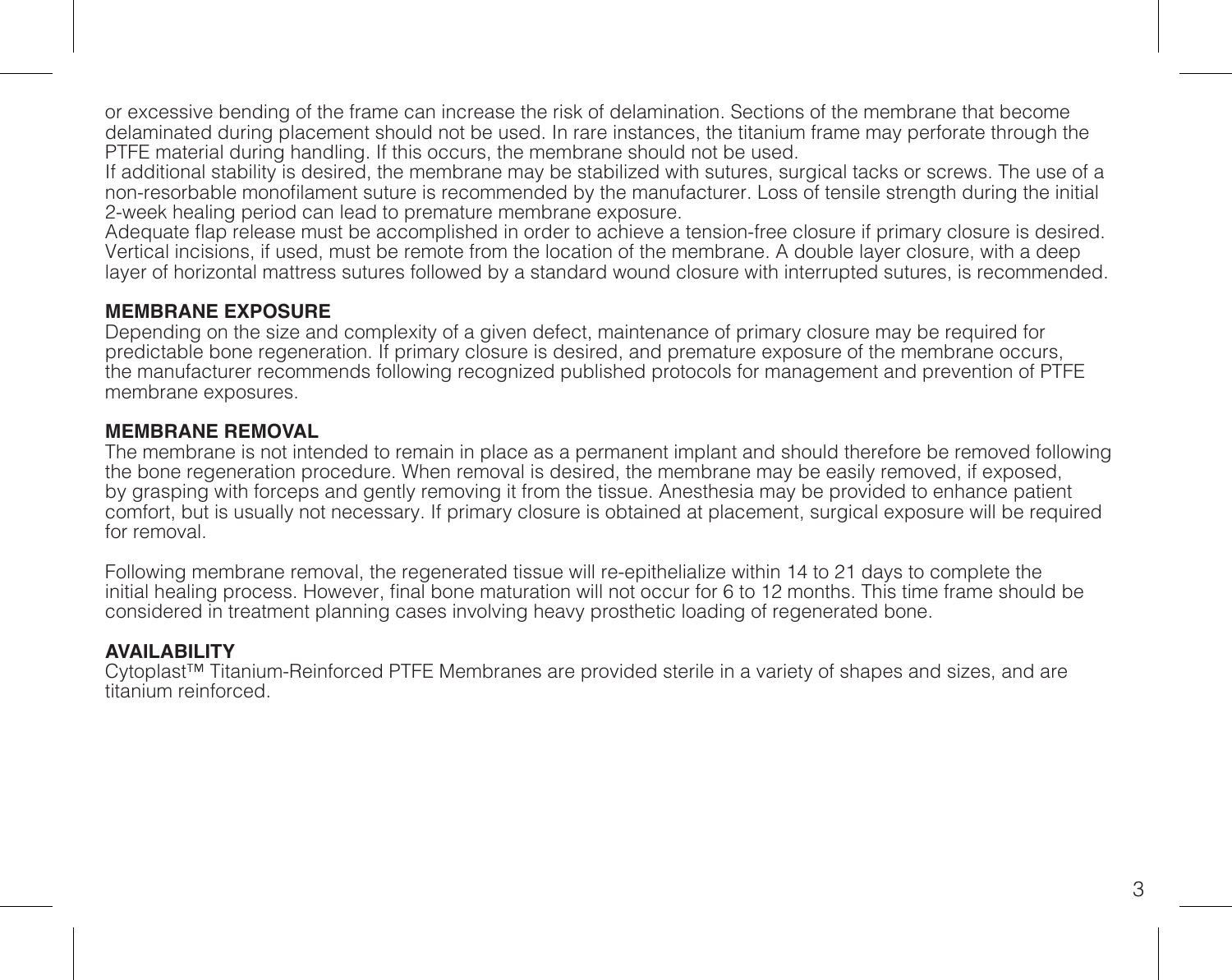# **LABELING SYMBOLS**

Symbols may be used on package labeling for easy identification.

|                   | Manufacturer                                        |
|-------------------|-----------------------------------------------------|
|                   | Use By                                              |
|                   | Do Not Reuse                                        |
|                   | Caution                                             |
|                   | Do Not Use if Package is Damaged                    |
| <b>STERILE EO</b> | Sterilized Using Ethylene Oxide                     |
| 15℃∦ 30℃          | Temperature Limit 15 - 30°C (59 - 86°F)             |
|                   | Do Not Resterilize                                  |
| $\overline{10}$   | I ot Number                                         |
| <b>REF</b>        | Catalog Number                                      |
| EC<br>REP         | Authorized Representative in the European Community |
|                   | <b>MR Conditional</b>                               |
|                   | Consult instructions for use                        |
|                   |                                                     |

Osteogenics Biomedical, Inc. 4620 71st Street, Bldg 78-79 Lubbock, TX 79424 USA www.osteogenics.com M

 $EC$  REP

Emergo Europe Prinsessegracht 20 2514 AP The Hague The Netherlands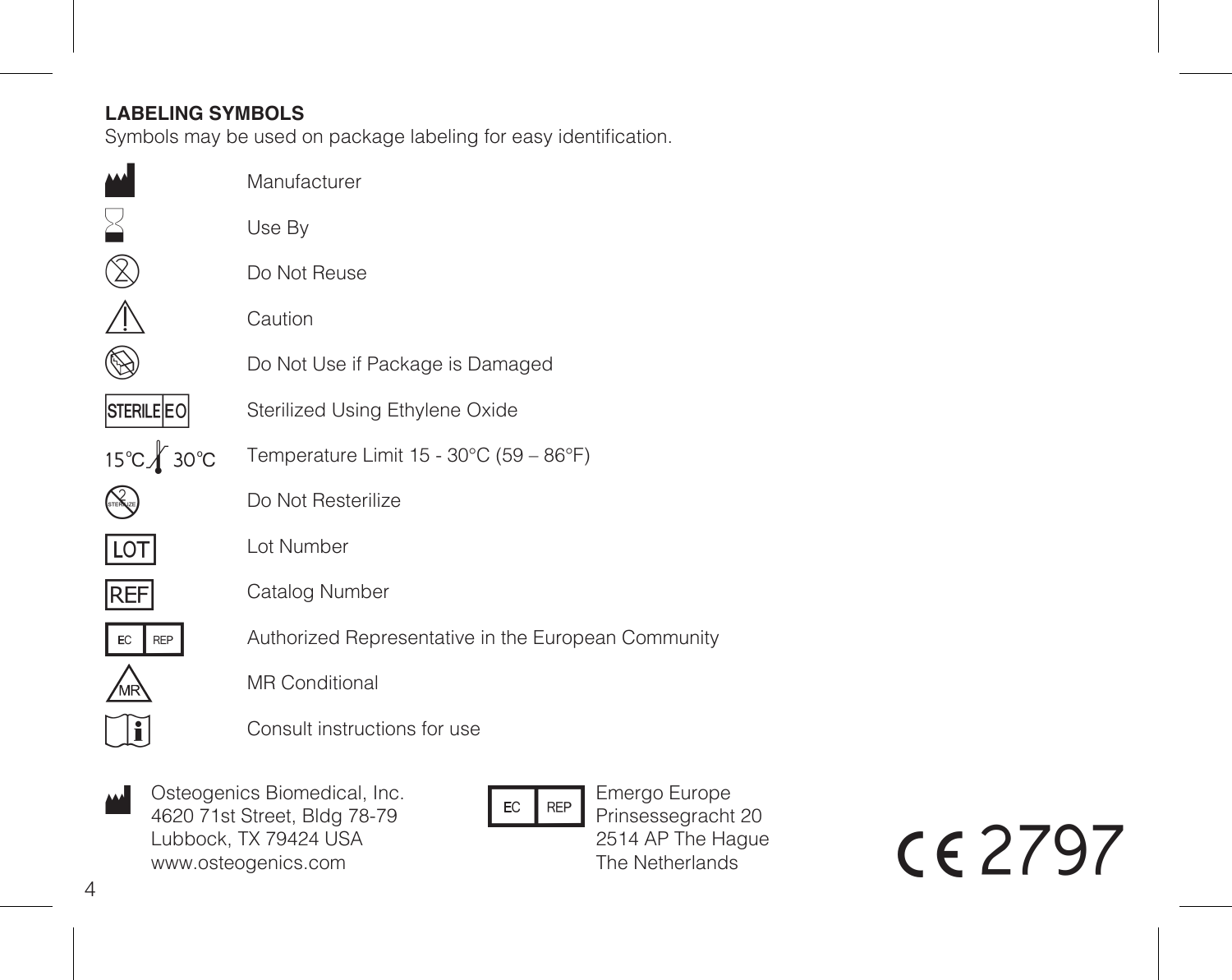DE

**CYTOPLAST** Regenerative Barrieremembranen

#### ANWENDUNGSHINWEISE **EINFÜHRUNG**

Der Benutzer von Produkten von Osteogenics Biomedical ist dafür verantwortlich zu bestimmen, ob ein Produkt für einen bestimmten Patienten oder Umstand geeignet ist oder nicht. Osteogenics Biomedical lehnt jegliche ausdrückliche oder stillschweigende Haftbarkeit ab und übernimmt keine Verantwortung für direkte, indirekte, pönalisierende oder andere Schäden, die aus oder im Zusammenhang mit Fehlern im professionellen Urteilsvermögen<br>oder Praktiken zum Gebrauch oder zur Installation von Produkten von Osteogenics entstehen. WICHTIG: Lesen Sie vor dem Gebrauch die gesamte Packungsbeilage durch und befolgen Sie sorgsam alle Anleitungen. Unsachgemäße Handhabung, Vorbereitung, Operationstechnik oder postoperative Versorgung können die Sicherheit und/oder Leistung der Membran beeinträchtigen.

## **BESCHREIBUNG**

Cytoplast™ titanverstärkte PTFE-Membranen bestehen aus einem proprietären 100 % Polytetrafluoroethylenblatt, das mit einem zwischen zwei PTFE-Schichten eingebetteten Titanrahmen verstärkt ist. PTFE ist ein biologisch inertes und gewebekompatibles Material. Cytoplast™ titanverstärkte PTFE-Membranen sind hochdichte Blätter mit einer Oberflächenstruktur und Porosität, die zur Verhinderung der Integration und Passage von Bakterien durch die Zwischenräume im Material geeignet sind und gleichzeitig die Adhäsion von Hostzellen am Material erleichtern. Cytoplast™ titanverstärkte PTFE-Membranen sind dafür vorgesehen, die Migration und Bildung von Zahnfleischweichgewebe-abgeleiteten Zellen in Knochendefekten zu reduzieren und dadurch eine günstigere Umgebung für die Neovaskularisierung und Neubesiedlung und Reparatur des Defekts durch Knochen-abgeleitete Zellen zu liefern. Da bei diesem Verfahren Platzschaffung ein kritischer Faktor ist, ist die Membran ausreichend steif, um einen spontanen Kollaps zu verhindern, jedoch nachgiebig genug, um sich problemlos an die Gewebekonturen anzupassen und Perforationen des darüber liegenden Gewebes zu reduzieren.

## **INDIKATIONEN**

Cytoplast™ titanverstärkte PTFE-Membranen sind ein temporär implantierbares Material (nicht-resorbierbar) zum Gebrauch als platzschaffende Barriere bei der Behandlung periodontaler Defekte.

## **KONTRAINDIKATIONEN**

Cytoplast™ titanverstärkte PTFE-Membranen sind nicht für den Gebrauch unter Belastung vorgesehen.

## **WARNHINWEISE**

Barrieremembranen sollten nur mit stabilen enossalen Implantaten verwendet werden. Die langfristige Stabilität,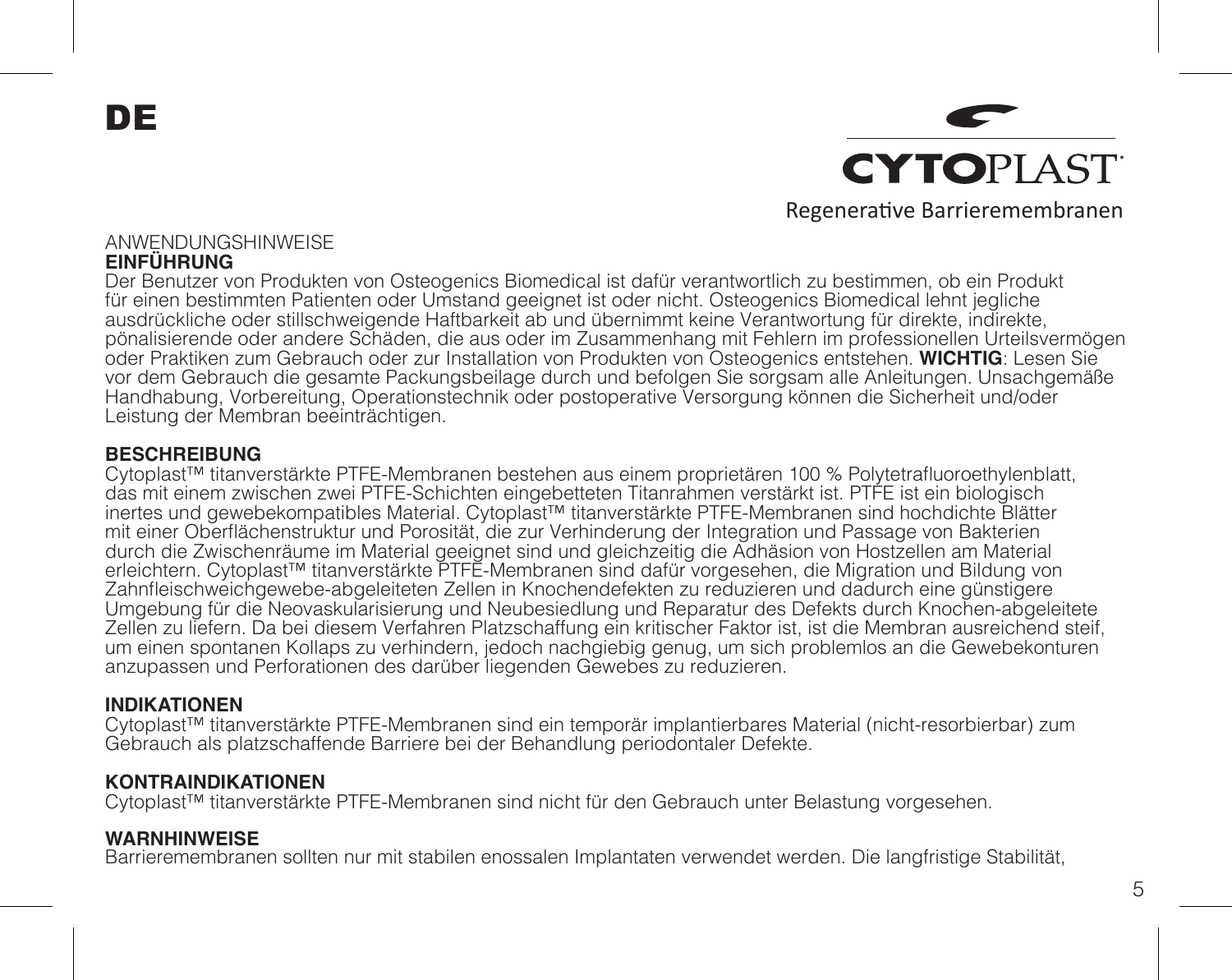Effektivität und Erhalt von enossalen Implantaten in regeneriertem Knochengewebe auf Alveolarkämmen wurde nicht<br>ermittelt.

## **SICHERHEITSHINWEISE**

- Laut US-Bundesgesetz darf dieses Produkt nur auf Anordnung eines zugelassenen Arztes verkauft, vertrieben oder verwendet werden.
- Das Produkt nicht verwenden, wenn die Verpackung vor dem Gebrauch geöffnet oder beschädigt wurde.
- Cytoplast™ titanverstärkte PTFE-Membranen nicht wiederverwenden oder resterilisieren. Die Sicherheit und Wirksamkeit der Cytoplast™ titanverstärkten PTFE-Membranen nach einer Wiederverwendung oder Resterilisation wurden nicht erwiesen.
- Cytoplast™ titanverstärkte PTFE-Membranen dürfen nicht bei Vorliegen einer aktiven Infektion verwendet werden.

# **UNERWÜNSCHTE REAKTIONEN**

Keine berichtet.

# **SICHERHEITSINFORMATIONEN FÜR MRT-UNTERSUCHUNGEN**

Bei nicht klinischen Prüfungen wurde festgestellt, dass Cytoplast™ titanverstärkte PTFE-Membranen bedingt MRsicher (MR Conditional) sind.

Ein dieses Produkt tragender Patient kann unter den folgenden Bedingungen gefahrlos einem Scan in einem MR-System unterzogen werden:

- Statisches Magnetfeld von 1,5 T und 3,0 T
- Maximaler Raumgradient von 3000 Gauss/cm (30 T/m)
- Maximale für MR-Systeme angegebene ganzkörpergemittelte spezifische Absorptionsrate (SAR) von 2 W/kg (normaler Betriebsmodus)

Unter den oben definierten Scan-Bedingungen ist zu erwarten, dass Cytoplast™ titanverstärkte PTFE-Membranen einen maximalen Temperaturanstieg von weniger als 2,3 °C nach einem unterbrechungsfreien Scan von 15 Minuten.<br>Dauer bewirken

Bei nicht klinischen Prüfungen erstreckt sich das durch das Produkt verursachte Bildartefakt etwa 3 mm über das<br>Implantat hinaus, wenn die Bildgebung mit einer Gradienten-Echo-Pulssequenz und einem 3,0-T-MR-System erfolgt.

# **EINFÜHRUNG DER MEMBRAN**

Die äußere Verpackung der doppelten Blisterverpackung vorsichtig öffnen und die sterile innere Verpackung mit der Cytoplast™ titanverstärkten PTFE-Membran unter Einhaltung steriler Kautelen im Sterilfeld entnehmen. Anschließend kann die sterile Barrieremembran zur Verwendung während des chirurgischen Eingriffs aus der sterilen inneren Verpackung entnommen werden. Die Membran nur mit sterilen OP-Handschuhen, die in sterilem Wasser gewaschen wurden, um das Puder zu entfernen, oder mit einer sterilen atraumatischen Pinzette handhaben. Die Membran kann auf die gewünschte Konfiguration zugeschnitten werden. Titan lässt sich leicht mit einer scharfen Schere schneiden. Nach dem Zuschneiden sollten keine scharfen Ecken oder rauen Kanten zurückbleiben. Hinweis: Um mit strukturiertem Material optimale Resultate zu erzielen, die Seite mit den Grübchen nach oben zum Zahnfleischgewebe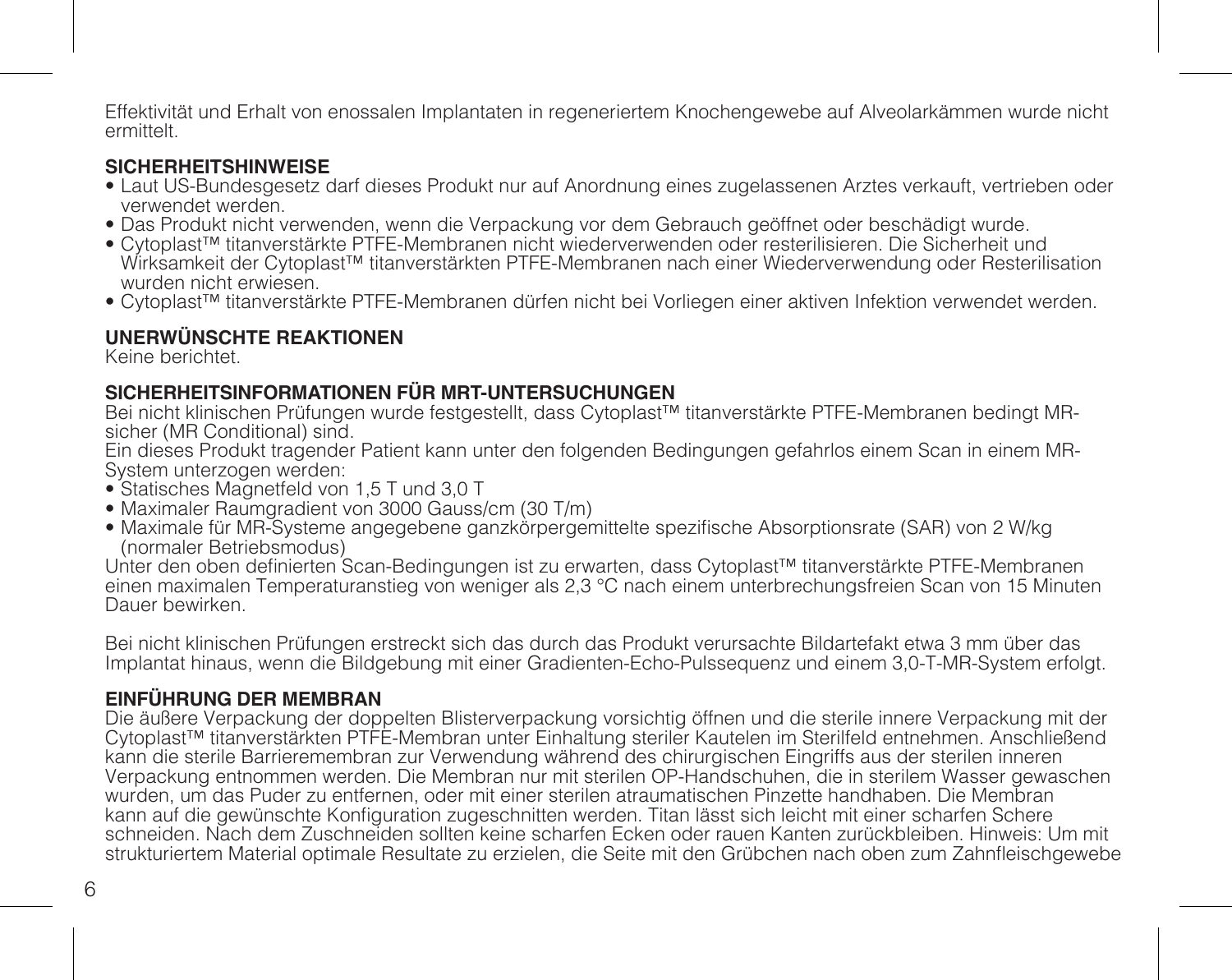hin anbringen. Zur Erhöhung der raumschaffenden Fähigkeit kann das Material nach Wunsch über den Fingerspitzen oder dem Griff eines sterilen Instruments zu einer Kuppel geformt werden. Die Membran sollte so zugeschnitten werden, dass sie 3–4 mm über den Rand des Defekts hinaus reicht, um einen angemessenen Schutz des Knochendefekts zu bieten und die Membranstabilität zu verbessern. Die Membran sollte so zugeschnitten werden, dass ein Abstand von mindestens 1 mm von benachbarten, nicht involvierten Zähnen besteht. Bei der Platzierung der Membran mit Sorgfalt vorgehen, um eine Delamination zu verhindern. Wenn die Membran nahe am Titanrahmen zugeschnitten wird oder der Rahmen zu stark gebogen wird, kann dies das Risiko einer Delamination erhöhen. Teile der Membran, die sich während der Platzierung ablösen, nicht mehr verwenden. In seltenen Fällen kann es während der Handhabung vorkommen, dass der Titanrahmen das PTFE-Material perforiert. In diesem Fall die Membran nicht verwenden.

Wird zusätzliche Stabilität gewünscht, kann die Membran mit Nähten, chirurgischen Heftzwecken oder Schrauben stabilisiert werden. Der Hersteller empfiehlt die Verwendung einer nicht resorbierbaren monofilen Naht. Ein Verlust an Zerreißfestigkeit während der ersten zweiwöchigen Heilungsphase kann zu einer vorzeitigen Exposition der Membran führen.

Eine ausreichende Mobilisation des Lappens muss erreicht werden, um einen spannungsfreien Verschluss zu erhalten, falls ein Primärverschluss gewünscht wird. Wenn vertikale Inzisionen verwendet werden, müssen diese möglichst weit entfernt von der Membran durchgeführt werden. Ein zweifacher Wundverschluss mit tiefen horizontalen Matratzennähten, gefolgt von einem standardmäßigen Wundverschluss mit Einzelknopfnähten, wird empfohlen.

**EXPOSITION DER MEMBRAN**<br>Je nach Größe und Komplexität des jeweiligen Defekts muss möglicherweise der Primärverschluss aufrechterhalten werden, um eine vorhersehbare Knochenregeneration zu erzielen. Falls ein Primärverschluss gewünscht wird und es<br>zu einer vorzeitigen Exposition der Membran kommt, empfiehlt der Hersteller, nach den anerkannten veröffentlic Protokollen für das Management und die Verhinderung einer Exposition von PTFE-Membranen vorzugehen.

**ENTFERNUNG DER MEMBRAN**<br>Die Membran ist nicht als Dauerimplantat gedacht und muss daber nach dem Knochenregenerationsverfahren. Die Membran ist nicht als Dauerimplantat gedacht und muss daher nach dem Knochenregenerationsverfahren entfernt werden. Die freiliegende Membran lässt sich leicht entfernen, indem man sie mit einer Pinzette vorsichtig erforderlich ist. Wird bei der Platzierung eine Hauptschließung erzielt, ist eine chirurgische Freilegung erforderlich, um

Nach dem Entfernen der Membran wird das regenerierte Gewebe innerhalb von 14 bis 21 Tagen re-epithelialisiert, um<br>den beginnenden Heilungsprozess abzuschließen. Die Knochenreife ist jedoch erst nach 6 bis 12 Monaten endgül starke prothetische Belastung des regenerierten Knochens vorgesehen ist.

## **VERFÜGBARKEIT**

Cytoplast™ titanverstärkte PTFE-Membranen werden in einer Vielzahl von Formen und Größen steril geliefert und sind mit Titan verstärkt.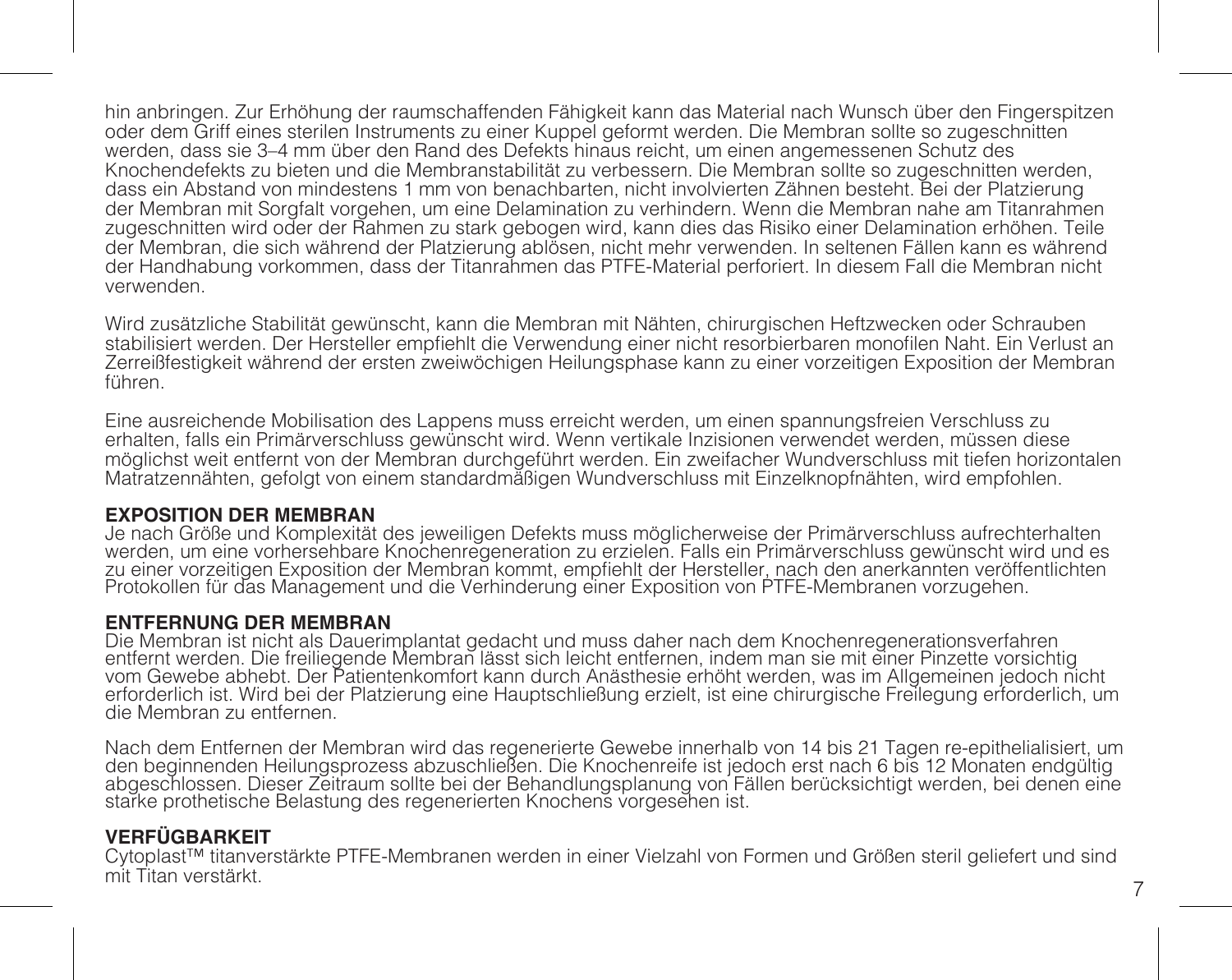# **KENNZEICHNUNGSSYMBOLE**

Auf dem Verpackungsetikett können Symbole zur einfachen Identifizierung verwendet werden.

|                  | Hersteller                                                  |
|------------------|-------------------------------------------------------------|
|                  | Verwendbar bis                                              |
|                  | Nicht wiederverwenden                                       |
|                  | Vorsicht                                                    |
|                  | Bei beschädigter Verpackung nicht verwenden                 |
| STERILE EO       | Mit Ethylenoxid sterilisiert                                |
| 15℃ 30°C         | Temperaturgrenzen 15-30 °C (59-86 °F)                       |
|                  | Nicht resterilisieren                                       |
|                  | Chargennummer                                               |
| REF              | Bestellnummer                                               |
| <b>REP</b><br>EC | Bevollmächtigter Vertreter in der Europäischen Gemeinschaft |
|                  | Bedingt MR-sicher                                           |
|                  | Gebrauchsanweisung beachten                                 |
|                  |                                                             |

Osteogenics Biomedical, Inc. W Osteogenics Biomedical, Inc.<br>4620 71st Street, Bldg 78-79<br>Hubbock TX 79424 USA Lubbock, TX 79424 USA www.osteogenics.com



Emergo Europe Prinsessegracht 20 2514 AP The Hague The Netherlands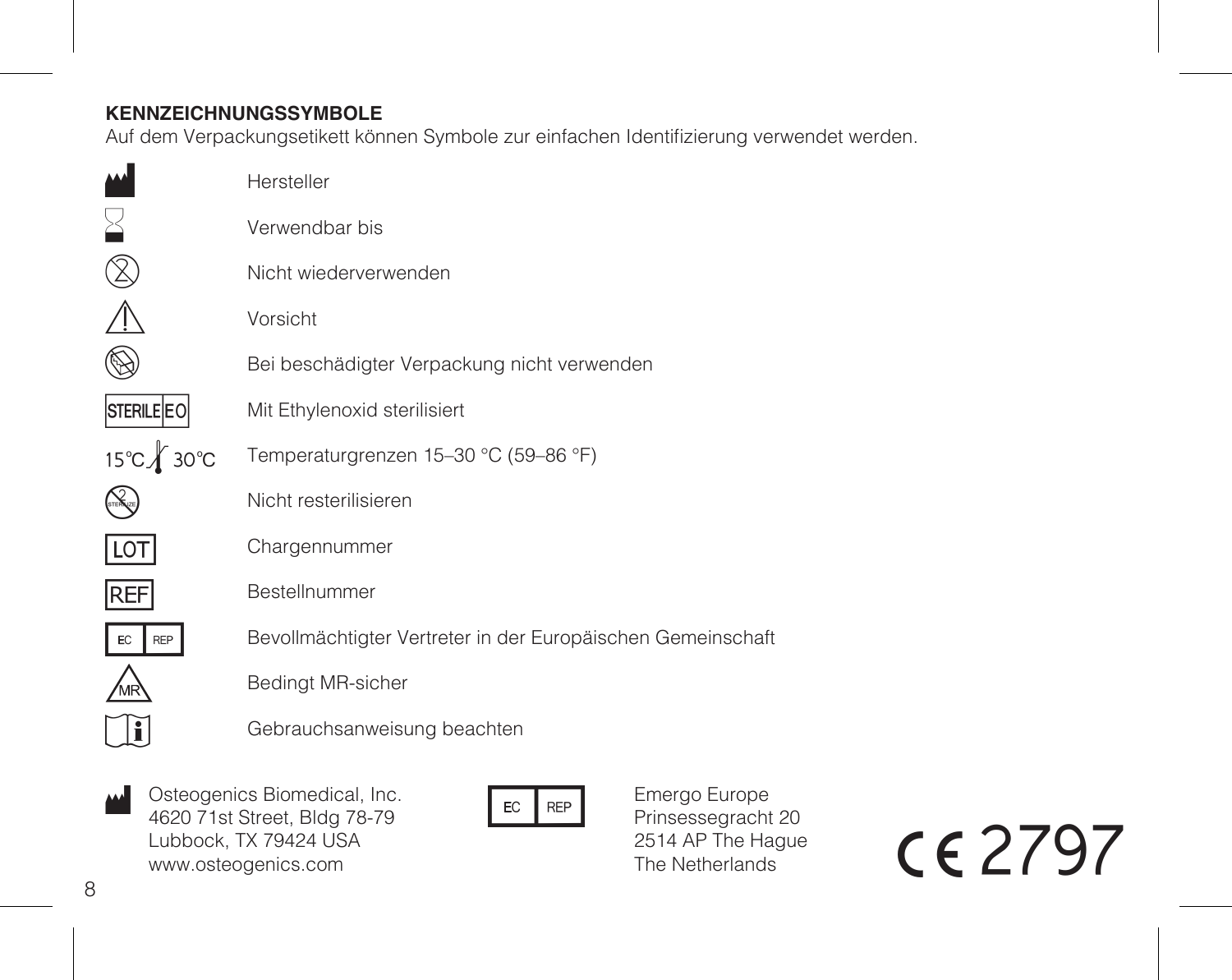FR

**CYTOPLAST** Membranes barrières régénératrices

#### MODE D'EMPLOI **INTRODUCTION**

Il revient à l'utilisateur de produits Osteogenics Biomedical de déterminer la conformité d'un produit à un patient et à des circonstances spécifiques. Osteogenics Biomedical décline toute responsabilité, explicite ou implicite, et ne sera en aucun cas responsable de tout dommage direct, indirect, secondaire ou autre, découlant de ou en rapport avec toute erreur de jugement ou d'usage professionnel dans le cadre de l'utilisation ou de l'installation des produits Osteogenics. **IMPORTANT** : Veuillez lire l'intégralité de cette notice avant utilisation et en suivre attentivement les instructions. Une mauvaise manipulation, préparation, technique chirurgicale ou des soins post-opératoires non appropriés pourraient compromettre l'innocuité et/ou la performance de la membrane.

#### **DESCRIPTION**

Les membranes en PTFE renforcées au titane Cytoplast™ sont composées d'une feuille exclusive de 100 % polytétrafluoroéthylène, renforcée d'un cadre en titane scellé entre deux couches de PTFE. Le PTFE est un matériau biologiquement inerte et compatible avec les tissus. Les membranes en PTFE renforcées au titane Cytoplast™ sont composées d'une feuille de haute densité dotée d'une structure superficielle et d'une porosité adaptées pour empêcher l'intégration et le passage de bactéries dans les interstices de matériau tout en facilitant l'adhérence des cellules hôtes au matériau. Les membranes en PTFE renforcées au titane Cytoplast™ sont conçues pour réduire la migration et la formation de cellules dérivées des tissus mous gingivaux dans les défauts osseux, ce qui offre ainsi un environnement plus favorable pour que la néovascularisation et les cellules dérivées des os se multiplient et réparent le défaut. Étant donné que la formation d'espaces est primordiale lors de cette intervention, la membrane est suffisamment rigide pour empêcher un effondrement spontané, mais suffisamment souple pour se conformer facilement aux contours des tissus et pour réduire les perforations des tissus mous sus-jacents.

#### **INDICATIONS**

Les membranes en PTFE renforcées au titane Cytoplast™ sont un matériau temporairement implantable (non résorbable) destiné à créer une barrière de formation d'espace dans le traitement des défauts parodontaux.

## **CONTRE-INDICATIONS**

Les membranes en PTFE renforcées au titane Cytoplast™ ne sont pas conçues pour une utilisation soumise à des charges.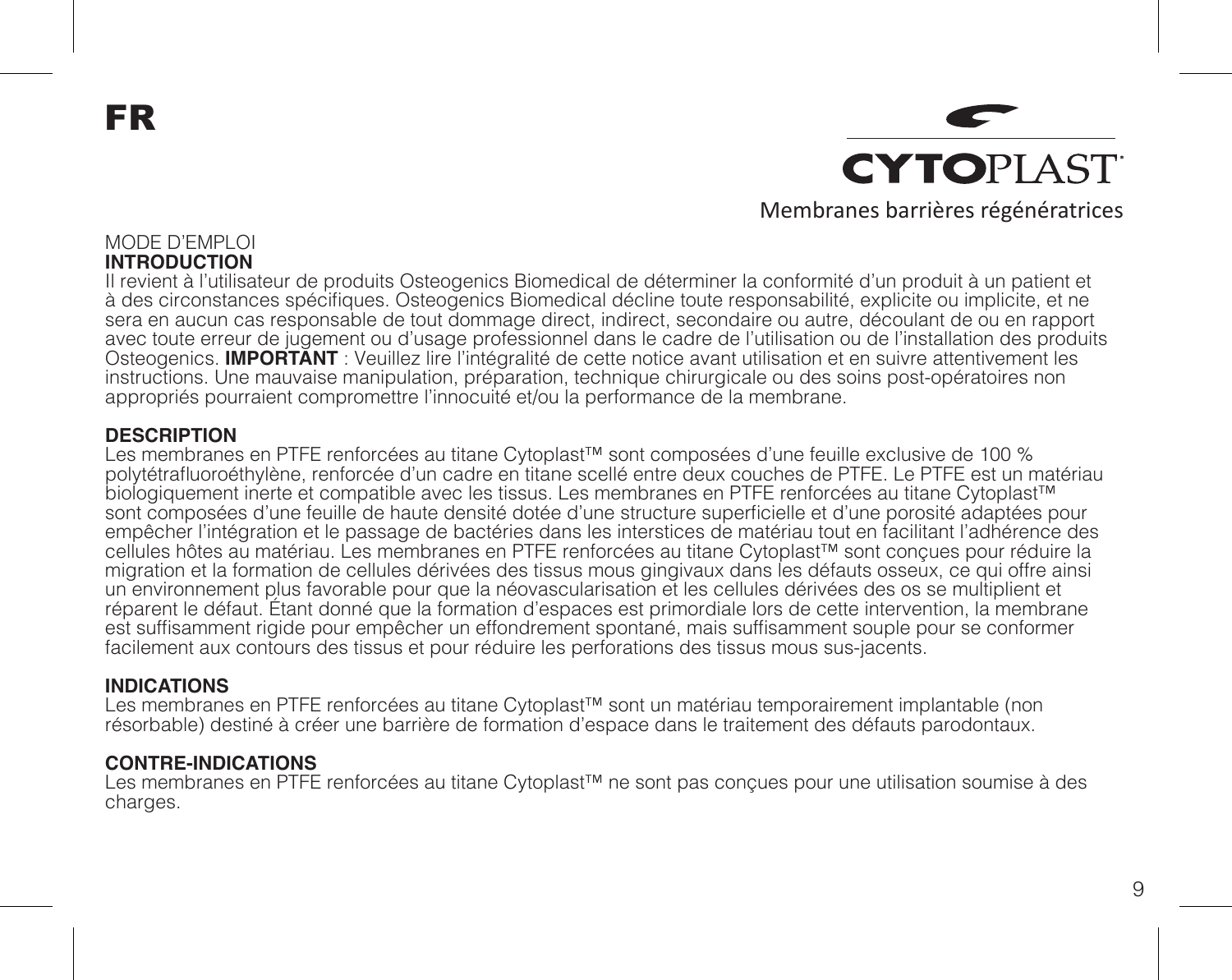**AVERTISSEMENTS**<br>Les membranes barrières doivent être utilisées uniquement avec des implants endo-osseux stables, et l'innocuité Les membranes barrières doivent être utilisées uniquement avec des implants endo-osseux stables, et l'innocuité et l'efficacité à long terme du maintien d'implants endo-osseux dans des tissus osseux régénérés sur des crêtes alvéolaires n'ont pas été déterminées.

## **PRÉCAUTIONS**

- Les lois fédérales en vigueur aux États-Unis n'autorisent la vente, la distribution ou l'utilisation de ce dispositif qu'à ou par un médecin agréé, ou sur prescription de celui-ci.
- 
- Ne pas utiliser si l'emballage a été ouvert ou endommagé avant l'utilisation. des membranes en PTFF renforcées au titane Cytoplast<sup>TM</sup> réutilisées ou restérilisées n'ont pas été établies.
- Les membranes en PTFE renforcées au titane Cytoplast™ ne doivent pas être utilisées en présence d'une infection active.

# **RÉACTIONS INDÉSIRABLES**

Aucune signalée.

# **INFORMATIONS DE SÉCURITÉ EN MATIÈRE D'IRM**

Des essais non cliniques ont démontré que les membranes en PTFE renforcées au titane Cytoplast™ sont compatibles avec l'IRM dans des conditions particulières. Un patient porteur de ce dispositif peut subir sans danger une IRM si le système répond aux conditions suivantes :

- Champ magnétique statique de 1,5 T et 3,0 T
- Gradient spatial maximal de 3 000 G/cm (30 T/m)
- Débit d'absorption spécifique (DAS) maximal rapporté au corps entier et indiqué par le système IRM de 2 W/kg<br>- (mode de fonctionnement normal)<br>Dans les conditions d'IRM définies ci-dessus. les membranes en PTFE renforcé

Droduire une élévation de température maximale inférieure à 2,3 °C après 15 minutes de balayage continu.

Dans des essais non cliniques, l'artéfact d'image produit par le dispositif s'étend d'environ 3 mm au-delà de l'implant lorsqu'il est représenté avec une séquence d'impulsions d'écho de gradient et un système IRM de 3,0 T.

## **INSERTION DE LA MEMBRANE**

Ouvrir soigneusement le plateau externe de la double plaquette thermoformée et retirer aseptiquement le plateau interne stérile contenant la membrane en PTFE renforcée au titane Cytoplast™ dans le champ stérile. La membrane Manipuler la membrane uniquement avec des gants chirurgicaux stériles préalablement layés à l'eau stérile afin d'en retirer toute trace de talc, ou avec des pinces stériles atraumatiques. La membrane peut être découpée selon la configuration souhaitée. Le titane se découpe facilement avec des ciseaux coupants. Après la découpe, il ne doit y avoir aucun angle pointu ni aucun bord rugueux. Remarque : pour de meilleurs résultats, lors de l'utilisation de<br>matériau texturé, placer la face où se trouvent les creux vers le haut, vers le tissu gingival. Afin d'amél à former des espaces, le matériau peut être recourbé sur le bout des doigts ou sur la poignée d'un instrument stérile afin de créer une forme de dôme, si nécessaire. La membrane doit être découpée de manière à s'étendre de 3 à 4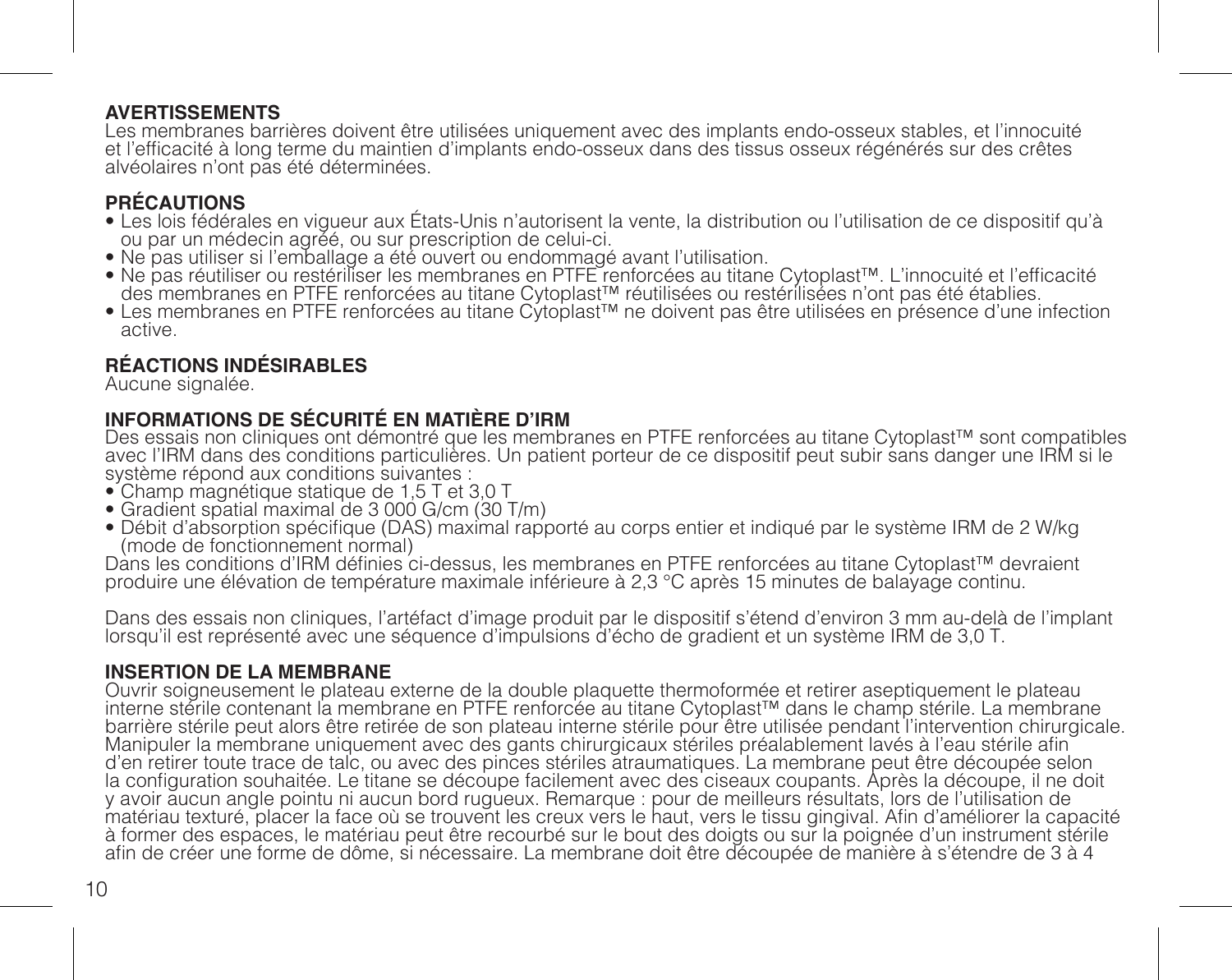mm au-delà des marges du défaut afin de fournir une protection adéquate du défaut osseux et d'améliorer la stabilité de la membrane. La membrane doit être découpée de manière à rester à au moins 1 mm des dents adjacentes non compromises. Des précautions doivent être prises pendant le positionnement de la membrane pour éviter la délamination. Le découpage de la membrane près du cadre en titane ou le pliage excessif du cadre peuvent augmenter le risque de délamination. Les parties de la membrane qui ont été délaminées pendant le positionnement ne doivent pas être utilisées. Dans de rares cas, le cadre en titane peut perforer le matériau en PTFE pendant la manipulation. Dans ce cas, il ne faut pas utiliser la membrane.

Si davantage de stabilité est nécessaire, la membrane peut être stabilisée à l'aide de sutures, d'agrafes chirurgicales ou de vis. L'utilisation de suture à monofilament non résorbable est recommandée par le fabricant. La perte de résistance à la traction pendant la période de cicatrisation initiale de deux semaines peut entraîner une exposition prématurée de la membrane.

Un relâchement adéquat du rabat doit être réalisé afin d'obtenir une fermeture sans tension si une fermeture primaire est souhaitée. Les incisions verticales éventuellement pratiquées doivent être éloignées de l'emplacement de la membrane. Une fermeture à double couche est recommandée, avec une couche profonde de sutures horizontales de matelassier suivie d'une fermeture de plaie standard avec des sutures interrompues.

#### **EXPOSITION DE LA MEMBRANE**

Selon la taille et la complexité de la lacune, le maintien d'une fermeture primaire peut être nécessaire pour une<br>régénération osseuse régulière. Si une fermeture primaire est souhaitée et que se présente une exposition pr de la membrane, le fabricant recommande de suivre les protocoles publiés admis pour la prise en charge et la prévention de l'exposition des membranes en PTFE.

#### **RETRAIT DE LA MEMBRANE**

La membrane n'est pas un implant permanent destiné à rester en place. Elle doit donc être retirée à la suite de la régénération osseuse. Lorsqu'un retrait est souhaité, la membrane peut être facilement retirée, si elle est exposée, en la saisissant avec des pinces et en la retirant délicatement des tissus. Une anesthésie peut être prévue pour un meilleur confort du patient, mais cela n'est généralement pas nécessaire. Si la fermeture primaire est obtenue lors de l'insertion, l'exposition chirurgicale sera nécessaire pour le retrait.

Suite au retrait de la membrane, de nouvelles cellules épithéliales vont se former dans les tissus régénérés en 14 à 21<br>jours jusqu'à terminer le processus de cicatrisation. Cependant, la maturation osseuse finale ne se fe d'os régénéré.

#### **DISPONIBILITÉ**

Les membranes en PTFE renforcées au titane Cytoplast™ sont fournies stériles et sont disponibles sous diverses formes et tailles. Elles sont renforcées au titane.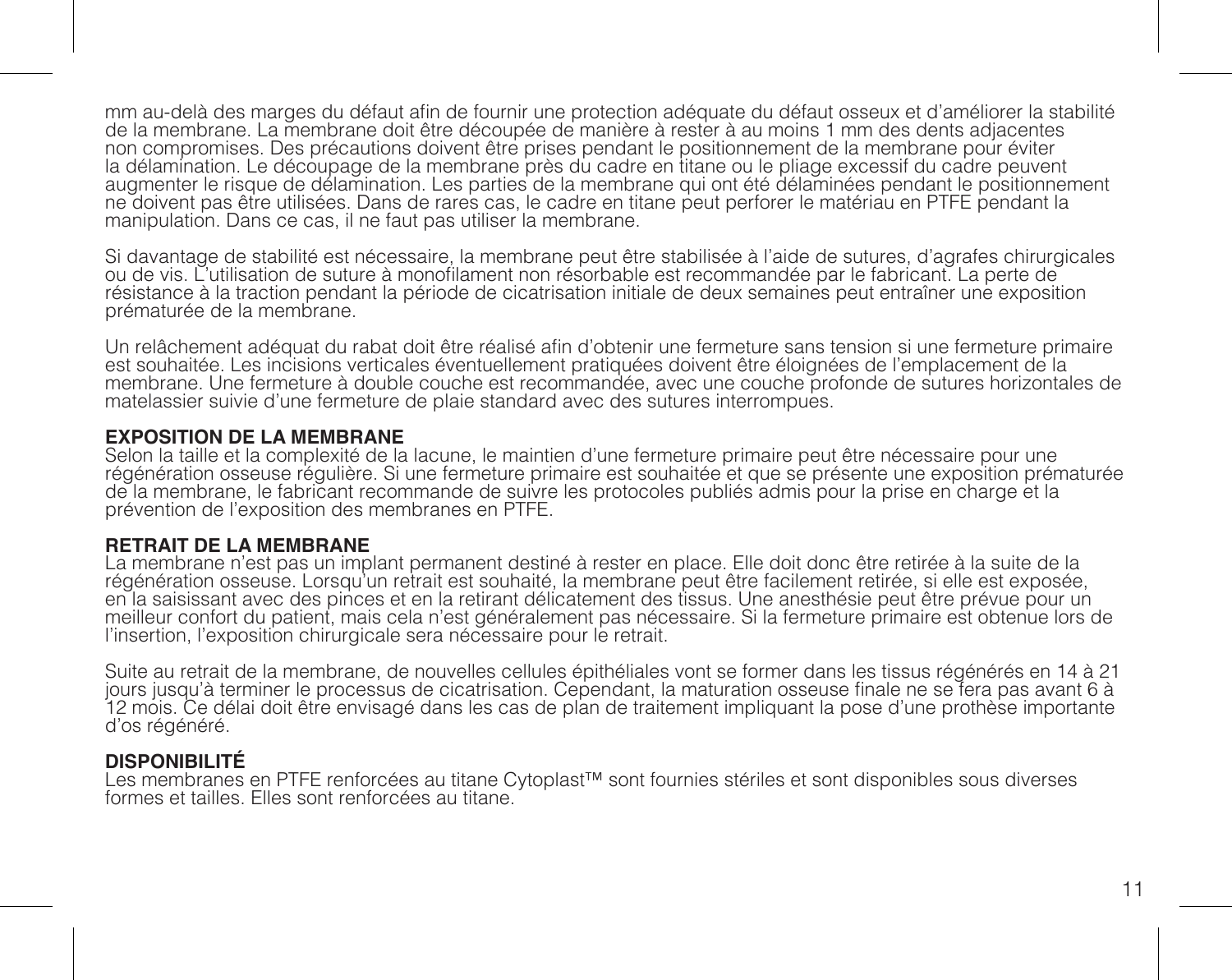# **SYMBOLES**

Des symboles peuvent être utilisés sur les étiquettes de l'emballage pour une identification plus facile.

|                   | Fabricant                                               |
|-------------------|---------------------------------------------------------|
|                   | Date de péremption                                      |
|                   | Ne pas réutiliser                                       |
|                   | Attention                                               |
|                   | Ne pas utiliser si l'emballage est endommagé            |
| <b>STERILE EO</b> | Stérilisé à l'oxyde d'éthylène                          |
| 15℃ 30℃           | Limite de température (entre 15 et 30 °C)               |
|                   | Ne pas restériliser                                     |
|                   | Numéro de lot                                           |
| REF               | Numéro de référence                                     |
| <b>REP</b>        | Représentant agréé dans la Communauté européenne        |
|                   | Compatible avec l'IRM dans des conditions particulières |
|                   | Consulter le mode d'emploi                              |
|                   |                                                         |

Osteogenics Biomedical, Inc. W Osteogenics Biomedical, Inc.<br>4620 71st Street, Bldg 78-79<br>Hubbook TX 79424 HSA Lubbock, TX 79424 USA www.osteogenics.com

Emergo Europe Prinsessegracht 20 2514 AP The Hague The Netherlands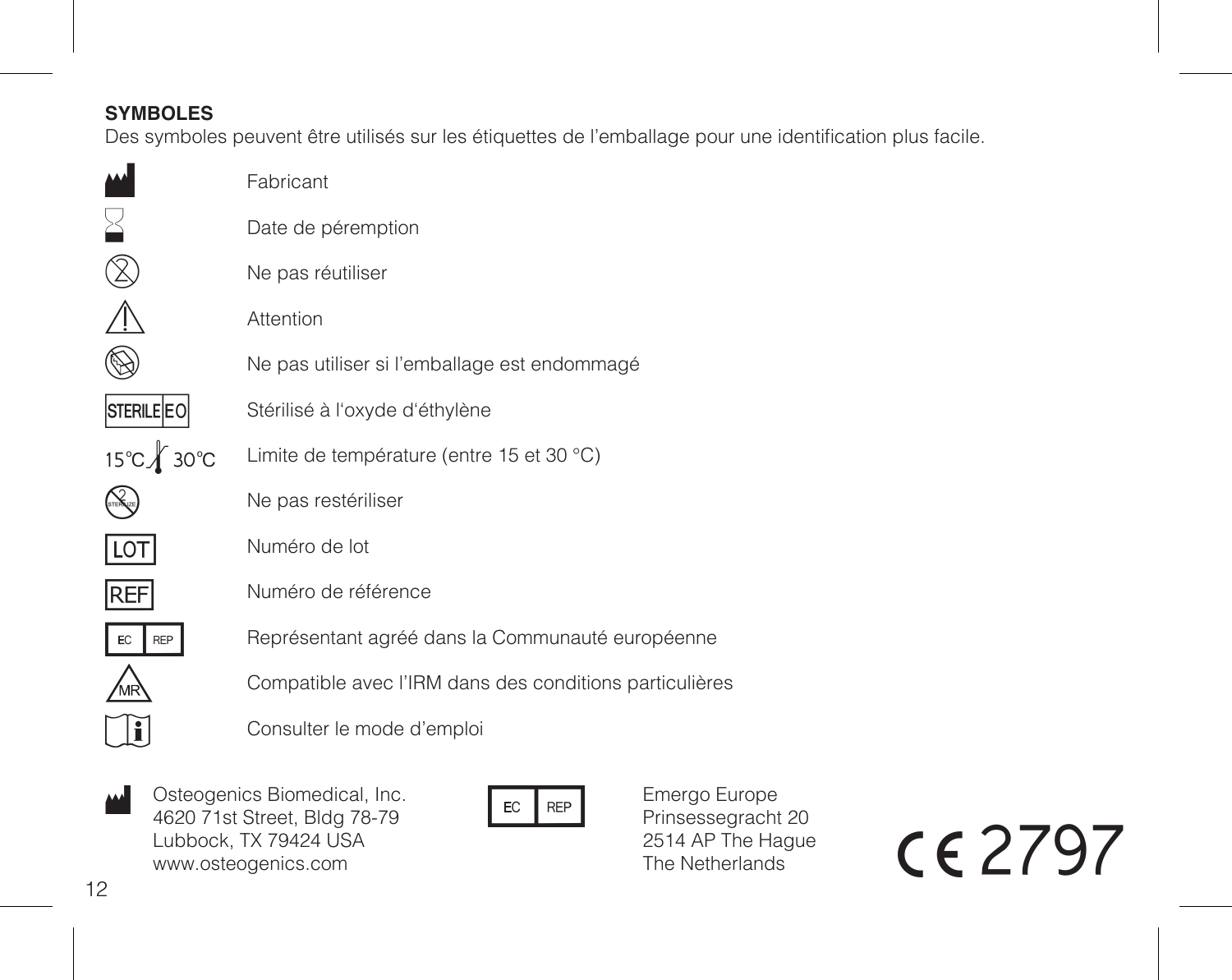ES

**CYTOPIAST** Membranas regenerativas de barrera

## INSTRUCCIONES DE USO **INTRODUCCIÓN**

El usuario de los productos Osteogenics Biomedical tiene la obligación de determinar si cualquier producto es adecuado o no para el paciente y las circunstancias en concreto. Osteogenics Biomedical declina cualquier responsabilidad legal, expresa o implícita, y no tendrá responsabilidad alguna por ningún daño directo, indirecto, punitivo o de otro tipo que surja o esté relacionado con cualquier error de criterio profesional o de la práctica en el uso o la instalación de los productos Osteogenics. **IMPORTANTE**: Lea este prospecto antes de usar el producto y siga todas las instrucciones atentamente. El manejo, la preparación, una técnica quirúrgica o cuidados postoperatorios inadecuados podrían afectar negativamente a la seguridad y/o el funcionamiento de la membrana.

# **DESCRIPCIÓN**

Las membranas de PTFE reforzado con titanio Cytoplast™ están compuestas de unas láminas exclusivas de politetrafluoroetileno al 100 % reforzadas con una malla de titanio insertada entre dos capas de PTFE. El PTFE es un material biológicamente inerte y compatible con los tejidos corporales. Las membranas de PTFE reforzado con titanio Cytoplast™ son láminas de alta densidad con una estructura superficial y una porosidad que las hacen adecuadas para impedir la integración y el paso de bacterias dentro de los intersticios de dicho material, facilitando al mismo tiempo la adhesión de las células huésped al material. Las membranas de PTFE reforzado con titanio Cytoplast™ han sido diseñadas para reducir la migración y el establecimiento de células procedentes de los tejidos blandos gingivales en el interior de los defectos óseos, proporcionando de este modo un ambiente más favorable para la neovascularización y para que las células procedentes del hueso logren repoblar y reparar tales defectos. Debido a que la creación de espacio es esencial en esta intervención, la membrana resulta lo suficientemente rígida para evitar el colapso espontáneo, pero lo bastante flexible para adaptarse con facilidad a los contornos del tejido y reducir las perforaciones del tejido blando que queda superpuesto.

#### **INDICACIONES**

Las membranas de PTFE reforzado con titanio Cytoplast™ constituyen un material implantable temporalmente (no reabsorbibles) para ser usadas como barrera para crear espacio en el tratamiento de los defectos periodontales.

## **CONTRAINDICACIONES**

Las membranas de PTFE reforzado con titanio Cytoplast™ no están diseñadas para sostener ninguna carga.

## **ADVERTENCIAS**

Las membranas de barrera deberán usarse exclusivamente con implantes endo-óseos, no habiéndose aún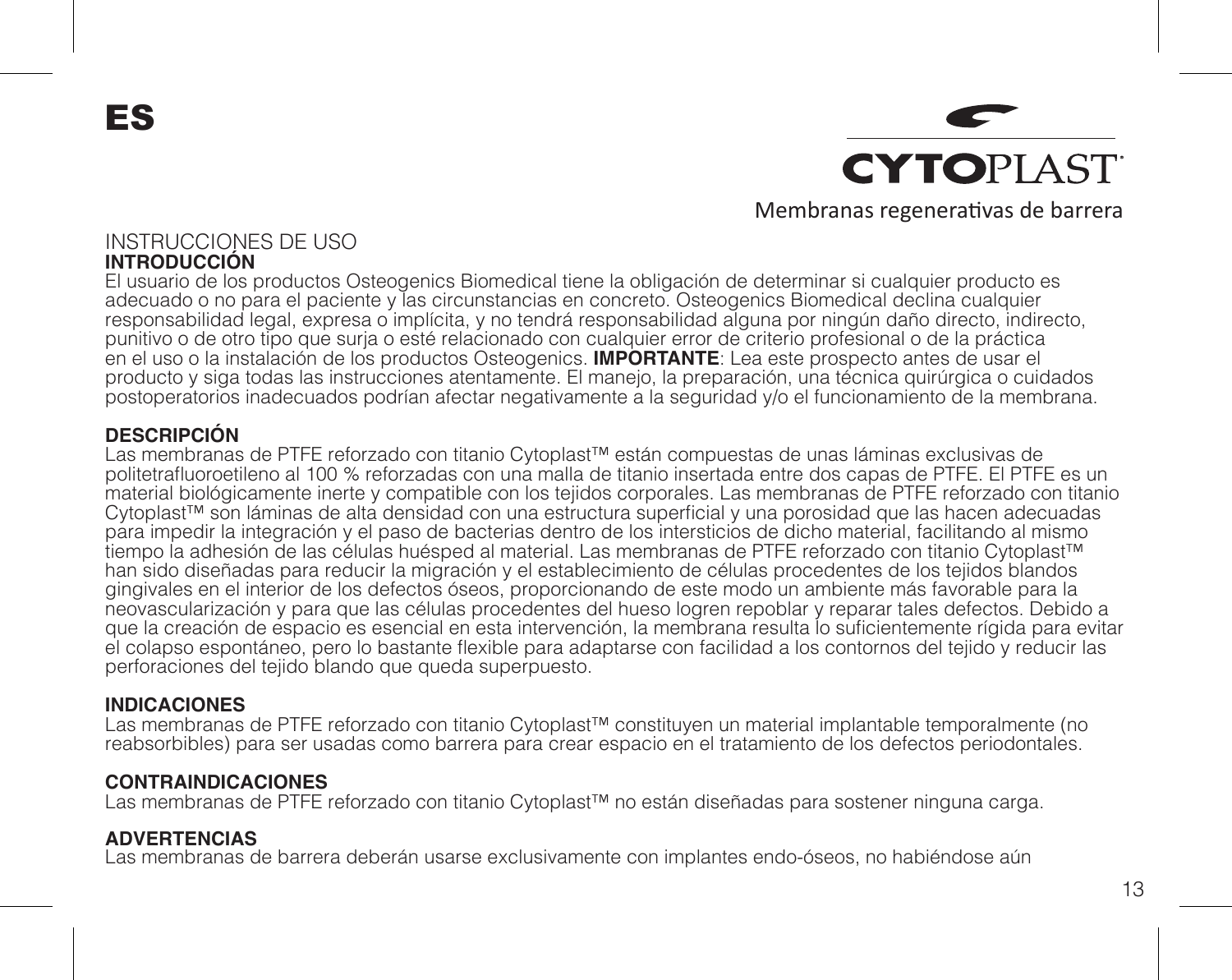determinado la seguridad y la eficacia a largo plazo del mantenimiento de implantes endo óseos sobre tejido óseo regenerado en las crestas alveolares.

## **PRECAUCIONES**

- EE. UU. Las leyes federales de Estados Unidos permiten la venta, distribución o uso de este dispositivo únicamente por parte de médicos autorizados o por prescripción facultativa.
- No utilice el dispositivo si el envase está abierto o dañado.
- No reutilice ni reesterilice las membranas de PTFE reforzado con titanio Cytoplast™. No se ha establecido la seguridad ni la eficacia de las membranas de barrera no reabsorbibles Cytoplast™ si se vuelven a utilizar o esterilizar.
- Las membranas de PTFE reforzado con titanio Cytoplast™ no deberá utilizarse cuando exista una infección activa.

## **REACCIONES ADVERSAS**

No se ha comunicado ninguna.

# **INFORMACIÓN SOBRE SEGURIDAD DE RM**

Las pruebas no clínicas realizadas han demostrado que las membranas de PTFE reforzado con titanio Cytoplast™ son aptas para la realización de RM en determinadas condiciones. Un paciente que lleve implantado este dispositivo puede someterse sin peligro a una exploración en un sistema de RM que cumpla las siguientes condiciones:

- Campo magnético estático de 1,5 y 3 T
- Gradiente espacial máximo de 3000 G/cm (30 T/m)
- Tasa de absorción específica (SAR) máxima promediada para el cuerpo entero notificada por el sistema de RM de 2 W/kg (modo de funcionamiento normal)

Si se cumplen las condiciones de exploración anteriores, se prevé que las membranas de PTFE reforzado con titanio Cytoplast™ produzcan un aumento de temperatura máximo de menos de 2,3 °C tras una exploración continua de 15<br>minutos

En las pruebas no clínicas realizadas, el artefacto de imágenes generado por el dispositivo se extiende aproximadamente 3 mm desde el implante cuando se genera la imagen con una secuencia de pulsos de eco de gradiente y un sistema de RM de 3 T.

# **INSERCIÓN DE LA MEMBRANA**

Abra con cuidado la bandeja exterior del blíster doble y retire de forma aséptica la bandeja interior estéril que contiene la membrana de PTFE reforzado con titanio Cytoplast™ dentro del campo estéril. Luego se puede retirar la membrana barrera estéril de la bandeja interior estéril para usarla durante el procedimiento quirúrgico. Manipule la membrana solo con guantes estériles que hayan sido lavados con agua estéril para eliminar el talco, o con pinzas estériles atraumáticas. La membrana puede cortarse según la configuración que se desee. El titanio se corta con facilidad con tijeras afiladas. Una vez recortada, no deberá haber esquinas puntiagudas ni bordes irregulares. Nota: Para obtener los mejores resultados posibles al usar material con textura, coloque la cara con los poros orientada hacia arriba, contra el tejido gingival. Para aumentar la capacidad de crear espacio, el material deberá extenderse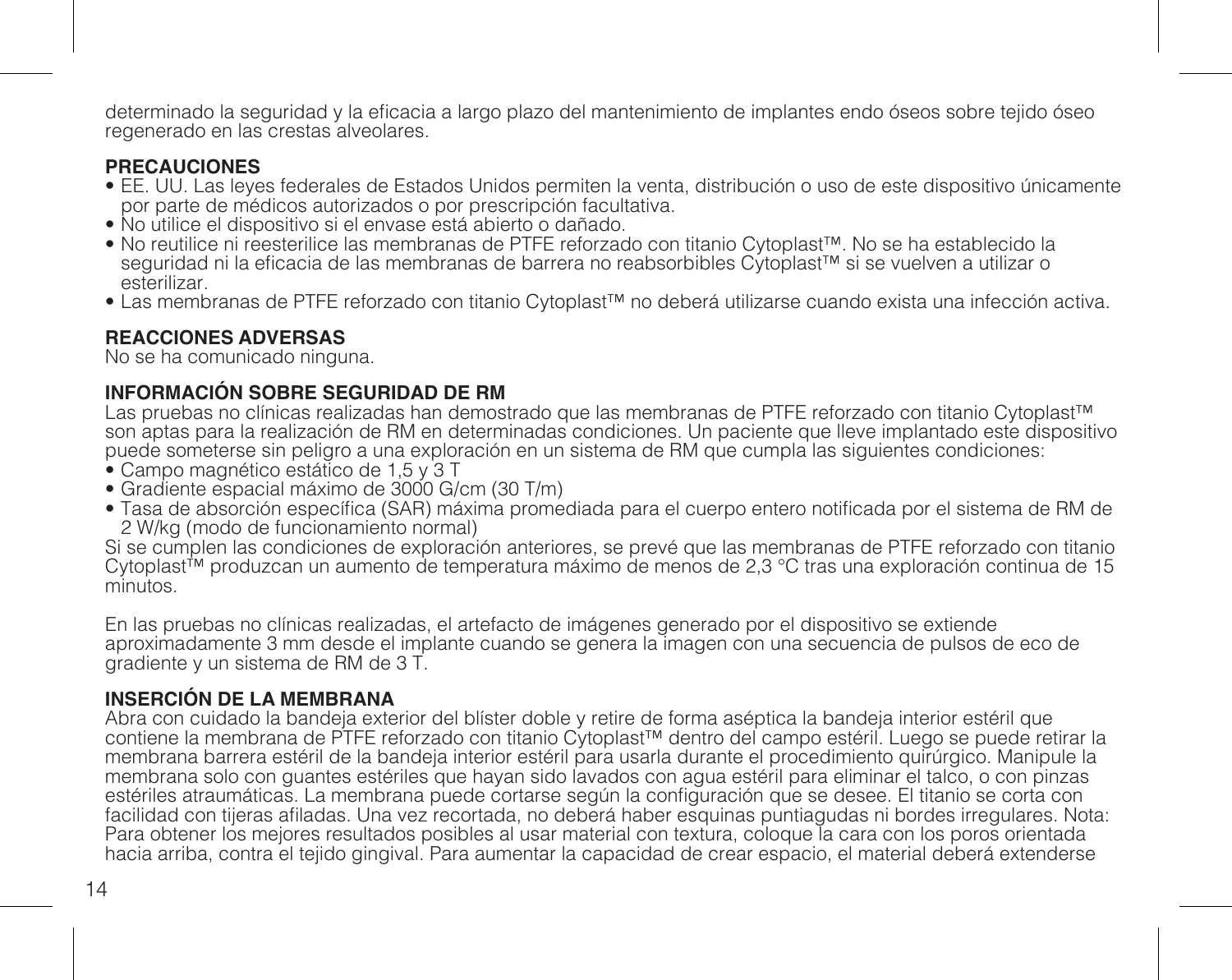sobre las puntas de los dedos o usando el mango de un instrumento estéril para crear una superficie en forma de cúpula, si así lo desea. La membrana deberá recortarse de forma que sobresalga de 3 a 4 mm más allá de los márgenes del defecto para que pueda proteger adecuadamente el defecto óseo y aumente la estabilidad de la membrana. La membrana deberá recortarse para que quede al menos a 1 mm de los dientes contiguos que no se encuentren afectados. Se debe tener cuidado durante la colocación de la membrana para evitar la deslaminación. El recorte de la membrana cerca de la malla de titanio o doblar excesivamente la malla puede aumentar el riesgo de deslaminación. No se deben usar las secciones de la membrana que se deslaminan durante la colocación. En casos raros, la estructura de titanio puede perforar el material PTFE durante la manipulación. Si esto ocurre, no se debe usar la membrana.

Si desea conseguir una estabilidad mayor, podrá estabilizar la membrana con suturas, puntos de cirugía o tornillos. El fabricante recomienda el uso de una sutura monofilamento no reabsorbible. La pérdida de fuerza de tensión durante el periodo de curación de las primeras 2 semanas puede dar lugar a una exposición prematura de la membrana.

Se debe conseguir la liberación adecuada de la lengüeta para lograr un cierre sin tensión si se desea un cierre primario. Las incisiones verticales, si se usan, deben estar alejadas de la ubicación de la membrana. Se recomienda un cierre de doble capa, con una capa más profunda de suturas de colchonero horizontales seguida de un cierre convencional de la herida con suturas interrumpidas.

## **EXPOSICIÓN DE LA MEMBRANA**

Dependiendo del tamaño y de la complejidad del defecto dado, se puede necesitar el mantenimiento del cierre primario para la regeneración ósea predecible. Si se desea el cierre primario y se produce la exposición prematura de la membrana, el fabricante recomienda los siguientes protocolos publicados reconocidos para la gestión y prevención de las exposiciones de la membrana PTFE.

# **EXTRACCIÓN DE LA MEMBRANA**

La membrana no está indicada para dejarse colocada como implante permanente, por lo que será necesario retirarla después del proceso de regeneración ósea. Cuando se desee proceder a su extracción, la membrana podrá extraerse fácilmente, si se encuentra expuesta, sujetándola con unas pinzas y separándola suavemente del tejido. Puede aplicarse anestesia para evitar molestias al paciente, pero generalmente no es necesario. Si tras la colocación se obtiene un cierre primario, habrá que recurrir a la exposición quirúrgica para proceder a la extracción.

Después de extraer la membrana, el tejido regenerado se volverá a epitelizar en un plazo de 14 a 21 días hasta<br>completar el proceso inicial de cicatrización. Sin embargo, la maduración definitiva del hueso no tendrá lugar

#### **DISPONIBILIDAD**

Las membranas de PTFE reforzado con titanio Cytoplast™ se suministran estériles en distintas formas y tamaños y están reforzadas con titanio.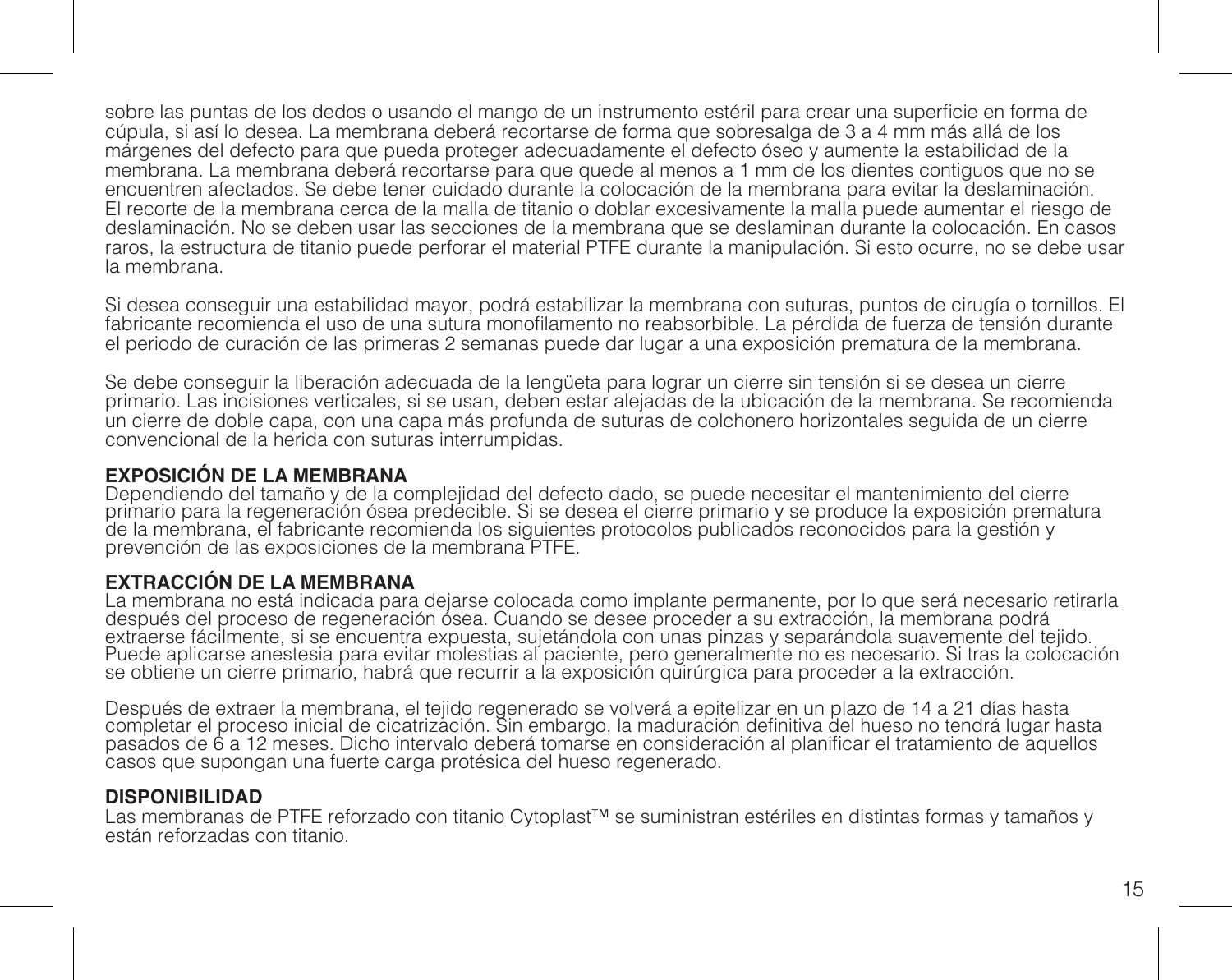# **SÍMBOLOS DEL ETIQUETADO**

Para facilitar la identificación, es posible que figuren algunos de los siguientes símbolos en las etiquetas del envase.

|                   | Fabricante                                         |
|-------------------|----------------------------------------------------|
|                   | Fecha de caducidad                                 |
|                   | No reutilizar                                      |
|                   | Precaución                                         |
|                   | No utilizar si el envase está dañado               |
| <b>STERILE EO</b> | Esterilizado mediante óxido de etileno             |
| 15℃∦ 30℃          | Límite de temperatura 15-30 °C (59-86 °F)          |
|                   | No reesterilizar                                   |
| LO <sub>T</sub>   | Número de lote                                     |
| <b>REF</b>        | Número de catálogo                                 |
| EC<br>RFP         | Representante autorizado para la Comunidad Europea |
|                   | Apto para RM en determinadas condiciones           |
|                   | Consulte las Instrucciones de uso                  |
|                   |                                                    |

Osteogenics Biomedical, Inc. Mark Osteogenics Biomedical, Inc.<br>4620 71st Street, Bldg 78-79<br>Lubbock, TX 79424 USA www.osteogenics.com

Emergo Europe Prinsessegracht 20 2514 AP The Hague The Netherlands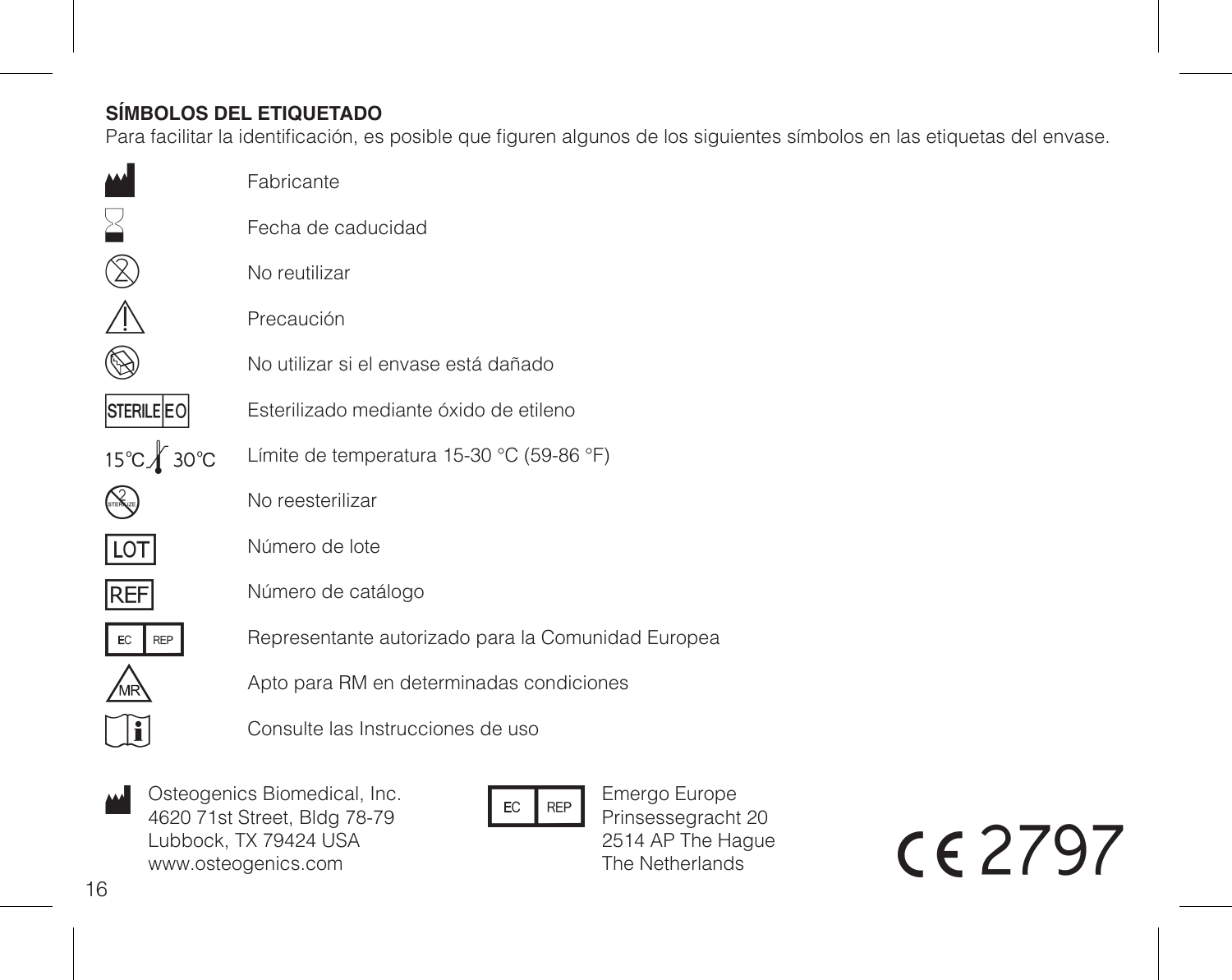IT

**CYTOPLAST** Membrane barriera rigenerative

#### ISTRUZIONI PER L'USO **INTRODUZIONE**

L'utilizzatore dei prodotti Osteogenics Biomedical ha il dovere di determinare se tali prodotti siano adatti al particolare paziente e alle specifiche circostanze. Osteogenics Biomedical declina qualsiasi responsabilità, espressa o implicita, e non avrà alcuna responsabilità per danni diretti, indiretti, punitivi o di altro tipo, derivanti da o correlati a qualsiasi errore nel giudizio o nella pratica professionale per l'uso o l'installazione di prodotti Osteogenics. **IMPORTANTE**: leggere interamente questo inserto della confezione prima dell'uso e seguire attentamente tutte le istruzioni. Manipolazione, preparazione, tecnica chirurgica o assistenza postoperatoria inadeguati potrebbero avere effetti avversi sulla sicurezza e/o le prestazioni della membrana.

#### **DESCRIZIONE**

Le membrane in PTFE rinforzate con titanio Cytoplast™ sono costituite al 100% da una lamina in politetrafluoroetilene proprietaria, rinforzata con un telaio in titanio inserito tra due strati di PTFE. Il PTFE è un materiale biologicamente inerte e compatibile con i tessuti. Le membrane in PTFE rinforzate con titanio Cytoplast™ sono costituite da una lamina ad alta densità, con una struttura e porosità tali da impedire la penetrazione e il passaggio di batteri all'interno degli interstizi del materiale, facilitando allo stesso tempo l'adesione delle cellule ospiti sul materiale. Le membrane in PTFE rinforzate con titanio Cytoplast™ sono progettate per ridurre la migrazione e la sedimentazione nei difetti ossei delle cellule provenienti dal tessuto molle gengivale, fornendo un ambiente più favorevole alla neovascolarizzazione e al ripopolamento da parte delle cellule ossee per la riparazione del difetto. Poiché la creazione di uno spazio è un elemento critico di questa procedura, la membrana è sufficientemente rigida da prevenire il cedimento spontaneo, ma abbastanza flessibile da adattarsi facilmente ai contorni del tessuto, riducendo le perforazioni del tessuto molle sovrastante.

#### **INDICAZIONI**

Le membrane in PTFE rinforzate con titanio Cytoplast™ sono un materiale impiantabile temporaneo (non assorbibile) da utilizzare come barriera distanziatrice nel trattamento dei difetti parodontali.

#### **CONTROINDICAZIONI**

Le membrane in PTFE rinforzate con titanio Cytoplast™ non sono indicate per essere usate in condizioni di carico.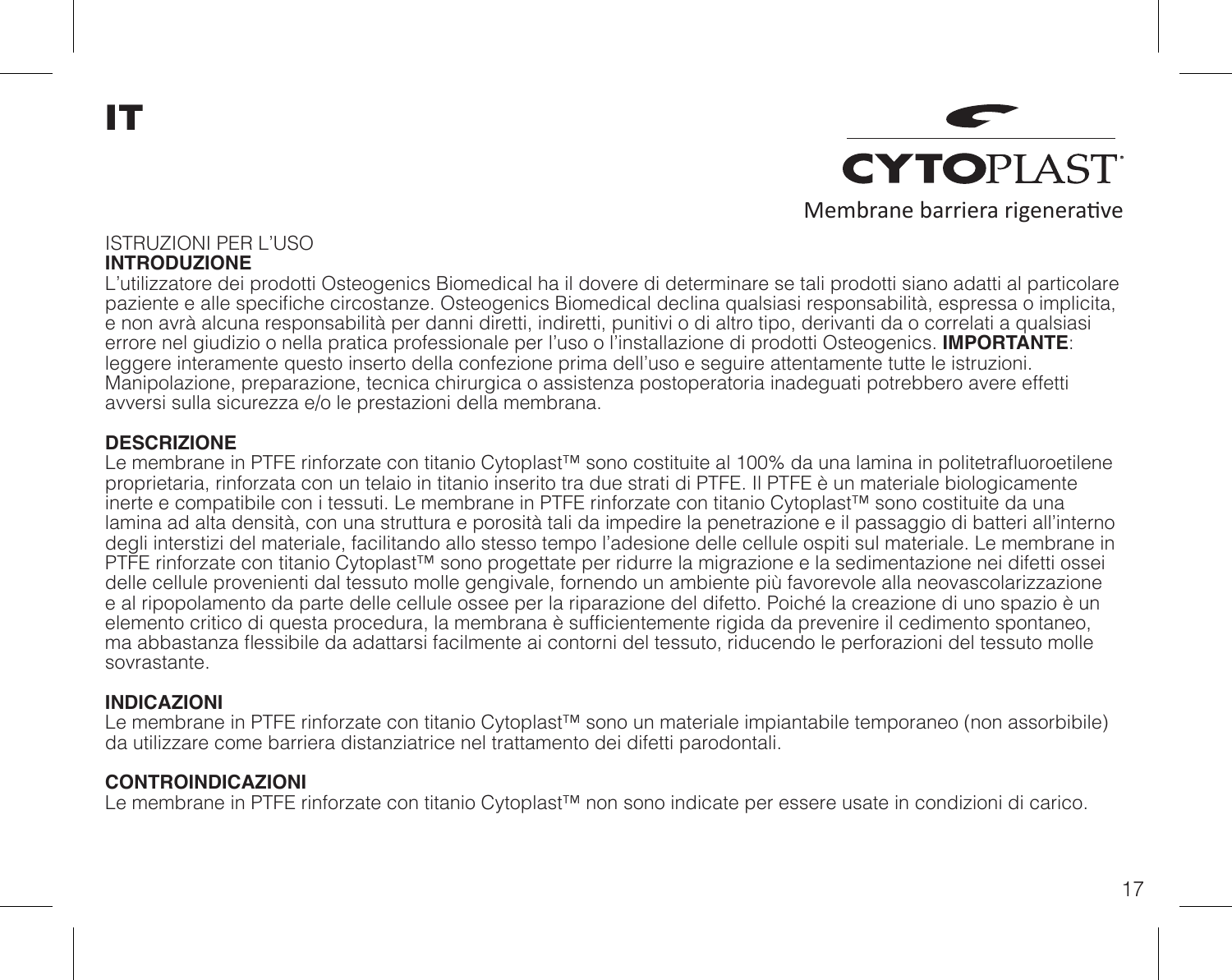## **AVVERTENZE**

Le membrane barriera devono essere utilizzate solo con impianti endossei stabili. Il mantenimento a lungo termine sicuro ed efficace di impianti endossei nel tessuto osseo rigenerato neule creste alveolari non è stato determinato.

# **PRECAUZIONI**

- U.S.A. La legge federale statunitense limita la vendita, la distribuzione e l'uso di questo dispositivo ai medici o su presentazione di prescrizione medica.
- Non utilizzare se la confezione è stata aperta o danneggiata prima dell'uso.
- Non riutilizzare o risterilizzare le membrane in PTFE rinforzate con titanio Cytoplast™. La sicurezza e l'efficacia successive al riutilizzo o alla risterilizzazione delle membrane in PTFE rinforzate con titanio Cytoplast™ non sono state determinate.
- Le membrane in PTFE rinforzate con titanio Cytoplast™ non devono essere usate in presenza di infezione in corso.

# **REAZIONI AVVERSE**

Nessuna segnalata.

## **INFORMAZIONI SULLA SICUREZZA IN RM**

Test non clinici hanno dimostrato che le membrane in PTFE rinforzate con titanio Cytoplast™ sono a compatibilità RM condizionata. Un paziente portatore di questo dispositivo può essere sottoposto a scansione in un sistema RM in modo sicuro alle seguenti condizioni:

- Campo magnetico statico pari a 1,5 T o 3,0 T
- Campo magnetico a gradiente spaziale massimo di 3.000 gauss/cm (30 T/m)
- Tasso di assorbimento specifico (SAR) massimo, mediato sull'intero corpo, segnalato dal sistema RM, pari a 2 W/kg (modalità operativa normale)

Nelle condizioni di scansione sopraindicate, si ritiene che le membrane in PTFE rinforzate con titanio Cytoplast™ producano un innalzamento massimo della temperatura inferiore a 2,3 °C dopo 15 minuti di scansione continua.

In test non clinici, l'artefatto dell'immagine causato dal dispositivo si estende di circa 3 mm dall'impianto per le immagini a sequenze in eco di gradiente durante la scansione con un sistema RM a 3,0 T.

## **INSERIMENTO DELLA MEMBRANA**

Aprire con cautela il vassoio esterno del doppio blister ed estrarre in modo asettico nel campo sterile il vassoio interno sterile contenente la membrana in PTFE rinforzata con titanio Cytoplast™. La membrana di barriera sterile può quindi essere estratta dal vassoio interno sterile per essere usata durante la procedura chirurgica. Maneggiare la membrana esclusivamente con guanti chirurgici sterili lavati in acqua sterile per eliminare il talco, oppure con pinze sterili atraumatiche. La membrana può essere tagliata secondo la configurazione desiderata. Il titanio si può facilmente tagliare con forbici affilate. Dopo il taglio, la membrana non deve avere spigoli affilati o bordi ruvidi. Nota: per un uso ottimale del materiale testurizzato, orientare le fossette in alto, verso il tessuto gengivale. Eventualmente, per creare più spazio, il materiale può essere curvato sulle punte delle dita o utilizzando l'impugnatura sterile di uno strumento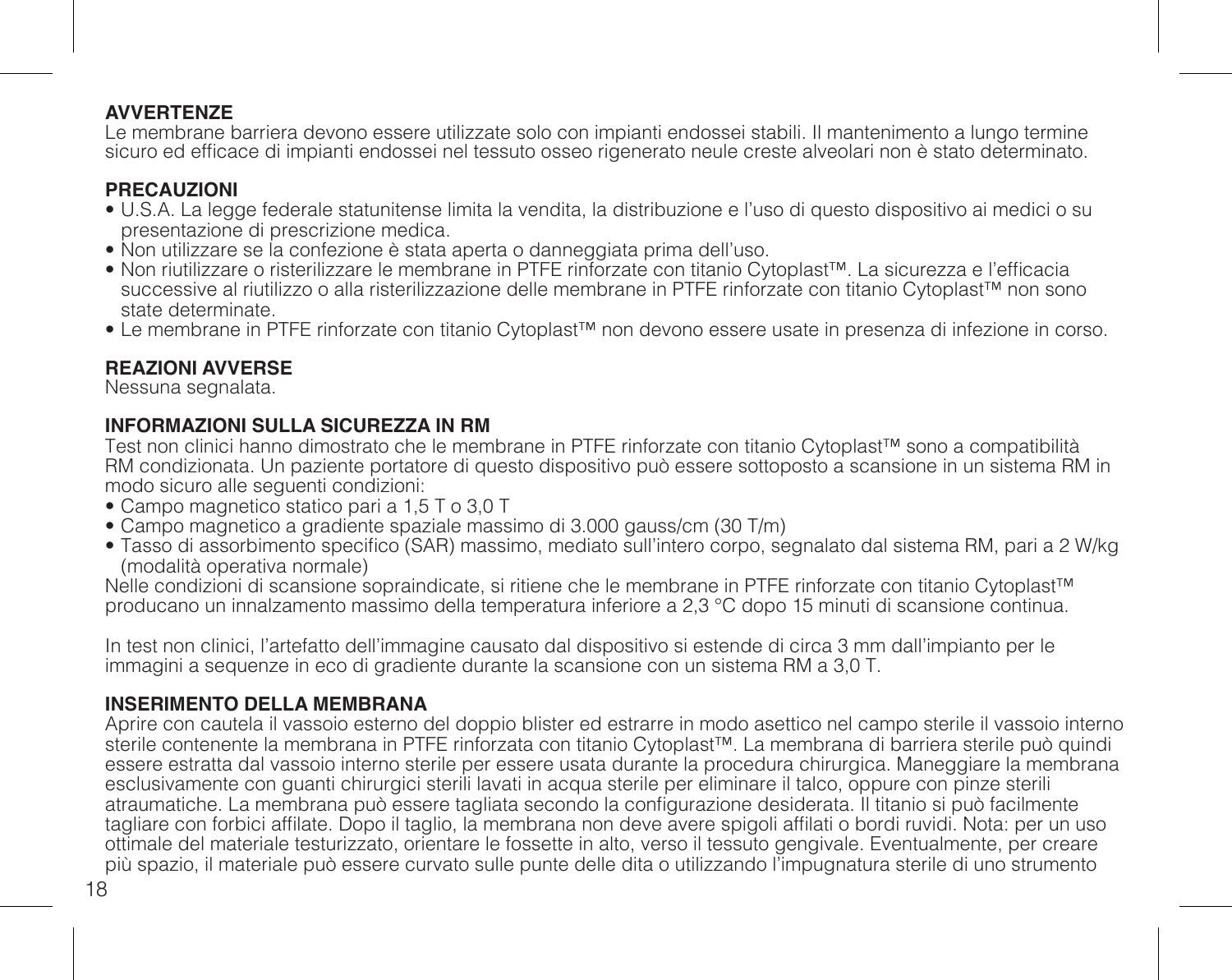facendogli assumere una forma a cupola. La membrana deve essere ritagliata in modo che si estenda 3 - 4 mm oltre i margini del difetto, allo scopo di proteggere adeguatamente il difetto osseo e aumentare la stabilità della membrana stessa. La membrana deve essere ritagliata per restare ad almeno 1 mm dal dente vicino non interessato. Posizionare la membrana con delicatezza per evitarne la delaminazione. Il taglio della membrana troppo vicino al telaio in titanio o la piegatura eccessiva del telaio possono aumentare il rischio di delaminazione. Le sezioni della membrana che subiscono delaminazione durante il posizionamento non devono essere utilizzate. In rari casi, il telaio in titanio può perforare il materiale in PTFE durante la manipolazione. Se questo accade, la membrana non deve essere utilizzata.

Qualora sia necessaria una maggiore stabilità, la membrana può essere stabilizzata con suture, adesivi chirurgici o viti. Il produttore consiglia l'uso di una sutura monofilamento non riassorbibile. La perdita di forza tensile durante le prime 2 settimane del periodo di guarigione può determinare l'esposizione prematura della membrana.

È necessario eseguire un adeguato rilascio del lembo per ottenere una chiusura priva di tensione se si desidera una chiusura primaria. Le incisioni verticali, se utilizzate, devono essere distanti dal sito di inserimento della membrana. Si consiglia una chiusura a doppio strato, con uno strato profondo di suture orizzontali da materassaio seguito da una chiusura standard dell'incisione con suture interrotte.

#### **ESPOSIZIONE DELLA MEMBRANA**

A seconda delle dimensioni e della complessità di un dato difetto, può essere necessario mantenere una chiusura primaria per una rigenerazione ossea predicibile. Se si desidera una chiusura primaria e si verifica l'esposizione prematura della membrana, il produttore consiglia di attenersi ai protocolli pubblicati riconosciuti per la gestione e la prevenzione dell'esposizione delle membrane in PTFE.

#### **RIMOZIONE DELLA MEMBRANA**

La membrana non è destinata a rimanere in sede come impianto permanente e pertanto deve essere rimossa dopo il processo di rigenerazione ossea. Per rimuovere la membrana, quando lo si desidera, afferrare la parte esposta con le pinze ed estrarre delicatamente dal tessuto. Anche se generalmente non è necessario, il paziente può essere anestetizzato per evitare qualsiasi disagio. Se al posizionamento si ottiene la chiusura primaria, la rimozione richiederà l'esposizione chirurgica.

Dopo la rimozione della membrana, il tessuto rigenerato si ricopre con nuovo epitelio entro 14-21 giorni, completando il processo di cicatrizzazione iniziale. Tuttavia, la maturazione ossea finale non si verificherà prima di 6-12 mesi. Nella pianificazione del trattamento di casi implicanti un carico protesico pesante per l'osso rigenerato, è opportuno tenere conto di questo periodo di tempo.

#### **DISPONIBILITÀ**

Le membrane in PTFE rinforzate con titanio Cytoplast™ sono fornite sterili in diverse forme e dimensioni.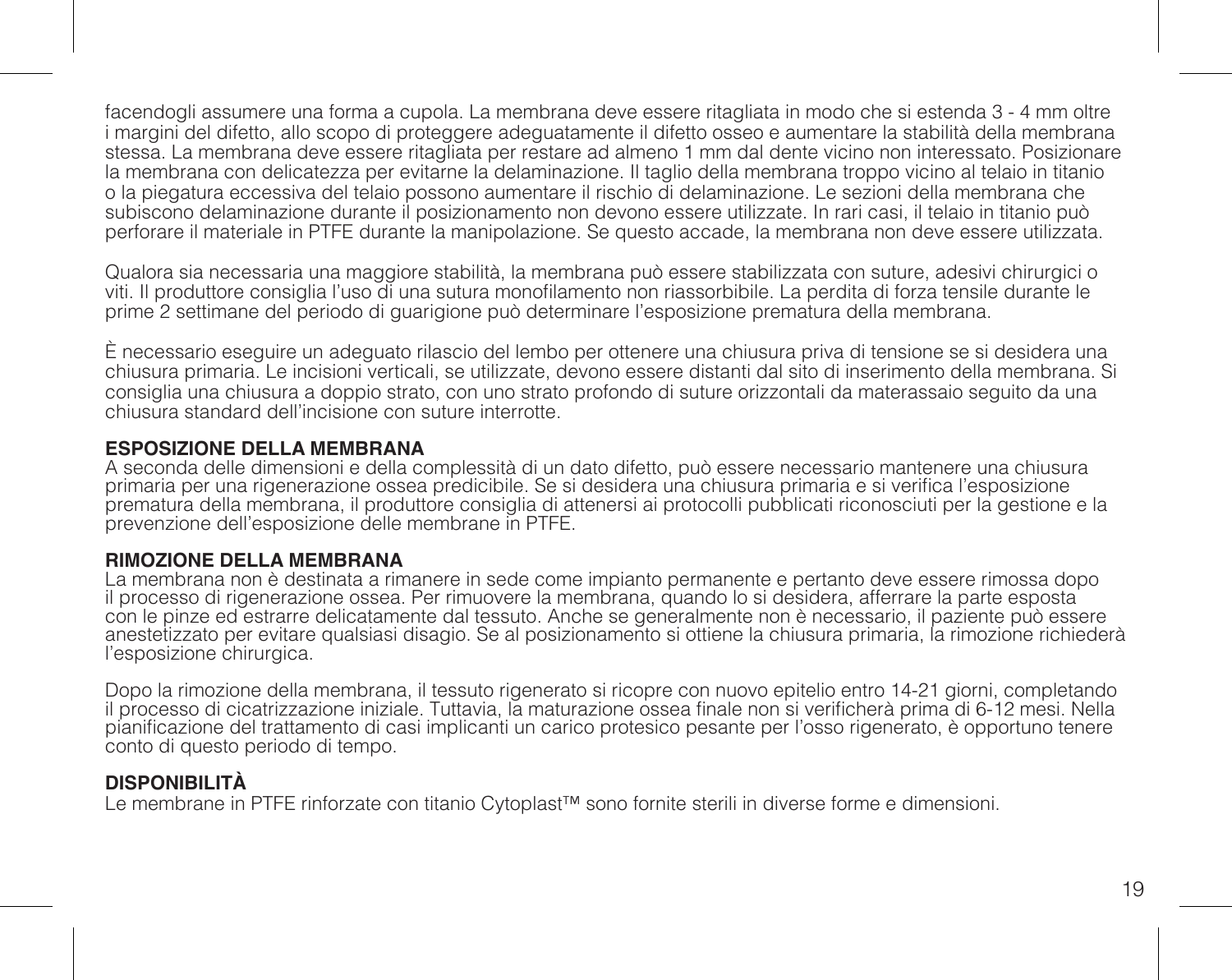# **SIMBOLI SULL'ETICHETTA**

Per facilitare l'identificazione, sull'etichetta della confezione possono comparire i seguenti simboli.

|                   | Produttore                                      |
|-------------------|-------------------------------------------------|
|                   | Data di scadenza                                |
|                   | Non riutilizzare                                |
|                   | Attenzione                                      |
|                   | Non usare se la confezione risulta danneggiata  |
| <b>STERILE EO</b> | Prodotto sterilizzato con ossido di etilene     |
| 15℃∦ 30℃          | Limite di temperatura 15 °C - 30 °C             |
|                   | Non risterilizzare                              |
| LOT               | Numero di lotto                                 |
| <b>REF</b>        | Numero di catalogo                              |
| EC<br>REP         | Rappresentante autorizzato per l'Unione Europea |
|                   | Compatibilità RM condizionata                   |
|                   | Consultare le istruzioni per l'uso              |
|                   |                                                 |

Osteogenics Biomedical, Inc. W Osteogenics Biomedical, Inc.<br>4620 71st Street, Bldg 78-79<br>Hubbock TX 79424 HSA Lubbock, TX 79424 USA www.osteogenics.com

Emergo Europe Prinsessegracht 20 2514 AP The Hague The Netherlands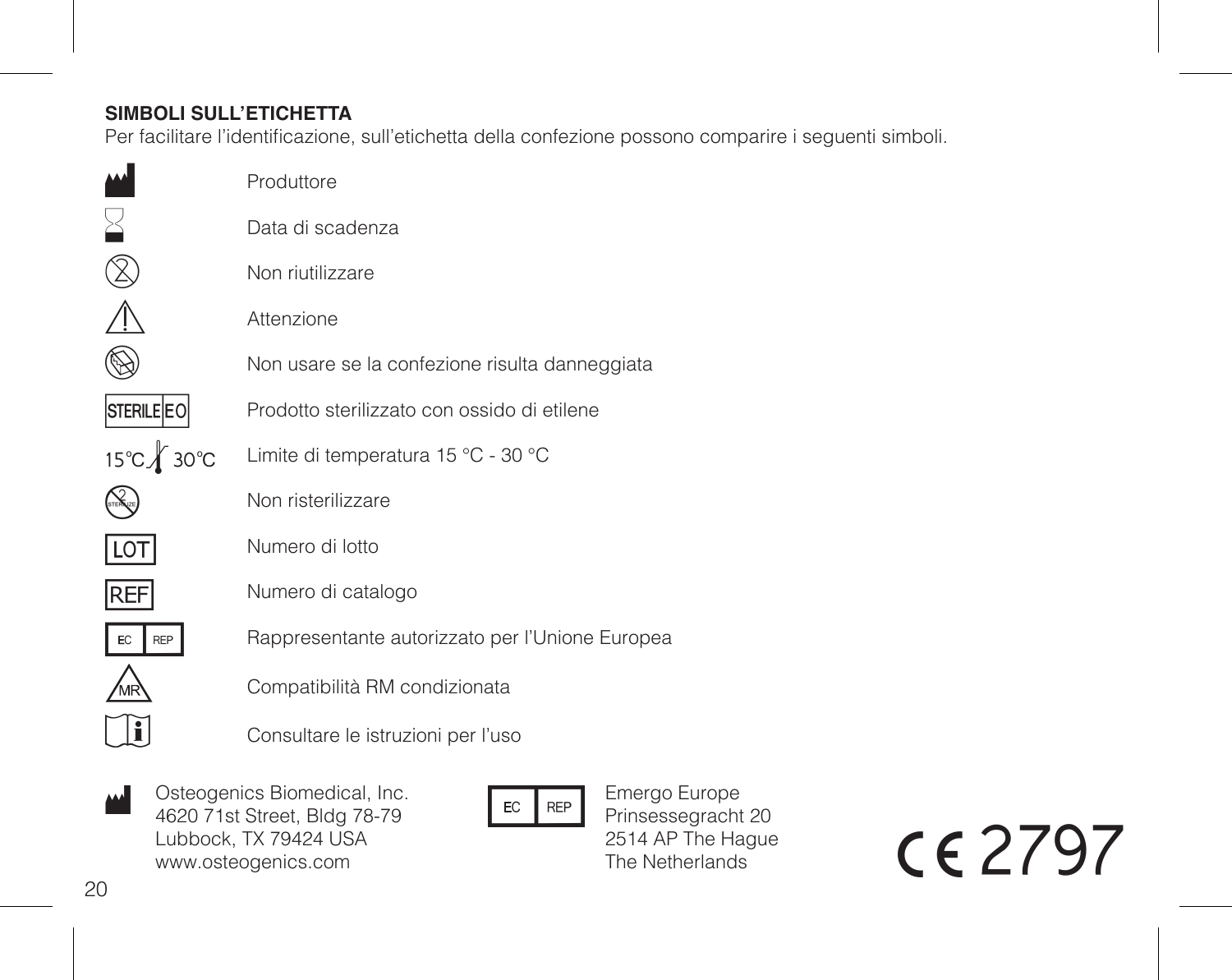PT

**CYTOPIAST** Membranas de barreira regenerativas

## INSTRUÇÕES DE USO **INTRODUÇÃO:**

O utilizador dos produtos da Osteogenics Biomedical tem o dever de determinar se os produtos são ou não apropriados a um doente e circunstâncias específicas. A Osteogenics Biomedical renuncia qualquer responsabilidade, expressa ou implícita, e não será responsabilizada por quaisquer danos directos, indirectos, punitivos ou outros, decorrentes ou relacionados com quaisquer erros no julgamento profissional ou prática na utilização ou instalação dos produtos da Osteogenics. **IMPORTANTE**: Leia na íntegra o folheto informativo da embalagem antes de utilizar o produto e siga todas as instruções cuidadosamente. O manuseamento, preparação, técnica cirúrgica ou cuidado pós-operatório inapropriado pode afectar adversamente a segurança e/ou desempenho da membrana.

# **DESCRIÇÃO**

A Membrana de PTFE Reforçada com Titânio Cytoplast™ é composta por folha 100% poli (tetrafluoroetileno), exclusiva, reforçada por uma armação de titânio embutida entre duas camadas de PTFE. O PTFE é um material biologicamente inerte e compatível com os tecidos. A Membrana de PTFE Reforçada com Titânio Cytoplast™ é uma folha de alta densidade com uma estrutura de superfície e porosidade adequadas para impedir a integração e a passagem de bactérias nos interstícios do material e para facilitar em simultâneo a adesão das células hospedeiras ao material. A Membrana de PTFE Reforçada com Titânio Cytoplast™ destina-se a diminuir a migração e a fixação de células derivadas dos tecidos moles gengivais para locais com defeitos ósseos, proporcionando assim um ambiente mais favorável para neovascularização e para que células derivadas de osso repovoem e reparem o defeito. Como a criação de espaço é crucial para este procedimento, a membrana é suficientemente rígida para evitar o colapso espontâneo, mas flexível o bastante para se conformar aos contornos dos tecidos e reduzir a perfuração dos tecidos moles sobrejacentes.

# **INDICAÇÕES**

A Membrana de PTFE Reforçada com Titânio Cytoplast™ é um material de implante temporário (não reabsorvível) indicado para ser usado como barreira para criar espaço no tratamento de defeitos periodontais.

# **CONTRAINDICAÇÕES**

A Membrana de PTFE Reforçada com Titânio Cytoplast™ não foi concebida para utilização em situações em que tenha de suportar cargas.

# **ADVERTÊNCIAS**

As membranas de barreira devem ser utilizadas apenas com implantes intra-ósseos estáveis, e a segurança a longo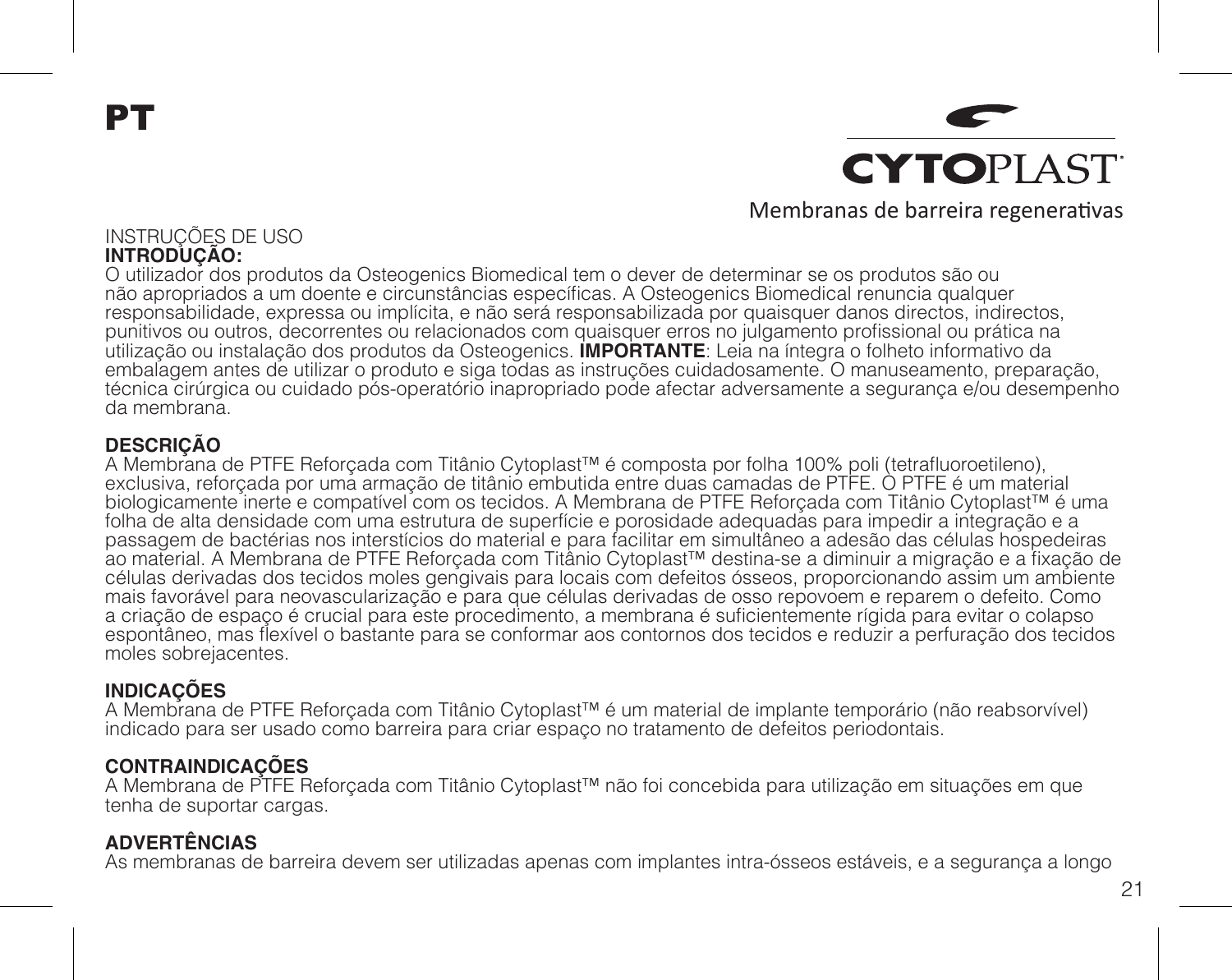prazo e a eficácia da manutenção de implantes intra-ósseos em tecido ósseo regenerado na crista alveolar não foram apuradas.

# **PRECAUÇÕES**

- EUA A lei federal limita a venda, a distribuição ou a utilização deste dispositivo a médicos ou mediante prescrição médica.<br>• Não utilize se a embalagem tiver sido aberta ou danificada antes da utilização.
- 
- Não reutilize nem reesterilize a Membrana de PTFE Reforcada com Titânio Cytoplast™. Não foi estabelecida a segurança e a eficácia após reutilização ou reesterilização da Membrana de PTFE Reforçada com Titânio Cytoplast™.
- A Membrana de PTFE Reforçada com Titânio Cytoplast™ não deve ser utilizada na presença de infeção ativa.

# **REACÇÕES ADVERSAS**

Nenhuma foi relatada.

# **INFORMAÇÃO DE SEGURANÇA EM EXAMES DE RM**

Foi demonstrado em testes não clínicos que a Membrana de PTFE Reforçada com Titânio Cytoplast™ é compatível com exames de RM em determinadas condições. Um doente portador deste dispositivo pode ser examinado num sistema de RM em segurança, desde que sejam respeitadas as seguintes condições:

- campo magnético estático de 1,5 T e 3,0 T;
- gradiente espacial máximo de 3000 G/cm (30 T/m);
- valor máximo da taxa de absorção específica (SAR) calculada para todo o corpo, reportada pelo sistema de RM, de 2 W/kg (modo de funcionamento normal)

Nas condições de exame supramencionadas, espera-se que a Membrana de PTFE Reforçada com Titânio Cytoplast™ produza um aumento de temperatura máximo inferior a 2,3 °C após 15 minutos de exame contínuo.

Em testes não clínicos, os artefactos de imagem causados pelo dispositivo prolongam-se aproximadamente 3 mm a partir do implante durante exames com uma sequência de impulsos de eco de gradiente e um sistema de RM de  $30T$ 

# **INSERÇÃO DA MEMBRANA**

Abra cuidadosamente o tabuleiro exterior da embalagem blister dupla e retire, utilizando uma técnica asséptica, o tabuleiro interior estéril contendo a Membrana de PTFE Reforçada com Titânio Cytoplast™ no campo estéril. A membrana de barreira estéril pode depois ser removida do tabuleiro interior estéril para ser utilizada durante o procedimento cirúrgico. Manuseie a membrana apenas com luvas cirúrgicas estéreis, que tenham sido lavadas em água estéril para remover o talco, ou com uma pinça atraumática estéril. A membrana pode ser cortada na configuração desejada. O titânio é facilmente cortado com uma tesoura afiada. Após o corte, não deve haver cantos afiados nem bordos ásperos. Nota: Para obter melhores resultados com material texturado, coloque a parte com saliências virada para cima na direção do tecido gengival. Para melhorar a capacidade de criar espaço, caso se pretenda, o material pode ser curvado sobre as pontas dos dedos ou com um cabo de instrumento estéril para criar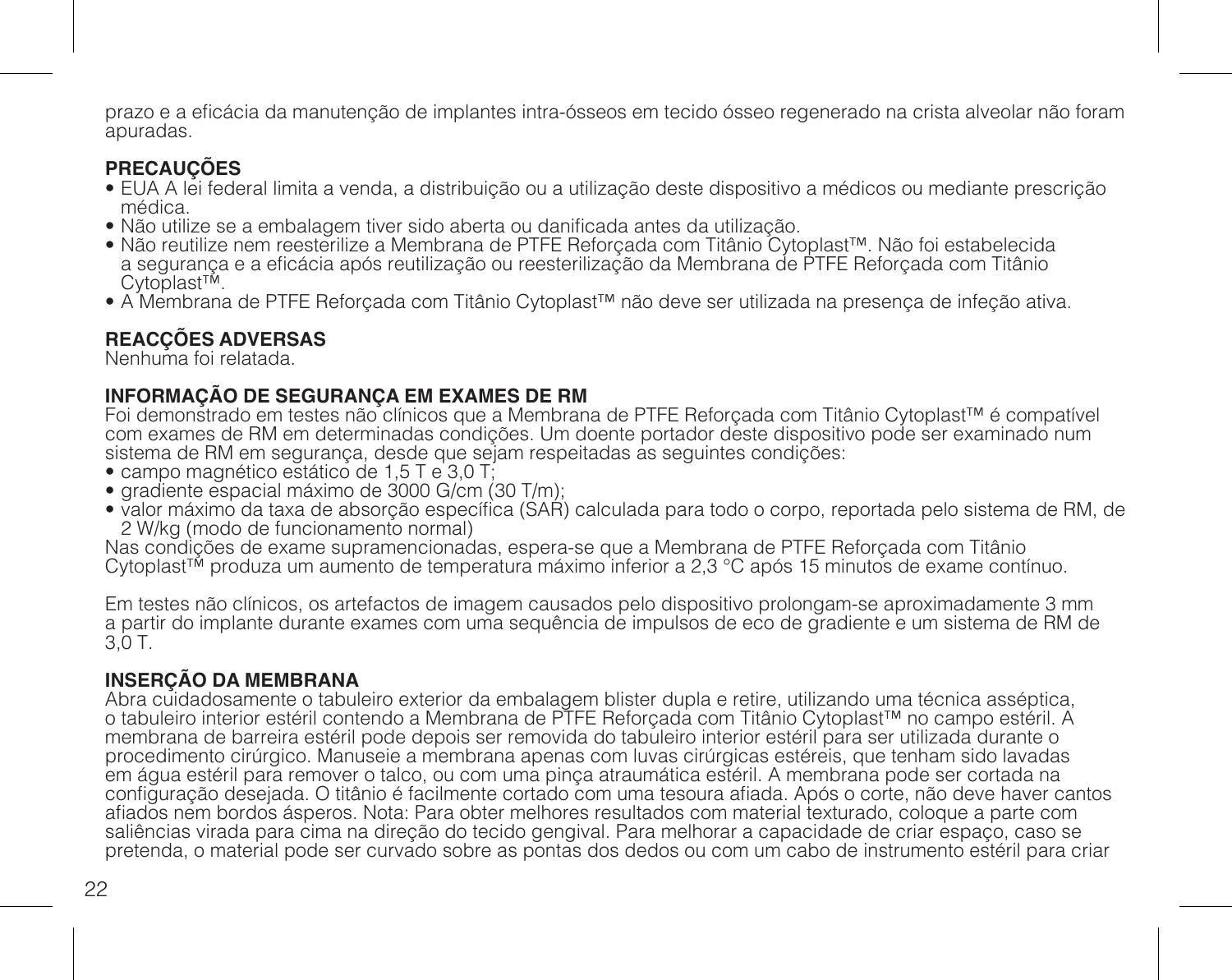uma forma de abóboda. A membrana deve ser cortada de forma a ficar 3 mm a 4 mm além das margens do defeito, para conferir uma proteção adequada do defeito ósseo e melhorar a estabilidade da membrana. A membrana deve ser cortada de forma a ficar a pelo menos 1 mm dos dentes adjacentes, não envolvidos. Deve ter-se cuidado durante a colocação da membrana para prevenir a delaminação. O corte da membrana próximo à armação de titânio ou a dobragem excessiva da armação podem aumentar o risco de delaminação. As secções da membrana que tenham ficado delaminadas durante a colocação não deverão ser utilizadas. Em casos raros, a armação de titânio pode perfurar o material de PTFE durante o manuseamento. Se tal ocorrer, a membrana não deve ser utilizada.

Caso se deseje estabilidade adicional, a membrana pode ser estabilizada com suturas, tachas ou parafusos cirúrgicos. O fabricante recomenda a utilização de uma sutura monofilamentar não reabsorvível. A perda de resistência tênsil durante o período de cicatrização inicial de 2 semanas pode levar à exposição prematura da membrana.

Em caso de encerramento primário, é necessário conseguir uma libertação de "flap" adequada para que o encerramento seja feito sem sob tensão. As incisões verticais, caso sejam utilizadas, têm de ser remotas a partir da localização da membrana. Recomenda-se um encerramento de camada dupla com uma camada profunda de sutura de colchoeiro horizontal, seguido pelo encerramento normal da ferida com sutura interrompida.

## **EXPOSIÇÃO DA MEMBRANA**

Dependendo do tamanho e da complexidade de um defeito, pode ser necessário proceder à manutenção do encerramento primário para uma regeneração óssea previsível. Caso se pretenda o encerramento primário e ocorra exposição prematura da membrana, o fabricante recomenda que sejam seguidos os protocolos publicados reconhecidos para tratamento e prevenção de exposições da membrana PTFE.

# **REMOÇÃO DA MEMBRANA**

A membrana não se destina a permanecer no local como um implante definitivo, pelo que deve ser removida após o procedimento de regeneração óssea. Quando se pretender proceder à remoção, a membrana pode ser facilmente retirada, se exposta, agarrando-a com uma pinça e removendo-a cuidadosamente do tecido. Pode administrar-se anestesia para aumentar o conforto do doente, embora tal não seja normalmente necessário. Caso se obtenha encerramento primário na colocação, a exposição cirúrgica poderá ser necessária para remoção.

Após a remoção da membrana, o tecido regenerado irá renovar o epitélio no espaço de entre 14 a 21 dias, para completar o processo de restabelecimento inicial. Porém, a maturação óssea final não ocorrerá senão após seis a doze meses. Este intervalo de tempo deve ser tido em conta no planeamento do tratamento de casos que envolvam uma carga protésica elevada de osso regenerado.

## **APRESENTAÇÃO**

A Membrana de PTFE Reforçada com Titânio Cytoplast™ é fornecida estéril, numa variedade de formas e tamanhos, e é reforçada com titânio.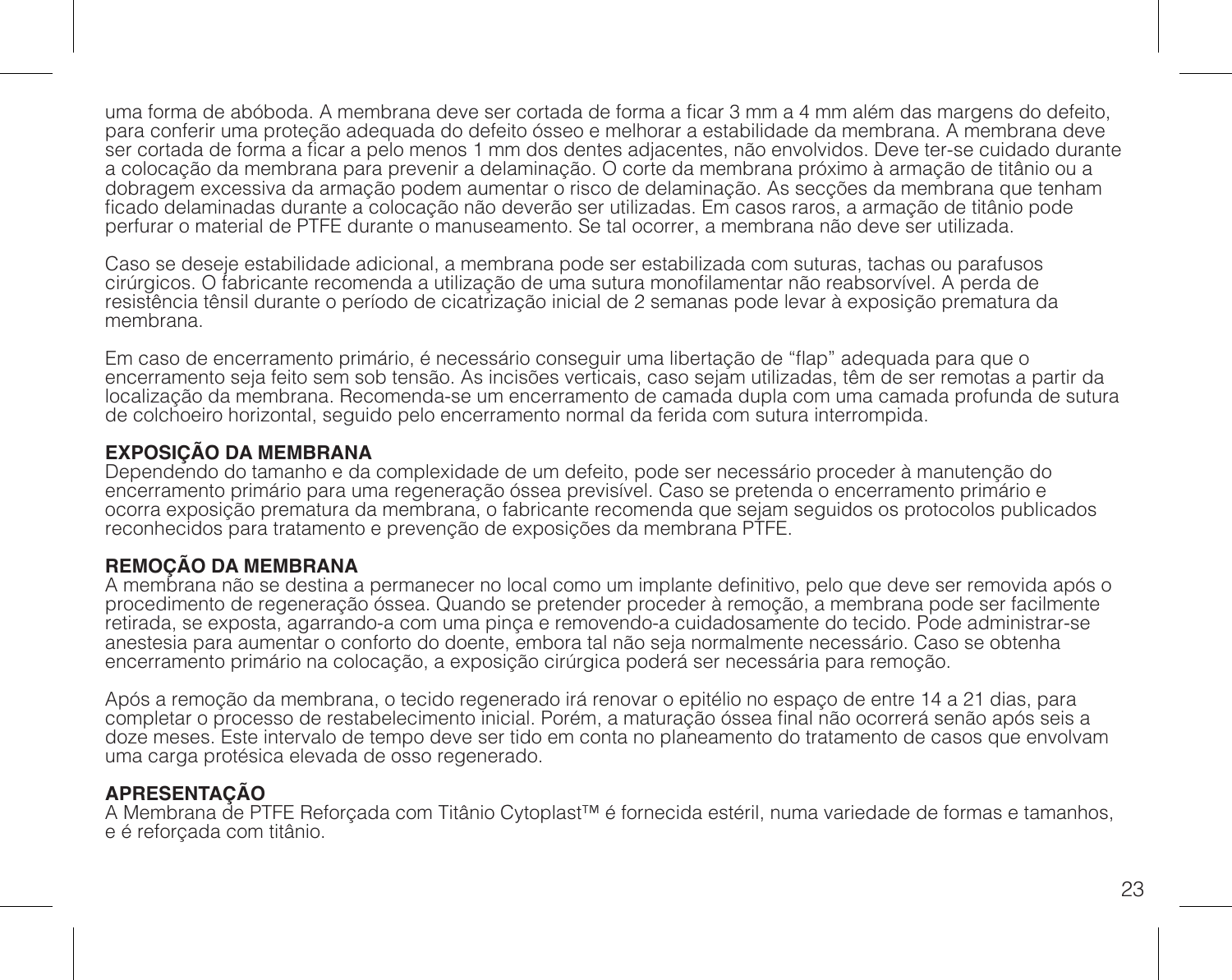# **SÍMBOLOS DE ETIQUETAGEM**

Podem utilizar-se símbolos nas etiquetas da embalagem para fácil identificação.

|                   | Fabricante                                            |
|-------------------|-------------------------------------------------------|
|                   | Utilizar antes de                                     |
|                   | Não reutilizar                                        |
|                   | Cuidado                                               |
|                   | Não utilizar se a embalagem estiver danificada        |
| <b>STERILE EO</b> | Esterilizado por óxido de etileno                     |
| 15℃∦ 30℃          | Limite de temperatura: 15 - 30 °C                     |
|                   | Não voltar a esterilizar                              |
| LOT               | Número do lote                                        |
| REF               | Número do catálogo                                    |
| EC<br>RFP         | Representante autorizado na Comunidade Europeia       |
|                   | Compatível com exames de RM em determinadas condições |
|                   | Consultar as instruções de utilização                 |
|                   |                                                       |

Osteogenics Biomedical, Inc. 4620 71st Street, Bldg 78-79 Lubbock, TX 79424 USA www.osteogenics.com M

EC REP

Emergo Europe Prinsessegracht 20 2514 AP The Hague The Netherlands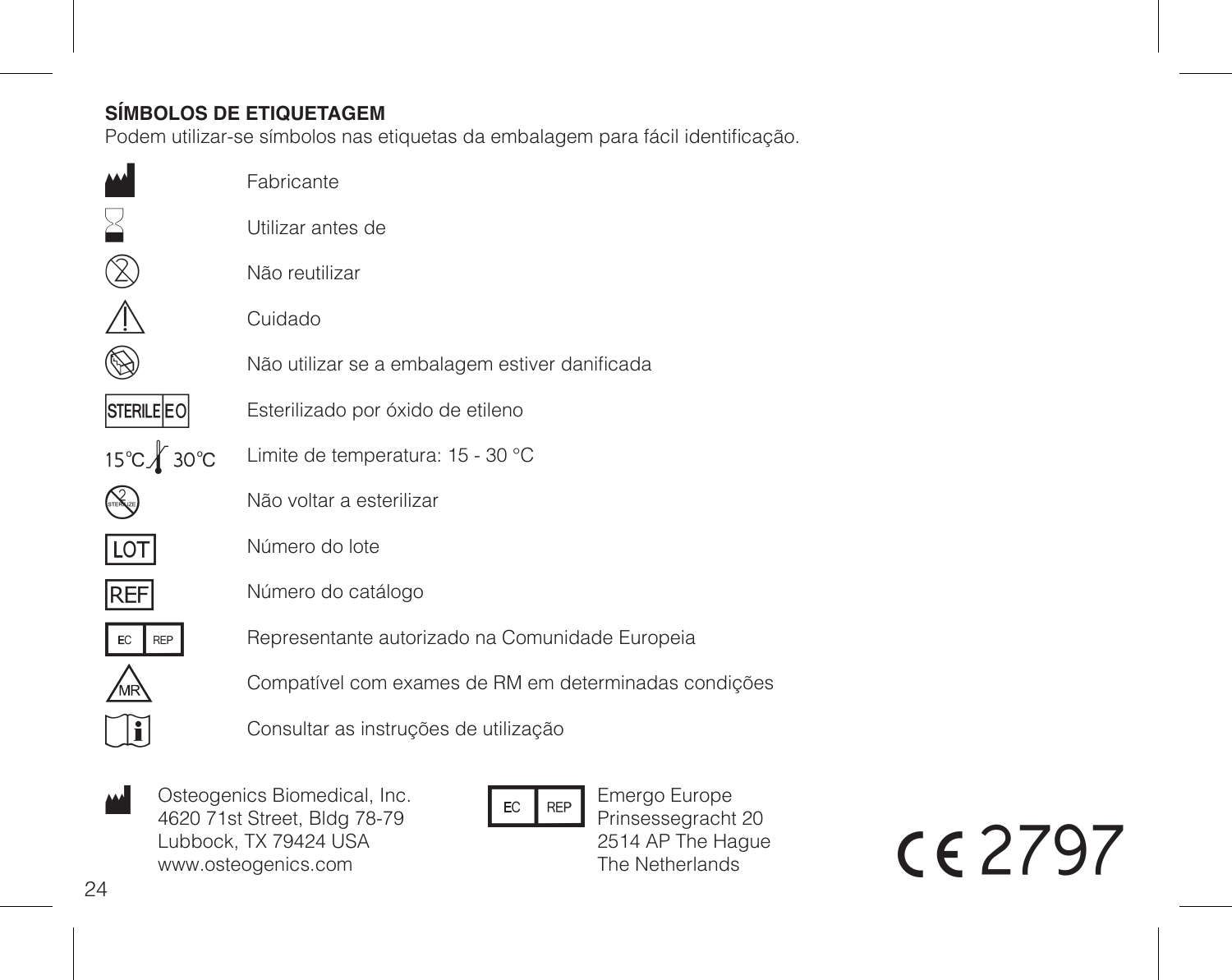SV



#### INSTRUKTIONERNA FÖR ANVÄNDA **INLEDNING:**

Användaren av Osteogenics Biomedicals produkter ansvarar för att bestämma om en specifik produkt är lämplig för en specifik patient och under specifika omständigheter. Osteogenics Biomedical friskriver sig från allt ansvar, vare sig uttalat eller underförstått, och har inget ansvar för några direkta, indirekta, straffrättsliga eller andra skador, som uppstår från eller i samband med några fel som beror på professionell bedömning eller praxis vid användning eller installation av Osteogenics produkter. **VIKTIGT**: Läs hela bipacksedeln före användning, och följ alla instruktioner noggrant. Felaktig hantering, förberedelse, kirurgisk teknik eller postoperativ vård kan påverka membranets säkerhet och/eller prestanda negativt.

#### **BESKRIVNING**

Cytoplast™ titanförstärkta PTFE-membran, vars konstruktion är sekretessbelagd, består av ett ark av 100 % polytetrafluoretylen, förstärkt med en titanram inbäddad mellan två lager PTFE. PTFE är ett biologiskt inert och vävnadskompatibelt material. Cytoplast™ titanförstärkta PTFE-membran är ett ark med hög densitet, vars ytstruktur och porositet förhindrar bakterier från att integreras i och passera genom materialets nätmaskor och samtidigt faciliterar värdcellernas adhesion till materialet. Cytoplast™ titanförstärkta PTFE-membran är konstruerade för att minska migration och etablering av celler från gingival mjukvävnad i bendefekter, och på så sätt främja en miljö för neovaskularisering och förnyad inväxt av celler från benvävnad i och reparation av defekten. Eftersom utrymmesskapande är avgörande för denna procedur är membranet tillräckligt styvt för att förhindra spontan kollaps men tillräckligt mjukt för att lätt anpassa sig efter vävnadskonturer och minska förekomsten av perforationer av överliggande mjukvävnad.

#### **INDIKATIONER**

Cytoplast™ titanförstärkta PTFE-membran är ett material för temporär implantation (icke resorberbart) för användning som en utrymmesskapande barriär vid behandling av parodontala defekter.

#### **KONTRAINDIKATIONER**

Cytoplast™ titanförstärkta PTFE-membran är inte konstruerade för att användas under viktbelastning.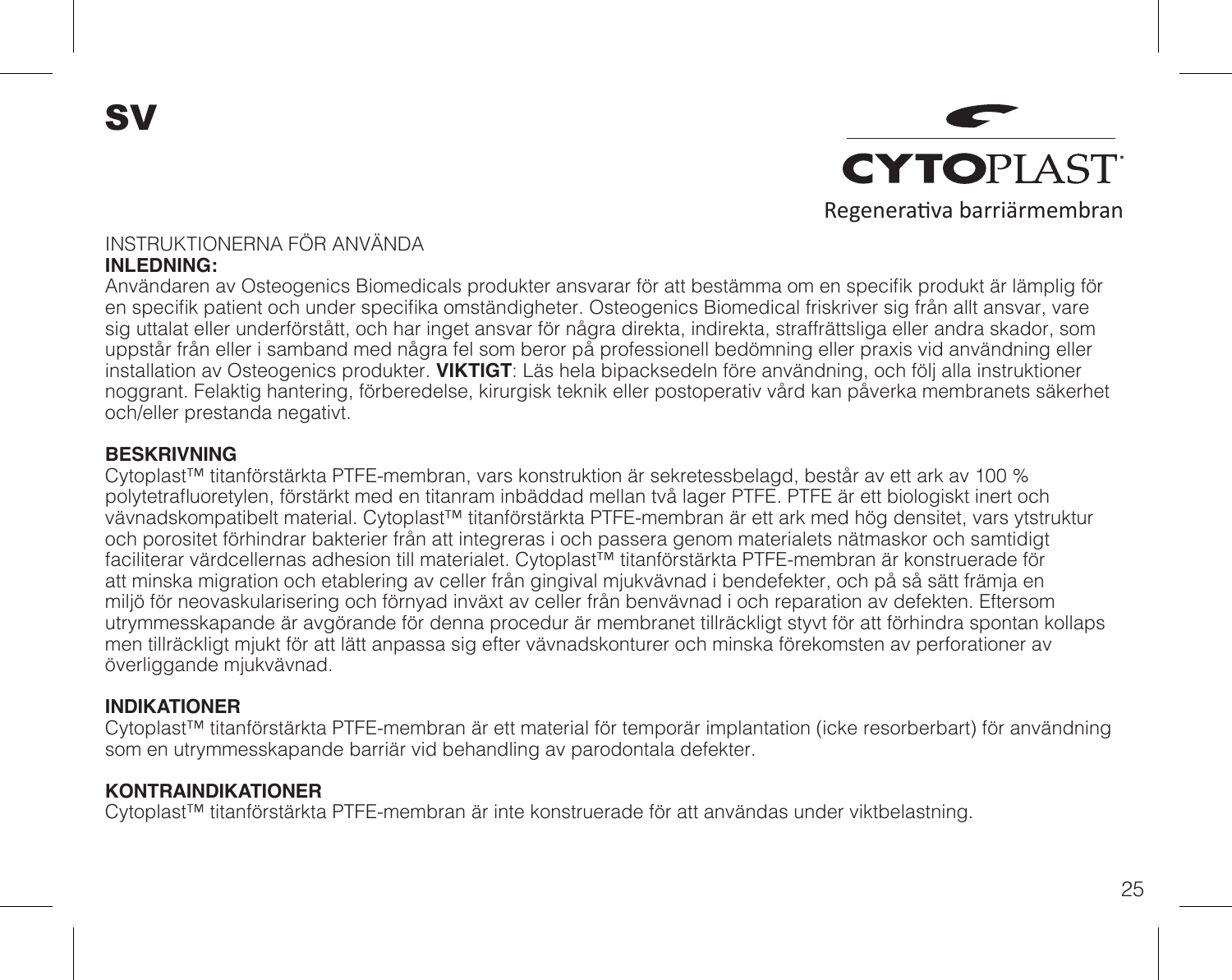## **VARNINGAR**

Barriärmembran bör endast användas med stabila benimplantat, och den långsiktiga säkerheten och effekten av att bibehålla benimplantat i regenererad benvävnad på alveolarutskotten har inte fastställts.

# **FÖRSIKTIGHETSBEAKTANDEN**

- USA Enligt federal (USA) lag får denna produkt endast säljas, distribueras eller användas av eller på ordination av legitimerad sjukvårdspersonal.
- Får ej användas om förpackningen har öppnats tidigare eller är skadad.
- Cytoplast™ titanförstärkta PTFE-membran får inte återanvändas eller resteriliseras. Säkerheten och effektiviteten efter återanvändning eller resterilisering av Cytoplast™ titanförstärkta PTFE- membran har inte fastslagits.
- Cytoplast™ titanförstärkta PTFE-membran får inte användas i närvaro av aktiv infektion.

# **BIVERKNINGAR**

Ingo rapporterade.

# **INFORMATION RÖRANDE SÄKERHET I SAMBAND MED MR**

Icke-kliniska tester har visat att Cytoplast™ titanförstärkta PTFE-membran är MR-villkorliga ("MR Conditional"). En patient med denna produkt kan utan risk skannas i ett MR-system förutsatt att följande villkor är uppfyllda:

- Statiskt magnetfält på 1,5 och 3,0 T
- Spatial gradient på högst 3 000 gauss/cm (30 T/m)
- Maximalt MR-systemrapporterat, genomsnittligt SAR-värde (specific absorption rate) på 2 W/kg för hela kroppen (driftläge Normal Operating Mode)

Under de skanningsförhållanden som definieras ovan förväntas Cytoplast™ titanförstärkta PTFE-membran generera en högsta temperaturstegring på mindre än 2,3 °C efter 15 minuters kontinuerlig skanning.

Vid icke-klinisk testning utbreder sig den bildartefakt som orsakas av produkten cirka 3 mm från implantatet vid bildframställning med användning av en gradienteko-pulssekvens och ett MR-system på 3,0 T.

# **INSÄTTNING AV MEMBRANET**

Öppna den dubbla blisterförpackningens ytterbricka försiktigt och ta aseptiskt ut den sterila innerbrickan med Cytoplast™ titanförstärkt PTFE-membran i det sterila fältet. Det sterila barriärmembranet kan sedan tas av från den sterila innerbrickan för användning under det kirurgiska ingreppet. Hantera membranet endast med sterila kirurghandskar som tvättats i sterilt vatten för att avlägsna handskpudret, eller med steril atraumatisk pincett. Membranet kan klippas till önskad konfiguration. Titanet kan lätt klippas med hjälp av en vass sax. Inga skarpa hörn eller ojämna kanter får finnas kvar efter tillklippningen. Obs! För bästa resultat vid användning av strukturerat material, placera sidan med fördjupningarna uppåt mot den gingivala vävnaden. För att öka den utrymmesskapande förmågan kan materialet, om så önskas, böjas över fingertopparna eller handtaget på ett sterilt instrument så att en kupolform

26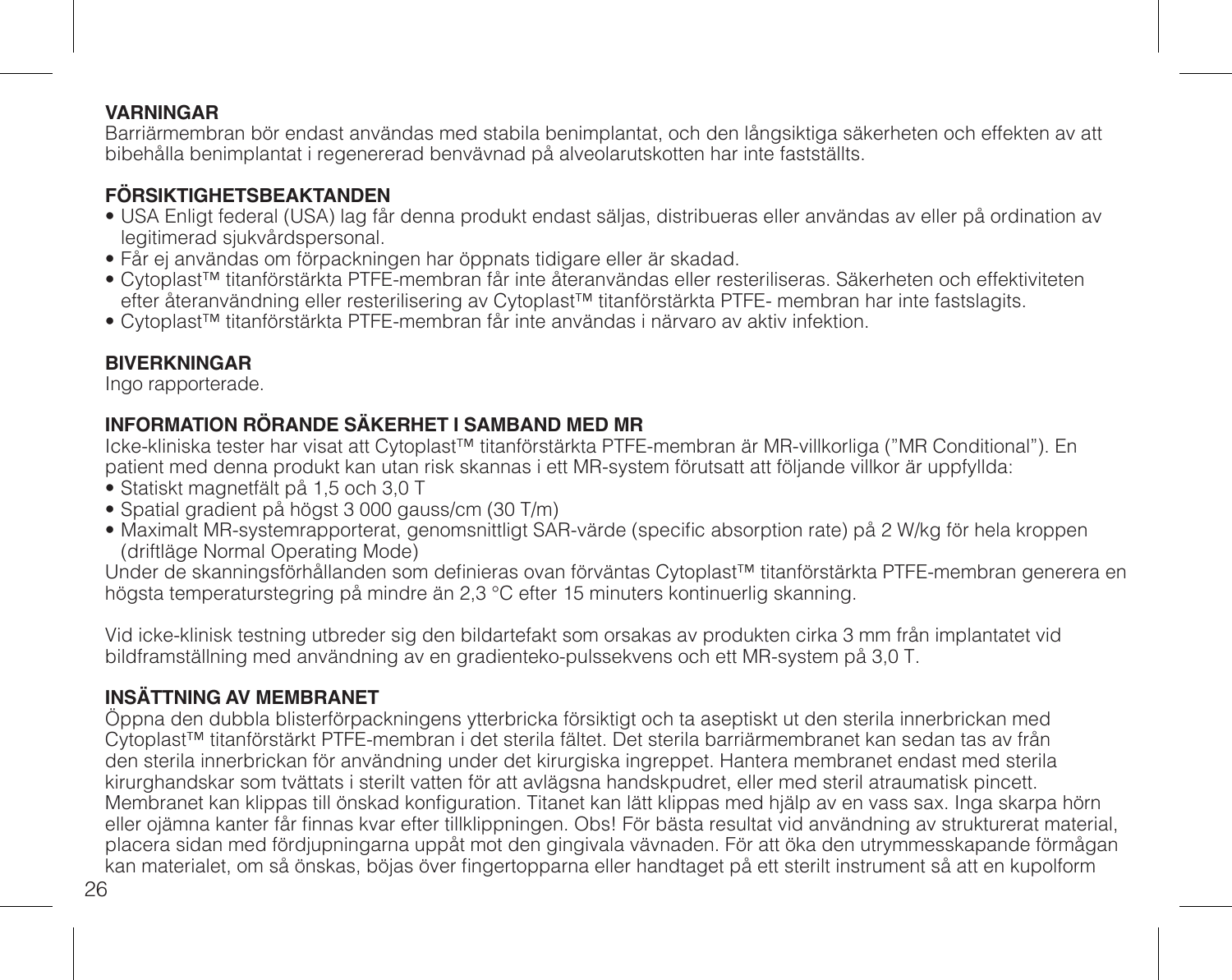skapas. För att ge ett tillräckligt skydd för bendefekten och öka membranets stabilitet ska membranet klippas så att det sträcker sig 3–4 mm utanför defektens kanter. Membranet ska klippas så att det hålls på minst 1 mm avstånd från intilliggande, icke-involverade tänder. Var försiktig vid placering av membranet, så att delaminering undviks. Klippning av membranet nära titanramen eller överdriven böjning av ramen kan öka risken för delaminering. Delar av membranet som blir delaminerade under placeringen ska inte användas. I sällsynta fall kan titanramen perforera genom PTFEmaterialet under hanteringen. Om detta händer ska membranet inte användas.

Om ytterligare stabilitet önskas kan membranet stabiliseras med suturer, kirurgiska stift eller skruvar. Tillverkaren rekommenderar att icke-resorberbar monofil sutur används. Förlust av draghållfastheten under läkningens första två veckor kan leda till för tidig exponering av membranet.

Om primär sårslutning önskas utfört måste adekvat lambålösning utföras för att uppnå en tensionsfri slutning. Vertikala snitt, om sådana används, måste läggas på avstånd från membranets placering. Slutning i dubbla lager, med ett djupt lager med horisontella madrassuturer efterföljt av sedvanlig sårslutning med enstaka suturer, rekommenderas.

#### **MEMBRANEXPONERING**

Beroende på storleken och komplexiteten hos en given defekt, kan underhåll av primär tillslutning krävas för förutsebar benåterbildning. Om primär tillslutning önskas, och för tidig exponering av membranet inträffar, rekommenderar tillverkaren att erkända utgivna protokoll följs för hantering och förebyggande av exponeringar av PTFE-membran.

## **AVLÄGSNANDE AV MEMBRANET**

Membranet är inte avsett att sitta kvar som ett permanent implantat och ska därför avlägsnas efter att benet har regenererat. När borttagning önskas kan membranet enkelt avlägsnas, om det är exponerat, genom att man fattar tag i det med pincett och varsamt avlägsnar det från vävnaden. Bedövning kan ges för att göra det bekvämare för patienten men brukar vanligtvis inte behövas. Om primärslutning utförs vid placeringen måste produkten exponeras kirurgiskt för att kunna avlägsnas.

Efter att membranet avlägsnats kommer den regenererade vävnaden att re-epitelialiseras inom 14 till 21 dagar för att fullborda den initiala läkningsprocessen. Slutlig benmognad kommer emellertid inte att ske förrän efter 6 till 12 månader. Denna tidsram skall beaktas vid behandlingsplanering av fall som innefattar tung protesbelastning av regenererat ben.

## **TILLGÄNGLIGHET**

Cytoplast™ titanförstärkta PTFE-membran tillhandahålls sterila i en rad olika former och storlekar och är förstärkta med titan.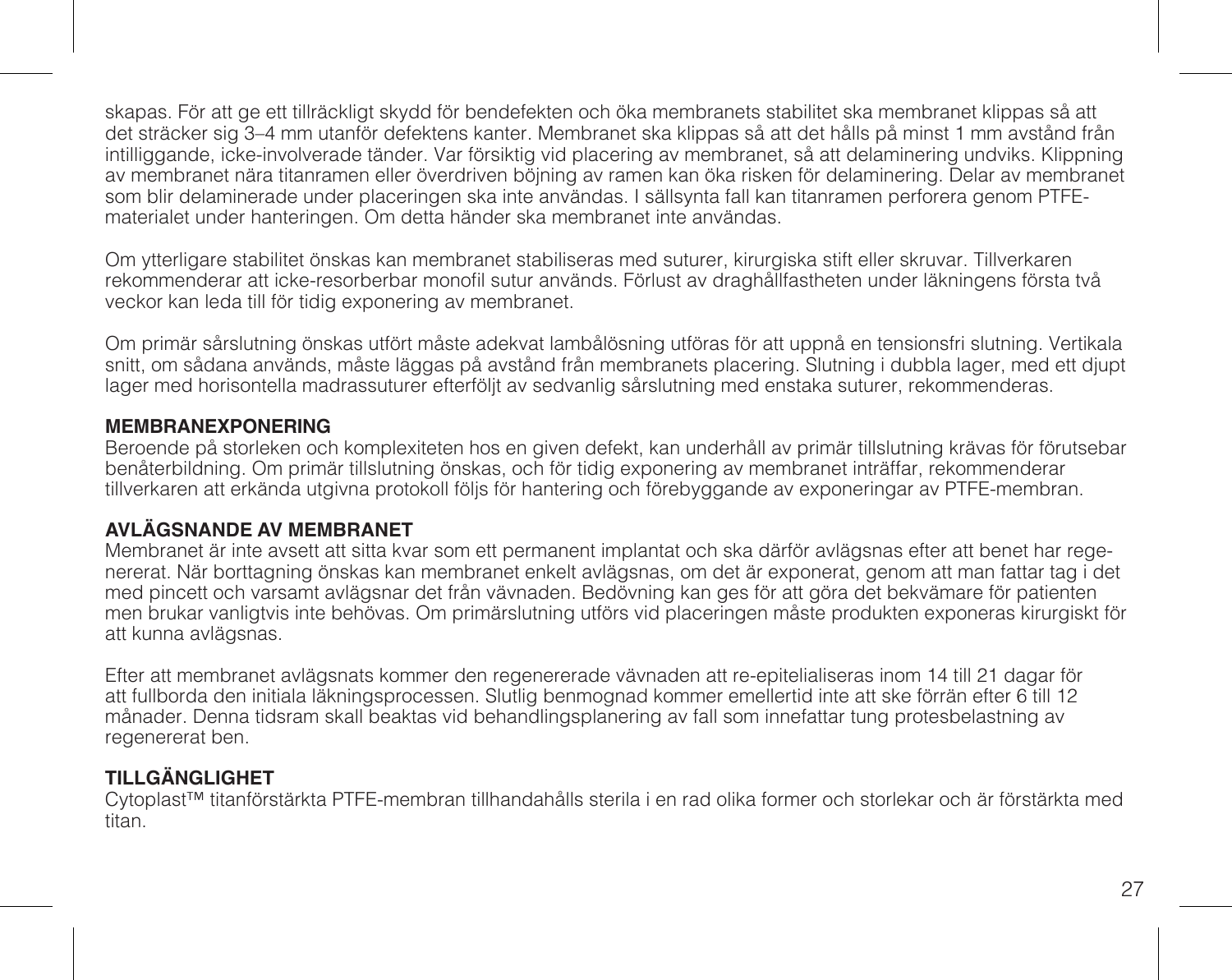# **MÄRKNINGSSYMBOLER**

Symboler används eventuellt på förpackningens etiketter, för enkel identifiering.

|                   | Tillverkare                                |
|-------------------|--------------------------------------------|
|                   | Använd före                                |
|                   | Får ej återanvändas                        |
|                   | Försiktighet!                              |
|                   | Får ej användas om förpackningen är skadad |
| <b>STERILE EO</b> | Steriliserad med etylenoxid                |
| 15℃ 30°C          | Temperaturgränser 15-30 °C (59-86 °F)      |
|                   | Får ej resteriliseras                      |
| LOT               | Partinummer                                |
| REF               | Katalognummer                              |
| EC<br><b>REP</b>  | Auktoriserad EU-representant               |
|                   | MR-villkorlig                              |
|                   | Se bruksanvisningen                        |
|                   |                                            |

Osteogenics Biomedical, Inc. M Osteogenics Biomedical, Inc.<br>4620 71st Street, Bldg 78-79<br>2 Lubbock, TX 79424 USA www.osteogenics.com

Emergo Europe Prinsessegracht 20 2514 AP The Hague The Netherlands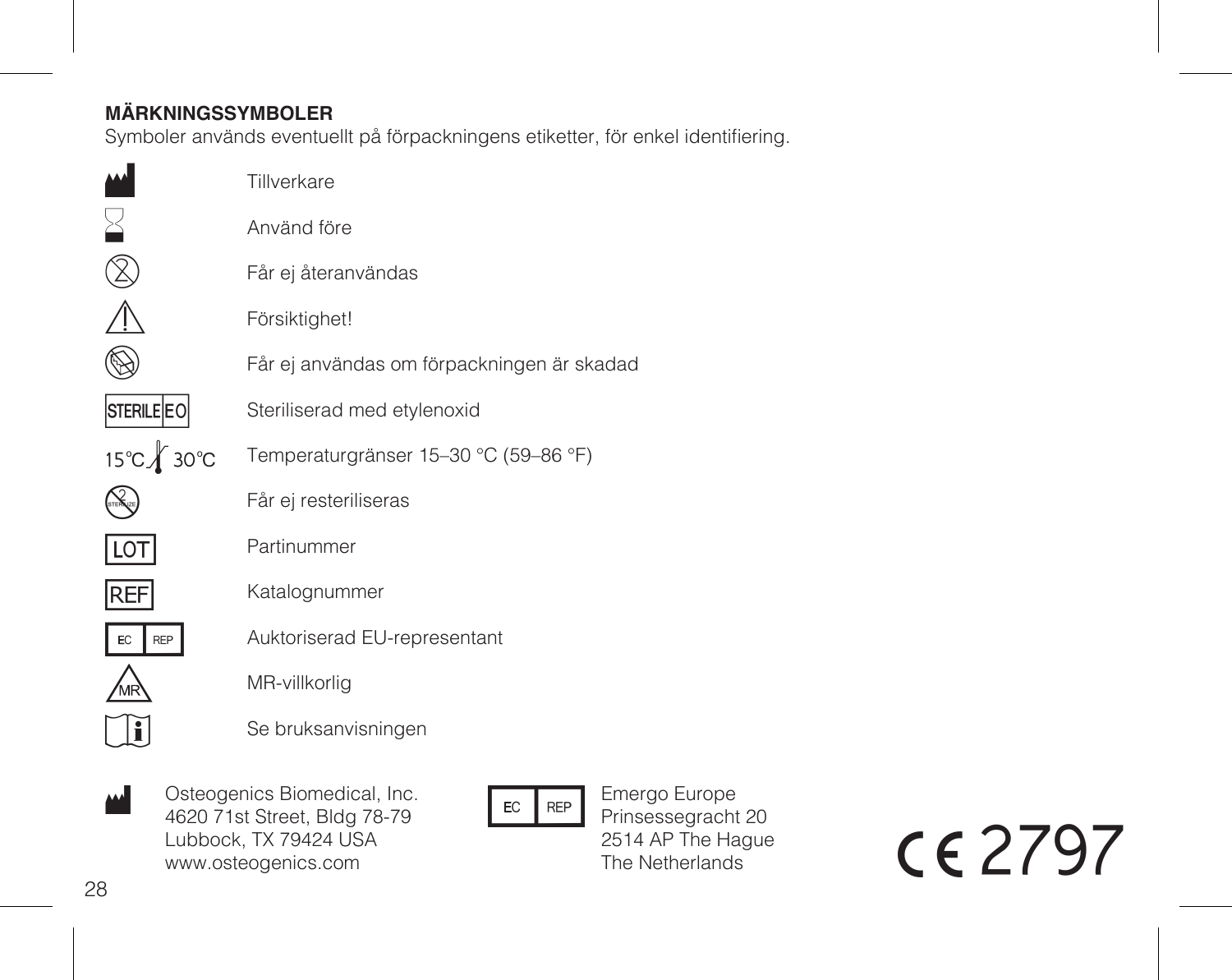DA



#### INSTRUKS NEMLIG HJÆLP **INTRODUKTION:**

Brugeren af Osteogenics Biomedicals produkter har pligt til at fastslå, om et produkt er egnet til den særlige patient og de særlige omstændigheder. Osteogenics Biomedical frasiger sig alt erstatningsansvar, udtrykkeligt eller underforstået, og skal ikke have noget ansvar for nogen direkte, indirekte, pønalt begrundede eller andre skader, der opstår fra eller i forbindelse med fejl inden for professionel dømmekraft eller i praksis ved brugen eller installationen af Osteogenics-produkter. **VIGTIGT**: Læs hele denne indlægsseddel inden brug, og følg hele vejledningen omhyggeligt. Forkert håndtering,klargøring, kirurgisk teknik eller postoperativ pleje kan påvirke membranens sikkerhed og/eller ydeevne negativt.

#### **BESKRIVELSE**

Cytoplast™ titaniumforstærkede PTFE-membraner består af en fortrolighedsbeskyttet plade af 100 % polytetrafluoroethylen, som er forstærket med en titaniumsramme, og som er indesluttet mellem to lag PTFE. PTFE er et biologisk inaktivt og vævskompatibelt materiale. Cytoplast™ titaniumforstærkede PTFE-membraner er en plade af høj densitet med en overfladestruktur og porøsitet, der er egnet til at forebygge integration og passage af bakterier i materialets mellemrum, og samtidig letter adhæsion af værtsceller til materialet. Cytoplast™ titaniumforstærkede PTFE-membraner er beregnet til at mindske migration og etablering af celler afledt fra gingivalt blødtvæv ind i knogledefekter, hvorved der skabes et mere gunstigt miljø for neovaskularisering og repopulering af knogleafledte celler, hvorved defekten repareres. Eftersom det er en kritisk del af denne procedure at skabe plads, er membranen tilstrækkeligt stiv til at undgå spontan kollaps, men smidig nok til nemt at kunne tage form efter vævskonturer og mindske perforering af overliggende blødt væv.

#### **INDIKATIONER**

Cytoplast™ titaniumforstærkede PTFE-membraner er et midlertidigt implanterbart materiale (ikke-resorberbart), der er beregnet til anvendelse som pladsskabende barriere ved behandling af parodontale defekter.

## **KONTRAINDIKATIONER**

Cytoplast™ titanforstærkede PTFE-membraner er ikke beregnet til anvendelse under forhold med belastning.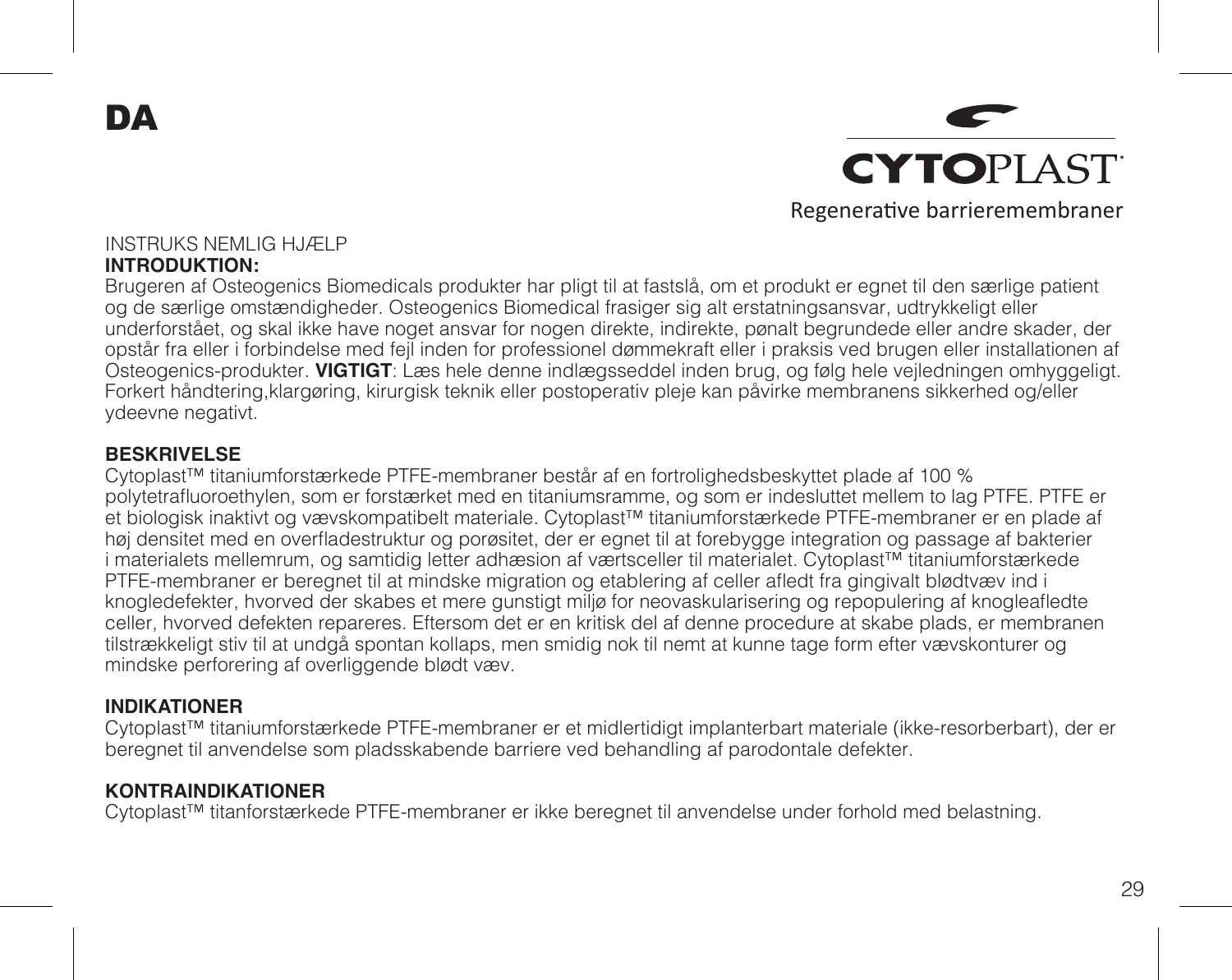## **ADVARSLER**

Barrieremembranerne må kun bruges med stabile endossøse implantater, og den langtsigtede sikkerhed og effektivitet af endossøse implantater i regenereret ossøst væv på alveolekanter er ikke blevet etableret.

# **FORSIGTIGHEDSREGLER**

- USA Ifølge amerikansk lovgivning må dette produkt kun sælges, distribueres eller anvendes af eller på ordination af en autoriseret sundhedsperson.
- Må ikke anvendes, hvis pakningen er blevet åbnet eller beskadiget før brug.
- Cytoplast™ titaniumforstærkede PTFE-membraner må ikke genbruges eller resteriliseres. Sikkerhed og effektivitet efter genbrug eller resterilisering af Cytoplast™ titaniumforstærkede PTFE-membraner er ikke blevet fastslået.
- Cytoplast™ titaniumforstærkede PTFE-membraner må ikke anvendes ved tilstedeværelse af aktiv infektion.

# **UTILSIGTEDE REAKTIONER**

Ingen rapporteret.

# **OPLYSNINGER OM MR-SIKKERHED**

Ikke-klinisk afprøvning har påvist, at Cytoplast™ titaniumforstærkede PTFE-membraner kan MR-scannes under visse betingelser (MR Conditional). Det er sikkert for en patient med denne anordning at blive scannet i et MR-system, der opfylder følgende betingelser:

- Statisk magnetfelt på 1,5 og 3,0 T
- Maksimal rumlig gradient på 3.000 gauss/cm (30 T/m)
- Maksimal MR-systemrapporteret gennemsnitlig helkrops-SAR (specifik absorptionsrate) på 2 W/kg (normal driftstilstand)

Under de ovenfor definerede forhold forventes Cytoplast™ titaniumforstærkede PTFE-membraner at frembringe en maksimal temperaturstigning på mindre end 2,3 °C efter 15 minutters kontinuerlig scanning.

Ved ikke-klinisk afprøvning strækker billedartefaktet forårsaget af anordningen sig cirka 3 mm ud fra implantatet, når der optages billeder med en gradient ekkopulssekvens og et 3,0 T MR-system.

# **INDSÆTTELSE AF MEMBRANEN**

Åbn forsigtigt den dobbelte blisterpaknings ydre bakke, og fjern vha. aseptisk teknik den sterile indre bakke med Cytoplast™ titaniumforstærket PTFE-membran i det sterile felt. Den sterile barrieremembran kan derefter tages ud af den sterile indre bakke til anvendelse under den kirurgiske procedure. Membranen må kun håndteres med sterile operationshandsker, som er blevet vasket i sterilt vand for at fjerne talkummet, eller med en steril atraumatisk tang. Membranen kan beskæres til den ønskede konfiguration. Titanium er nemt at klippe i med en skarp saks. Efter tilpasning må der ikke være nogen skarpe hjørner eller ujævne kanter. Bemærk: For at opnå det bedste resultat med teksturerede materialer skal siden med fordybninger placeres op imod det gingivale væv. Hvis det ønskes, kan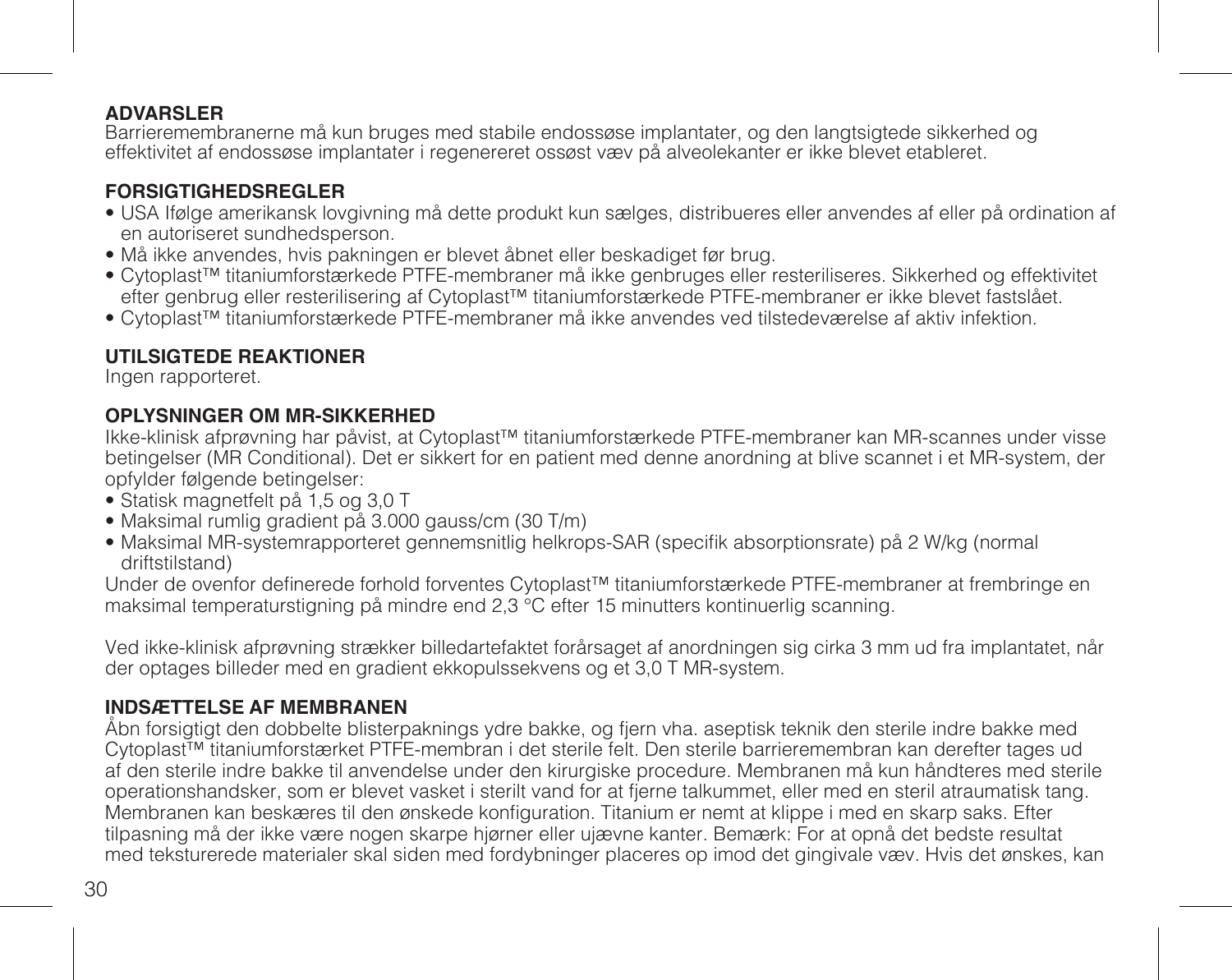materialet strækkes over fingerspidserne eller håndtaget på et sterilt instrument for at danne en hvælvingsform mhp. at forbedre membranens pladsskabende egenskab. Membranen bør tilpasses således, at den stikker 3-4 mm længere ud end defektens kanter for at yde tilfredsstillende beskyttelse af knogledefekten og forbedre membranens stabilitet. Membranen skal tilpasses således, at den er mindst 1 mm fra tilstødende, ikke-involverede tænder. Vær forsigtig under placering af membranen mhp. at undgå delaminering. Tilpasning af membranen tæt på titaniumsrammen eller overdreven bøjning af rammen kan øge risikoen for delaminering. Dele af membranen, som delamineres under placering, bør ikke anvendes. I sjældne tilfælde kan titaniumsrammen perforere PTFE-materialet under håndteringen. Hvis dette forekommer, bør membranen ikke anvendes.

Hvis der ønskes yderligere stabilitet, kan membranen stabiliseres med suturer, kirurgiske hæfteklammer eller skruer. Producenten anbefaler at anvende ikke-resorberbar monofilament sutur. Mistet trækstyrke i løbet af helingsperiodens første 2 uger kan resultere i for tidlig membraneksponering.

Hvis der ønskes primær lukning, skal der udføres en passende frigørelse af flapperne for at opnå en spændingsfri lukning. Hvis der anvendes lodrette incisioner, skal de lægges væk fra membranens placering. Det anbefales at anvende en lukning med dobbeltlag, bestående af et dybt lag med vandrette madrassuturer efterfulgt af en standardsårlukning med afbrudte suturer.

## **EKSPONERING AF MEMBRANEN**

Afhængigt af størrelsen og kompleksiteten af en given defekt kan det være nødvendigt at opretholde primær lukning for at opnå forudsigelig knogleregeneration. Hvis det ønskes at anvende primær lukning, og der forekommer for tidlig eksponering af membranen, anbefaler producenten følgende anerkendte, publicerede protokoller for administration og forebyggelse af PTFE-membraneksponeringer.

## **UDTAGNING AF MEMBRANEN**

Membranen er ikke beregnet til at skulle blive siddende som et permanent implantat, og den skal derfor fjernes efter knogleregenerationsindgrebet. Når membranen ønskes fjernet, kan man, hvis den er eksponeret, let fjerne den ved at gribe fat med tangen og forsigtigt fjerne den fra vævet. Der kan gives anæstesi for at forbedre patientens komfort, men der er som regel ikke nødvendigt. Hvis der er opnået primær lukning ved anlæggelsen, vil kirurgisk eksponering være påkrævet for at fjerne membranen.

Efter fjernelse af membranen vil det regenererede væv genepiteliseres inden for 14-21 dage for at fuldføre den primære heling. Imidlertid vil den endelige knogleheling først ske i løbet af de følgende 6-12 måneder. Denne tidsramme skal tages i betragtning ved planlægning af behandling, som vil involvere betragtelig protesebelastning af regenereret knogle.

## **LEVERING**

Cytoplast™ titaniumforstærkede PTFE-membraner leveres sterile i en række forskellige former og størrelser og er forstærket med titanium.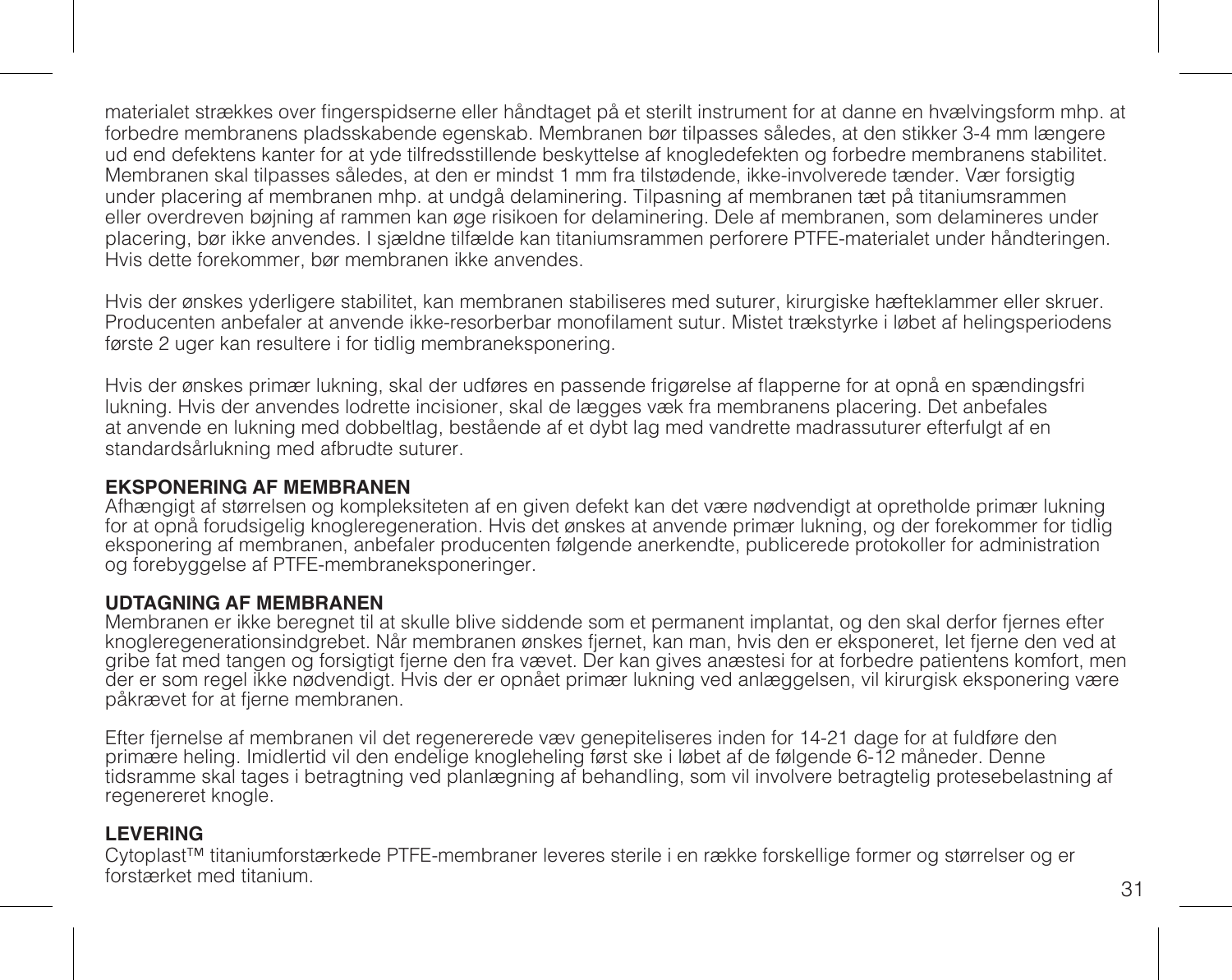# **MÆRKATSYMBOLER**

Symboler, som kan være anvendt på emballagens mærkning for nem identificering.

|                   | Fabrikant                                       |
|-------------------|-------------------------------------------------|
|                   | Anvendes inden                                  |
|                   | Må ikke genbruges                               |
|                   | Forsigtig                                       |
|                   | Må ikke bruges, hvis emballagen er beskadiget   |
| <b>STERILE EO</b> | Steriliseret med ethylenoxid                    |
| 15℃ 30℃           | Temperaturgrænse 15-30 °C (59-86 °F)            |
|                   | Må ikke resteriliseres                          |
| <b>LOT</b>        | Partinummer                                     |
| REF               | Katalognummer                                   |
| REP               | Autoriseret repræsentant i den Europæiske Union |
|                   | MR-betinget                                     |
|                   | Se brugsanvisningen                             |
|                   |                                                 |

Osteogenics Biomedical, Inc. May Osteogenics Biomedical, Inc.<br>4620 71st Street, Bldg 78-79<br>Alubbock TX 79424 USA Lubbock, TX 79424 USA www.osteogenics.com

Emergo Europe Prinsessegracht 20 2514 AP The Hague The Netherlands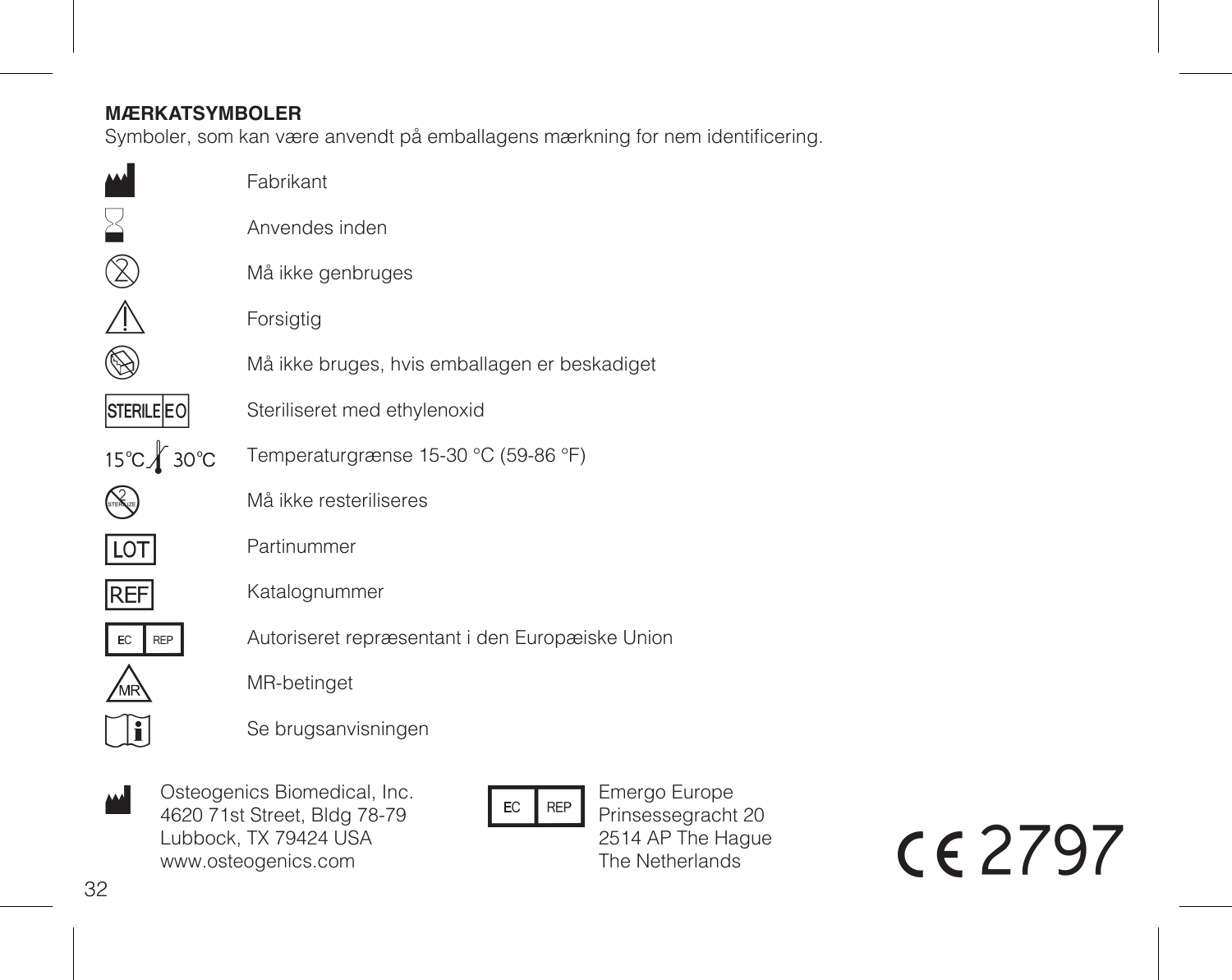NL

**CYTOPLAST** Regeneratieve barrièremembranen

#### **INLEIDING:**

Gebruikers van Osteogenics Biomedical -producten hebben de plicht na te gaan of een product al dan niet geschikt is voor de betreffende patiënt en omstandigheden. Osteogenics Biomedical wijst elke aansprakelijkheid, expliciet of impliciet, af en zal geen verantwoordelijkheid dragen voor directe of indirecte schade, schadevergoeding of andere schade, voortvloeiend uit of verband houdend met beroepsfouten of beroepspraktijk bij het gebruik of het installeren van Osteogenics Biomedical-producten. **BELANGRIJK:** Lees deze gehele bijsluiter vóór gebruik door en volg zorgvuldig alle aanwijzingen. Onjuiste behandeling, voorbereiding, chirurgische techniek of postoperatieve zorg kan afbreuk doen aan de veiligheid en/of werking van het membraan.

#### **BESCHRIJVING**

Cytoplast™ met titanium versterkte PTFE-membranen bestaan uit bedrijfseigen vellen van 100% polytetrafluorethyleen, versterkt met een titanium frame ingebed tussen twee lagen PTFE. PTFE is een biologisch inert en weefselcompatibel materiaal. Cytoplast™ met titanium versterkte PTFE-membranen zijn vellen met hoge dichtheid met een oppervlaktestructuur en porositeit die geschikt zijn om integratie en doorgang van bacteriën in de tussenruimten van het materiaal te voorkomen en tegelijkertijd adhesie van de gastheercellen aan het materiaal te vergemakkelijken. Cytoplast™ met titanium versterkte PTFE-membranen zijn ontwikkeld om migratie en invasie van botdefecten door cellen uit zacht tandvleesweefsel te verminderen, waardoor een gunstigere omgeving wordt geboden voor neovascularisatie, evenals voor repopulatie en reparatie van het defect door botcellen. Aangezien het creëren van ruimte kritiek is voor deze procedure, is het membraan voldoende stijf om spontaan collaberen te voorkomen, maar soepel genoeg om zich gemakkelijk aan te passen aan weefselcontouren en perforaties van bovenliggend zacht weefsel te verminderen

#### **INDICATIES**

Cytoplast™ met titanium versterkte PTFE-membranen zijn een tijdelijk implanteerbaar materiaal (niet-resorbeerbaar) voor gebruik als ruimte creërende barrière bij de behandeling van periodontale defecten.

## **CONTRA-INDICATIES**

Cytoplast™ met titanium versterkte PTFE-membranen dienen niet voor gebruik onder lastdragende omstandigheden.

## **WAARSCHUWINGEN**

Barrièremembranen mogen uitsluitend worden gebruikt met stabiele endossale implantaten. De veiligheid en doeltreffendheid op lange termijn van het handhaven van implantaten in geregenereerd botweefsel op de alveolaire kam is niet bepaald.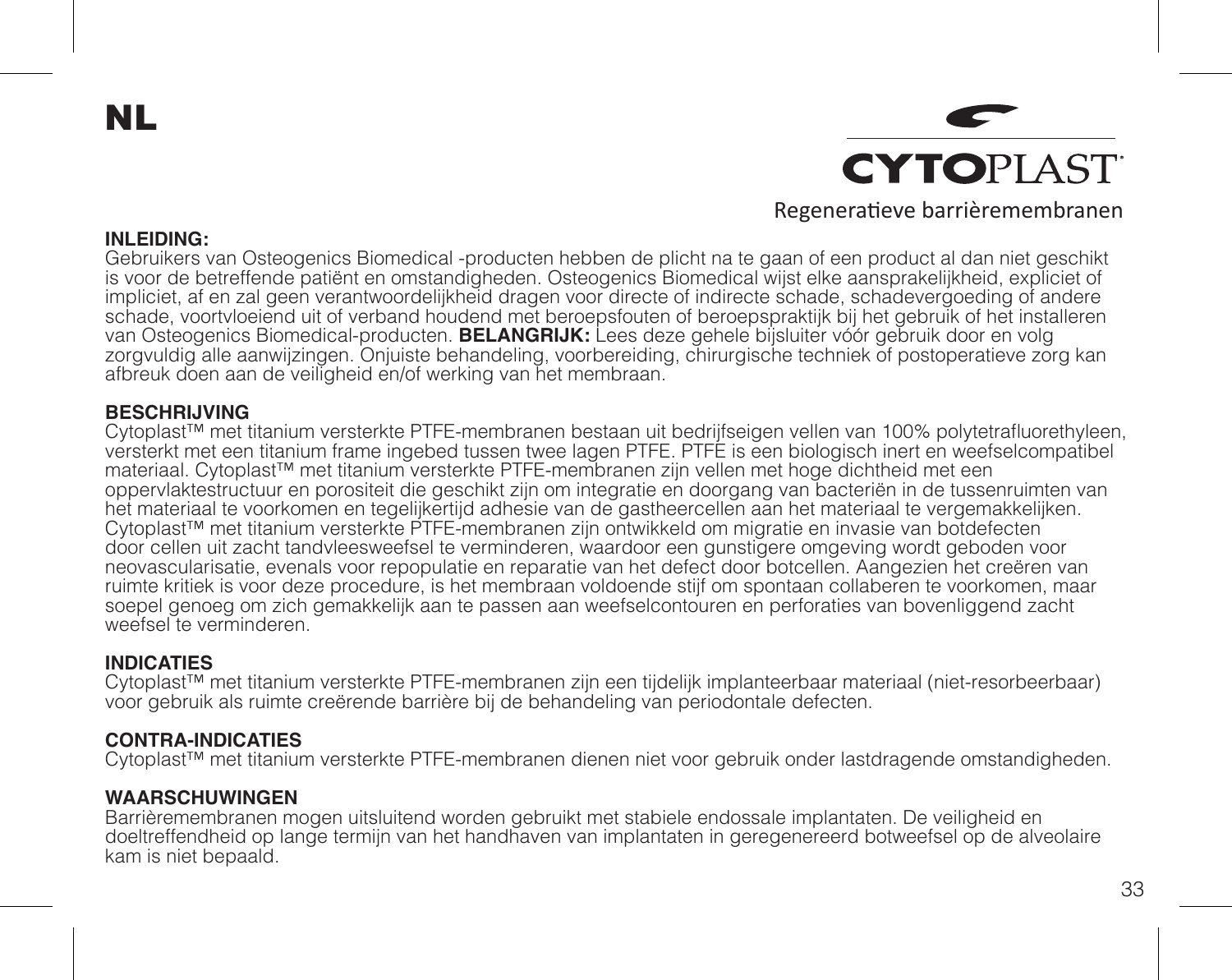## **WAARSCHUWINGEN**

- Krachtens de federale wetgeving in de VS mag dit hulpmiddel uitsluitend aan, door of in opdracht van een bevoegde zorgverlener worden verkocht, gedistribueerd of gebruikt.
- Niet gebruiken als de verpakking vóór gebruik geopend of beschadigd is.
- Cytoplast™ met titanium versterkte PTFE-membranen niet opnieuw gebruiken of opnieuw steriliseren. De veiligheid en doeltreffendheid na hergebruik of hersterilisatie van de Cytoplast™ met titanium versterkte PTFE-membranen zijn niet vastgesteld.
- Cytoplast™ met titanium versterkte PTFE-membranen mogen niet worden gebruikt bij aanwezigheid van een actieve infectie.

# **ONGEWENSTE REACTIES**

Geen gemeld.

# **INFORMATIE OVER MRI-VEILIGHEID**

Uit niet-klinische tests is gebleken dat Cytoplast™ met titanium versterkte PTFE-membranen MR Conditional (onder bepaalde voorwaarden MR-veilig) zijn. Een patiënt met dit hulpmiddel kan veilig worden gescand in een MR-systeem dat aan de volgende voorwaarden voldoet:

- statisch magnetisch veld van 1,5 T en 3,0 T
- maximale ruimtelijke gradiënt van 3.000 gauss/cm (30 T/m)
- maximale, voor het MR-systeem gemelde, voor het gehele lichaam gemiddelde specifieke absorptie (SAR) van 2 W/ kg (normale bedrijfsmodus)

Onder de hierboven gedefinieerde scanvoorwaarden zullen Cytoplast™ met titanium versterkte PTFE-membranen naar verwachting een maximale temperatuurstijging van minder dan 2,3 °C teweegbrengen na 15 minuten continu<br>scannen.

Bij niet-klinische tests doet het door het hulpmiddel veroorzaakte beeldartefact zich voor op een afstand van ongeveer 3 mm van het implantaat wanneer het in beeld wordt gebracht met een gradiënt-echopulssequentie en een 3,0T-MRsysteem.

# **INBRENGEN VAN HET MEMBRAAN**

Open de buitenste schaal van de dubbele blisterverpakking voorzichtig en verwijder de steriele binnenste schaal met het Cytoplast™ met titanium versterkte PTFE-membraan op aseptische wijze in het steriele veld. Het steriele barrièremembraan kan vervolgens van de steriele binnenste schaal worden verwijderd voor gebruik tijdens de chirurgische procedure. Hanteer het membraan uitsluitend met steriele operatiehandschoenen die zijn gewassen in steriel water om de talk te verwijderen, of met een steriele atraumatische tang. Het membraan kan in de gewenste vorm worden geknipt. Titanium kan met een scherpe schaar gemakkelijk worden geknipt. Na het bijknippen mogen er geen scherpe hoeken of ruwe randen zijn. Opmerking: Voor de beste resultaten met getextureerd materiaal plaatst u de kant met kuiltjes omhoog, naar het tandvleesweefsel gericht. Om beter ruimte te kunnen creëren, kan het materiaal desgewenst worden bijgevormd over de vingertoppen of de handgreep van een steriel instrument om een koepelvorm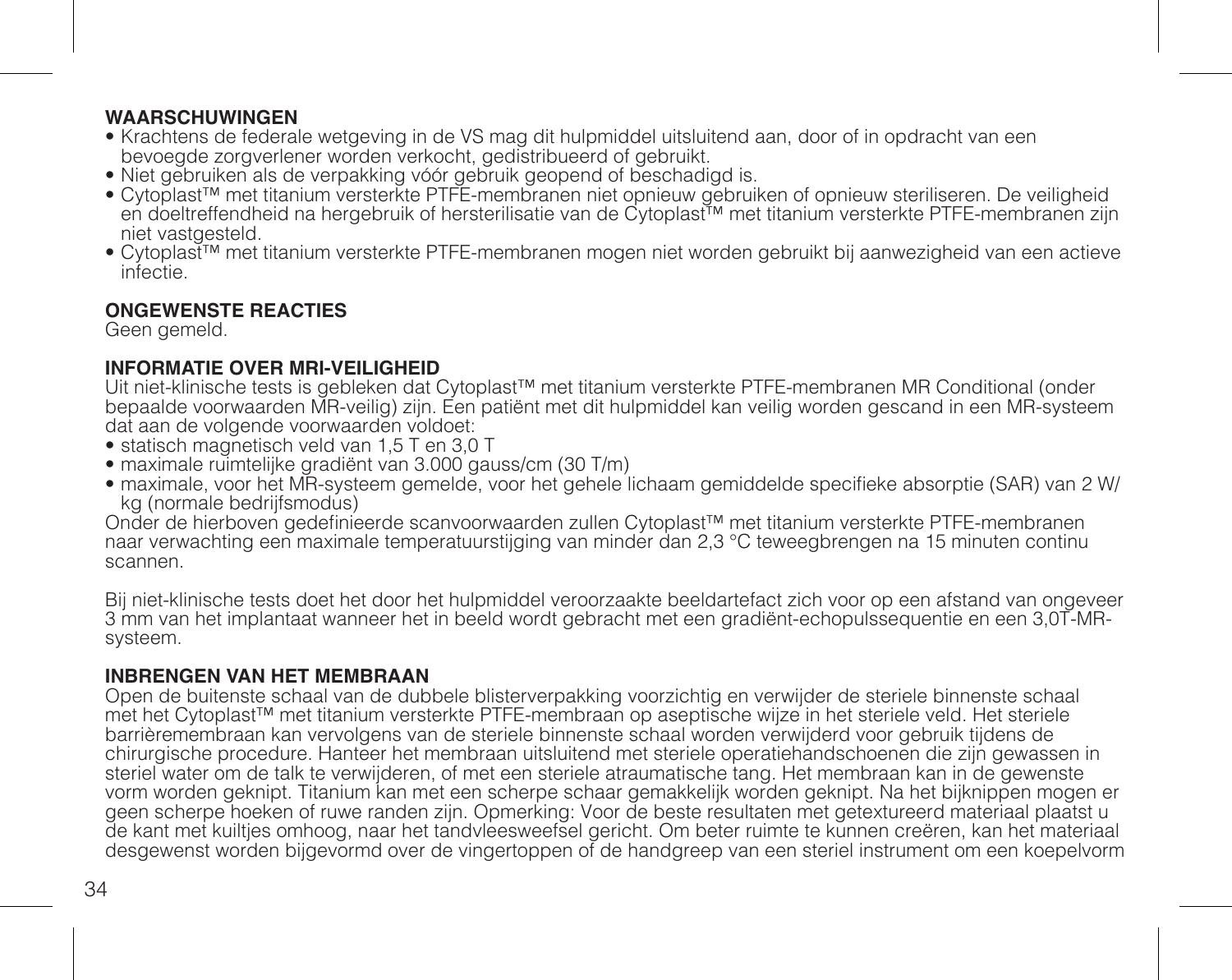te creëren. Het membraan dient zodanig te worden bijgeknipt dat het 3–4 mm uitsteekt buiten de randen van het defect om voldoende bescherming te bieden voor het botdefect en de stabiliteit van het membraan te verbeteren. Het membraan dient zodanig te worden bijgeknipt dat het op een afstand van ten minste 1 mm van de naastgelegen, nietbetrokken tanden blijft. Plaats het membraan voorzichtig om delaminatie te voorkomen. Als het membraan vlakbij het titanium frame wordt afgeknipt of als het frame sterk wordt gebogen, neemt het risico op delaminatie toe. Indien delen van het membraan tijdens plaatsing delamineren, mogen deze niet worden gebruikt. In zeldzame gevallen kan het titanium frame het PTFE-materiaal bij het hanteren perforeren. In dat geval mag het membraan niet worden gebruikt.

Als extra stabiliteit gewenst is, kan het membraan worden gestabiliseerd met hechtingen, chirurgische spijkertjes of schroeven. Gebruik van een niet-resorbeerbare monofil hechtdraad wordt door de fabrikant aanbevolen. Een afname in de spansterkte tijdens de aanvankelijke genezingsperiode van 2 weken kan leiden tot voortijdige blootstelling van het membraan.

Er moet voldoende van de flap vrij liggen om een spanningsvrije sluiting te verkrijgen als primaire sluiting gewenst is. Indien er verticale incisies worden gemaakt, dienen deze op voldoende afstand van het membraan te worden gemaakt. Een dubbelgelaagde wondsluiting met een diepe laag horizontale matrashechtingen, gevolgd door de gebruikelijke wondsluiting met niet-doorlopende hechtingen wordt aanbevolen.

## **BLOOTSTELLING VAN HET MEMBRAAN**

Afhankelijk van de grootte en complexiteit van het defect in kwestie kan behoud van de primaire sluiting vereist zijn voor een voorspelbare regeneratie van botweefsel. De fabrikant beveelt aan om, als primaire sluiting gewenst is en het membraan voortijdig bloot komt te liggen, de erkende, gepubliceerde protocollen voor de behandeling en preventie van blootstelling van PTFE-membranen te volgen.

## **VERWIJDERING VAN HET MEMBRAAN**

Het membraan is niet bedoeld op zijn plaats te blijven als permanent implantaat en moet daarom na de botregeneratieprocedure worden verwijderd. Wanneer het membraan moet worden verwijderd, doet u dit eenvoudig door het blootliggende membraan met een tang vast te pakken en voorzichtig van het weefsel te verwijderen. U kunt verdoving gebruiken voor het comfort van de patiënt, maar dit is doorgaans niet nodig. Als bij het aanbrengen primaire sluiting is verkregen, is het nodig het membraan chirurgisch bloot te leggen om dit te verwijderen.

Na het verwijderen van het membraan zal het geregenereerde weefsel binnen 14 tot 21 dagen re-epitheliseren om het initiële genezingsproces te voltooien. Definitieve botrijping zal echter pas na 6 tot 12 maanden plaatsvinden. Met deze periode moet rekening worden gehouden bij het plannen van behandelingen in gevallen met zware prothetische belasting van geregenereerd bot.

## **VERKRIJGBAARHEID**

Cytoplast™ met titanium versterkte PTFE-membranen worden steriel geleverd in diverse vormen en maten en zijn met titanium versterkt.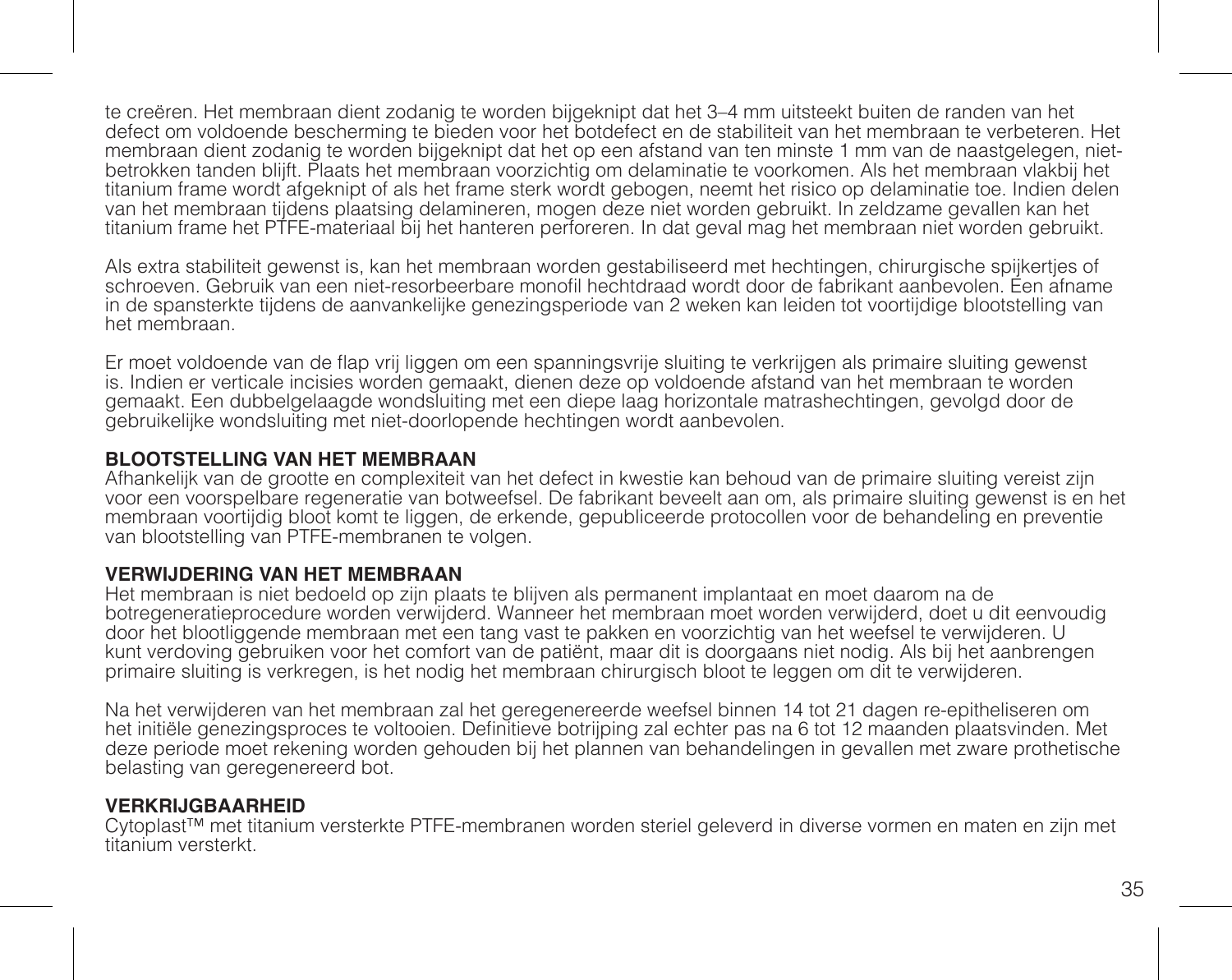# **OP DE ETIKETTERING GEBRUIKTE SYMBOLEN**

Op etiketten op de verpakking kunnen symbolen worden gebruikt om de herkenning te vergemakkelijken.

|                   | Fabrikant                                      |
|-------------------|------------------------------------------------|
|                   | Uiterste gebruiksdatum                         |
|                   | Niet opnieuw gebruiken                         |
|                   | Let op                                         |
|                   | Niet gebruiken als de verpakking beschadigd is |
| <b>STERILE EO</b> | Gesteriliseerd met ethyleenoxide               |
| 15℃∦ 30℃          | Temperatuurlimiet 15-30 °C (59-86 °F)          |
|                   | Niet opnieuw steriliseren                      |
|                   | Partijnummer                                   |
| <b>REF</b>        | Catalogusnummer                                |
| EC<br>RFP         | Gemachtigd vertegenwoordiger in de EU          |
|                   | MR-veilig onder bepaalde voorwaarden           |
|                   | Raadpleeg de gebruiksaanwijzing                |
|                   |                                                |

Osteogenics Biomedical, Inc. W Osteogenics Biomedical, Inc.<br>4620 71st Street, Bldg 78-79<br>Muhbock TX 79424 USA Lubbock, TX 79424 USA www.osteogenics.com

Emergo Europe Prinsessegracht 20 2514 AP The Hague The Netherlands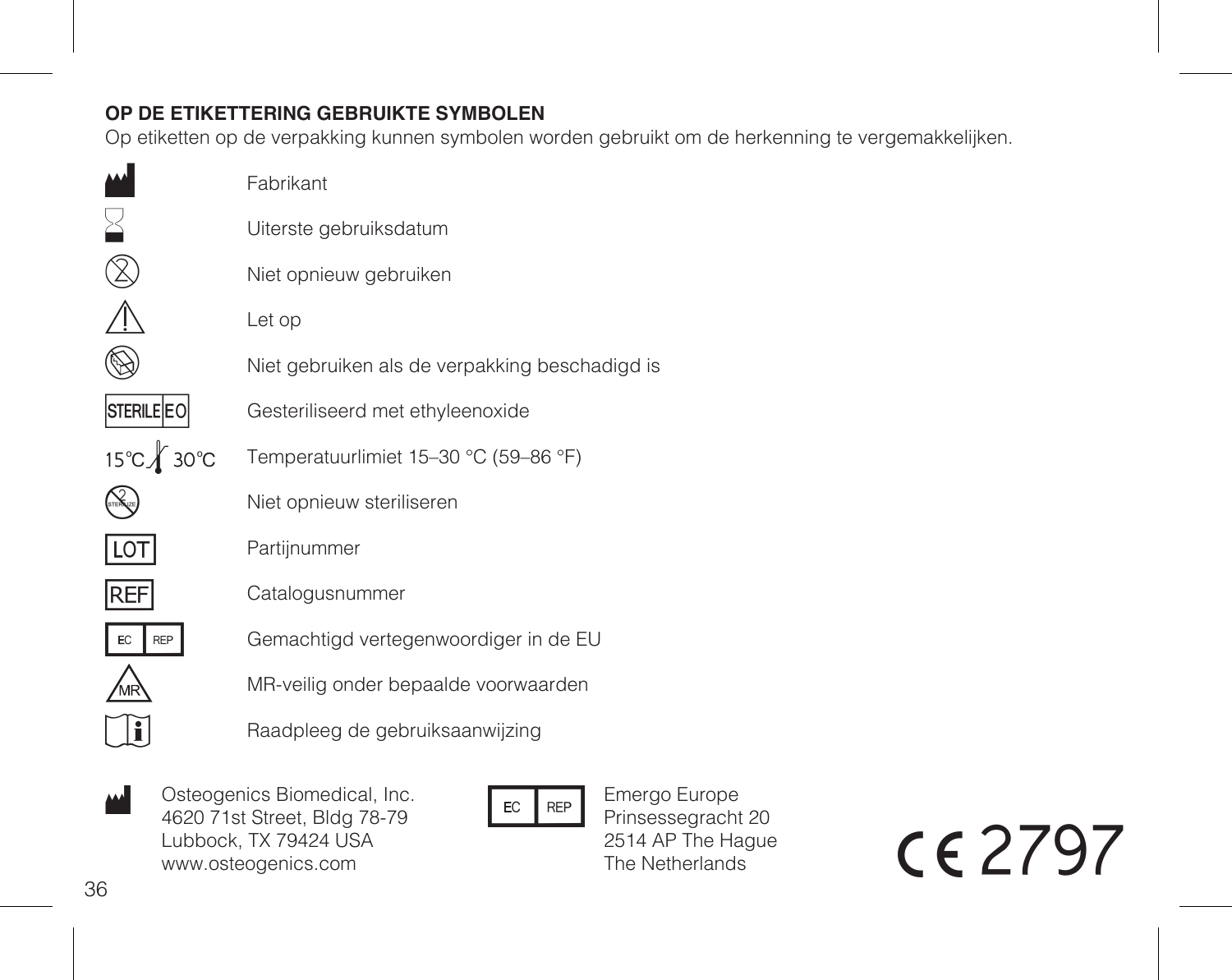CS



## **NÁVOD K POUŽITÍ ÚVOD**

Stanovení vhodnosti nebo nevhodnosti jakéhokoli výrobku pro konkrétního pacienta a konkrétní okolnosti je povinností uživatele výrobků společnosti Osteogenics Biomedical. Společnost Osteogenics Biomedical odmítá jakoukoli odpovědnost, výslovnou či předpokládanou, a neodpovídá za žádné přímé, nepřímé, sankční či jiné škody vzniklé na základě špatného profesionálního úsudku nebo praxe (nebo v souvislosti s nimi) při použití nebo aplikaci výrobků společnosti Osteogenics Biomedical. **DŮLEŽITÉ UPOZORNĚNÍ:** Před použitím si přečtěte celou příbalovou informaci a pečlivě dodržujte všechny pokyny. Nesprávná manipulace, příprava, chirurgická technika nebo pooperační péče mohou negativně ovlivnit bezpečnost a/nebo funkčnost membrány.

## **POPIS**

Titanem vyztužené PTFE membrány Cytoplast™ se skládají z vlastnicky chráněného 100% polytetrafluoroethylenového listu vyztuženého titanovou kostrou zalitou mezi dvěma vrstvami PTFE. PTFE je biologicky inertní materiál kompatibilní s tkání. Titanem vyztužené PTFE membrány Cytoplast™ jsou vysokohustotní listy s povrchovou strukturou a porozitou vhodnou k prevenci integrace a průchodu baktérií mezerami v materiálu a současně usnadňující přilnutí hostitelských buněk k materiálu. Titanem vyztužené PTFE membrány Cytoplast™ jsou určeny ke snížení migrace a vrůstání buněk měkké tkáně dásní do kostních defektů, čímž zajišťují příznivější prostředí pro neovaskularizaci a obnovu kostních buněk v defektu a jeho následnou reparaci. Protože v tomto procesu je klíčové vytvoření prostoru, membrána je dostatečně tuhá, aby nedošlo k jejímu spontánnímu zhroucení, ale dostatečně pružná, aby se snadno přizpůsobila tvarům tkáně a snížila perforaci překrývající měkké tkáně.

#### **INDIKACE**

Titanem vyztužené PTFE membrány Cytoplast™ jsou dočasně implantovatelný materiál (nevstřebatelný) pro použití jako prostor vytvářející bariéra při léčbě parodontálních defektů.

## **KONTRAINDIKACE**

Titanem vyztužené PTFE membrány Cytoplast™ nejsou určeny k použití v podmínkách vyžadujících nesení zátěže.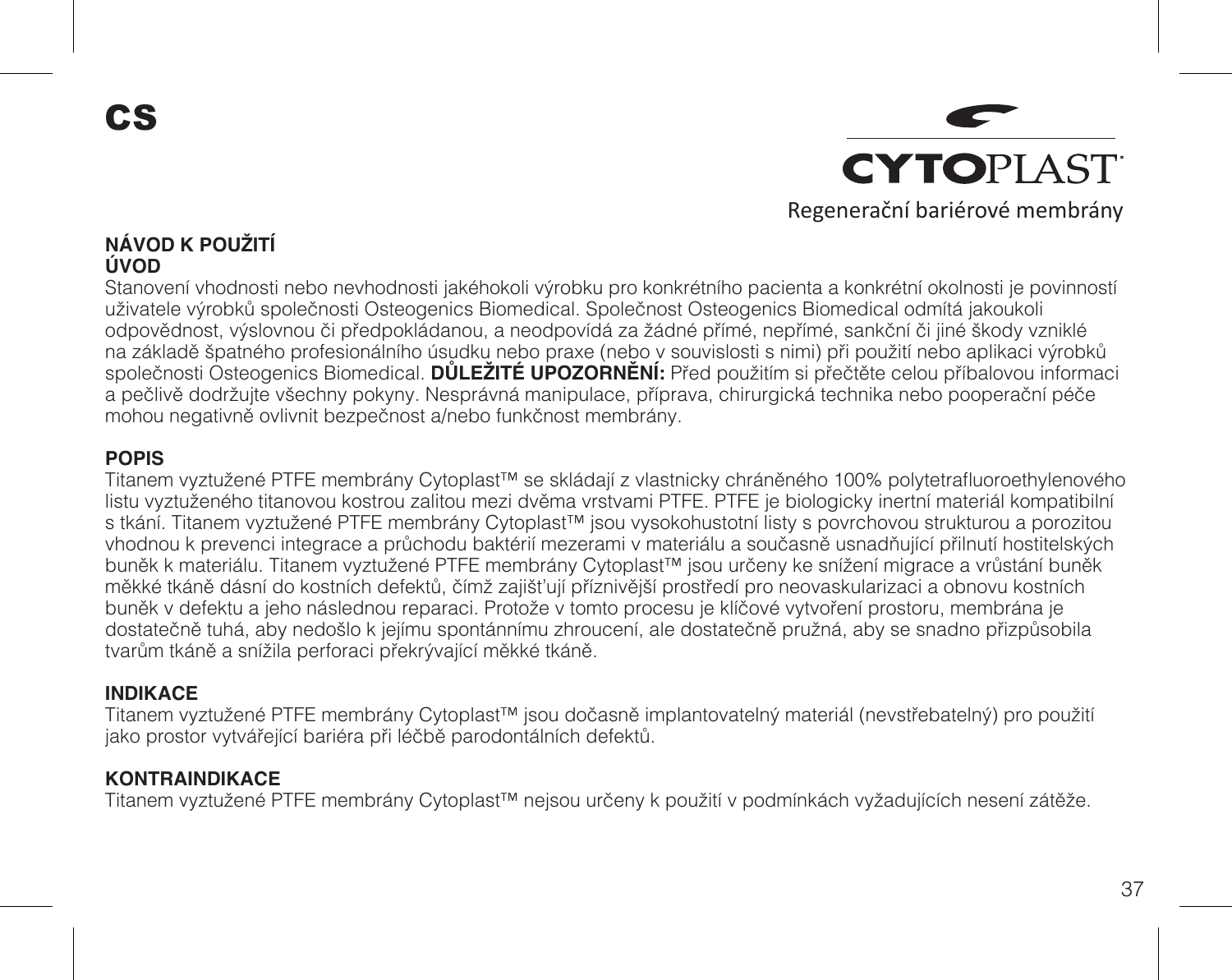# **VAROVÁNÍ**

Bariérové membrány se smějí používat pouze se stabilními endoseálními implantáty a dlouhodobá bezpečnost a účinnost udržování endoseálních implantátů v regenerované kostní tkáni na čelistních výběžcích nebyla stanovena.

# **UPOZORNĚNÍ**

- USA Federální zákony dovolují prodej, distribuci nebo použití tohoto prostředku pouze lékařům nebo na jejich předpis.
- Nepoužívejte, pokud byl obal před použitím otevřen nebo poškozen.
- Titanem vyztužené PTFE membrány Cytoplast™ nepoužívejte opětovně a neprovádějte jejich opětovnou sterilizaci. Bezpečnost a účinnost titanem vyztužených PTFE membrán Cytoplast™ po opětovném použití nebo opětovné sterilizaci nebyla stanovena.
- Titanem vyztužené PTFE membrány Cytoplast™ se nesmí používat v přítomnosti aktivní infekce.

# **NEŽÁDOUCÍ REAKCE**

Nebyly hlášeny.

# **INFORMACE O BEZPEČNOSTI PŘI VYŠETŘENÍ MR**

Neklinické testování prokázalo, že titanem vyztužené PTFE membrány Cytoplast™ jsou podmíněně bezpečné pro MR. Pacient s tímto prostředkem může být bezpečně snímkován systémem MR splňujícím následující podmínky:

- Statické magnetické pole 1,5 T nebo 3,0 T
- Maximální prostorový gradient 3 000 G/cm (30 T/m)
- Maximální MR systémem hlášená specifická míra absorpce (specific absorption rate, SAR) přepočtená na celé tělo o hodnotě 2 W/kg (normální provozní režim)

Za výše definovaných podmínek snímkování se očekává, že u titanem vyztužených PTFE membrán Cytoplast™ dojde k maximálnímu zvýšení teploty o méně než 2,3 °C za 15 minut nepřetržitého snímkování.

V neklinických testech zasahoval artefakt obrazu způsobený prostředkem přibližně 3 mm od implantátu zobrazeného při použití pulzní sekvence gradient echo a systému MR o síle 3,0 T.

# **ZAVEDENÍ MEMBRÁNY**

Opatrně otevřete vnější tácek dvojitého blistru a aseptickou technikou přemístěte sterilní vnitřní tácek obsahující titanem vyztuženou PTFE membránu Cytoplast™ do sterilního pole. Sterilní bariérová membrána může být poté vyjmuta ze sterilního vnitřního tácku pro použití při chirurgickém zákroku. S membránou manipulujte pouze ve sterilních chirurgických rukavicích, které byly omyty sterilní vodou, aby z nich byl odstraněn pudr (talek), nebo sterilními atraumatickými kleštěmi. Membrána se může stříhat na požadovanou konfiguraci. Titan se snadno stříhá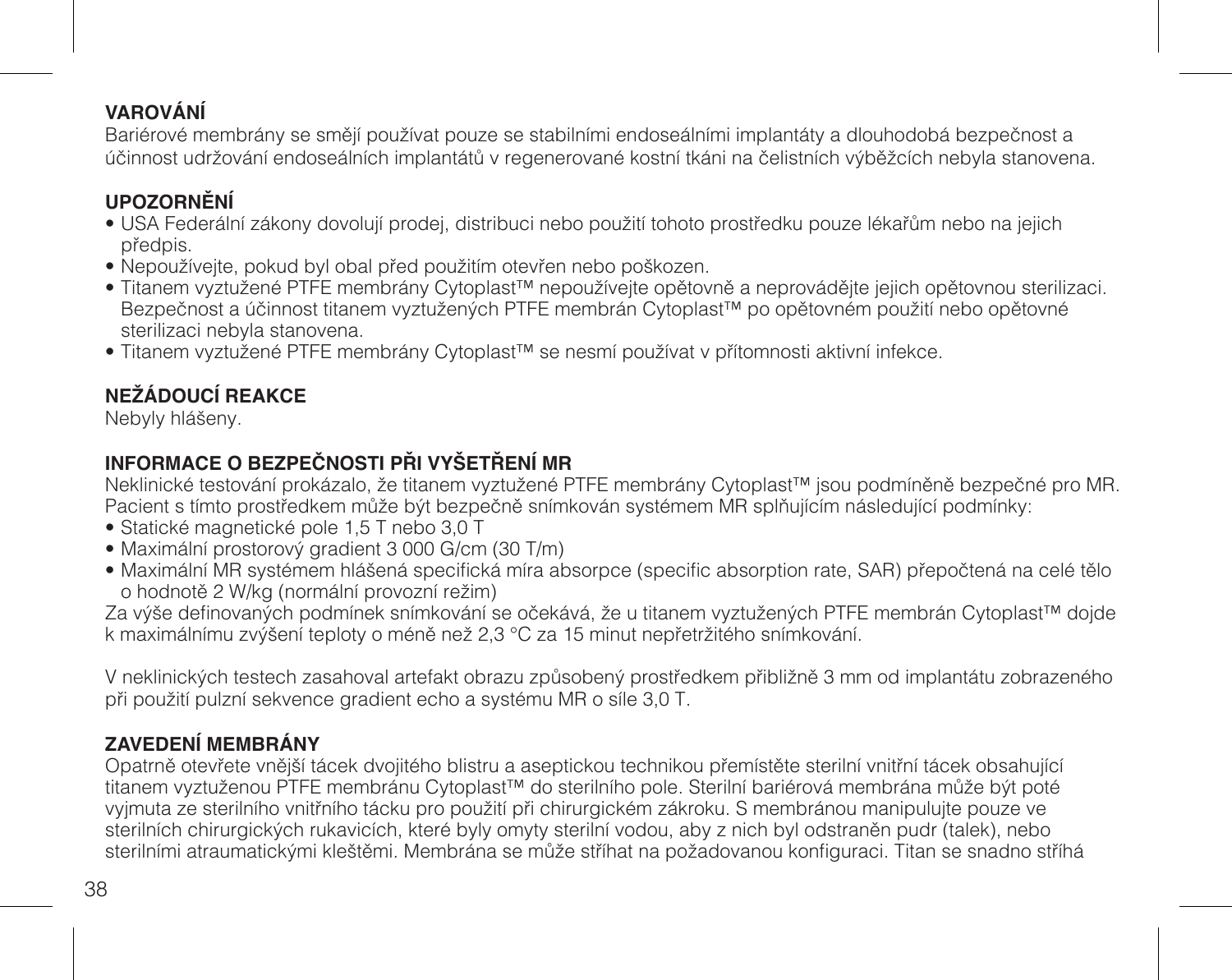ostrými nůžkami. Po stříhání nesmí zůstat žádné ostré rohy ani hrany. Poznámka: Pro dosažení nejlepších výsledků s texturovaným materiálem umístěte stranu s důlky nahoru směrem k tkáni dásně. Pro lepší vytvoření prostoru můžete materiál zatočit kolem špičky prstu nebo rukojeti sterilního nástroje, aby vytvořil tvar kopule, pokud je to třeba. Membránu ostřihněte, aby přesahovala asi 3–4 mm za okraje defektu a byla tak zajištěna adekvátní ochrana kostního defektu a zlepšila se stabilita membrány. Membrána se musí ostřihnout, aby byla minimálně 1 mm od přilehlého zubu, který není součástí zákroku. Při umisťování membrány postupujte opatrně, aby nedošlo k delaminaci. Zastřižení membrány v blízkosti titanové kostry nebo nadměrné ohýbání kostry může zvýšit riziko delaminace. Části membrány, u kterých při umisťování došlo k delaminaci, nepoužívejte. Ve vzácných případech může při manipulaci titanová kostra perforovat PTFE materiál. V takovém případě membránu nepoužívejte.

Pokud potřebujete větší stabilitu, můžete membránu stabilizovat stehy, chirurgickými svorkami nebo šrouby. Výrobce doporučuje použití nevstřebatelného monofilního vlákna. Ztráta pevnosti v tahu v průběhu prvních 2 týdnů hojení může vést k předčasnému obnažení membrány.

Pokud je požadován primární uzávěr, dásňový lalok musí být dostatečně uvolněný, aby uzávěr nebyl napnutý. Případné vertikální incize nesmí být provedeny v blízkosti membrány. Doporučuje se dvouvrstvý uzávěr sestávající z hluboké vrstvy horizontálních matracových stehů následovaný standardním uzávěrem rány s přerušovanými stehy.

# **OBNAŽENÍ MEMBRÁNY**

V závislosti na velikosti a složitosti daného defektu může být pro předvídatelnou regeneraci kosti vyžadováno udržování primárního uzávěru. Pokud je primární uzávěr vyžadován a dojde k předčasnému obnažení membrány, výrobce doporučuje následující uznávané a publikované protokoly pro léčbu a prevenci obnažení PTFE membrány.

# **ODSTRANĚNÍ MEMBRÁNY**

Membrána není určena k umístění jako trvalý implantát a proto musí být po dokončení procesu kostní regenerace odstraněna. Pokud chcete odstranit obnaženou membránu, můžete ji odstranit snadno uchopením kleštěmi a opatrným vytažením z tkáně. Pro zvýšení komfortu pacienta je možné použít anestezii, ale obvykle to není třeba. Pokud byl při umístění proveden primární uzávěr, při odstranění bude nutné membránu obnažit chirurgicky.

Po odstranění membrány se na regenerované tkáni do 14–21 dnů znovu vytvoří epitelové buňky a proces hojení se tak dokončí. Zralosti kosti je však dosaženo až po 6 až 12 měsících. Tento časový rámec je třeba vzít v úvahu při plánování léčby v případech, kdy regenerovaná kost ponese velkou protetickou zátěž.

# **ZPŮSOB DODÁNÍ**

Titanem vyztužené PTFE membrány Cytoplast™ se dodávají sterilní v řadě tvarů a velikostí a jsou vyztužené titanem.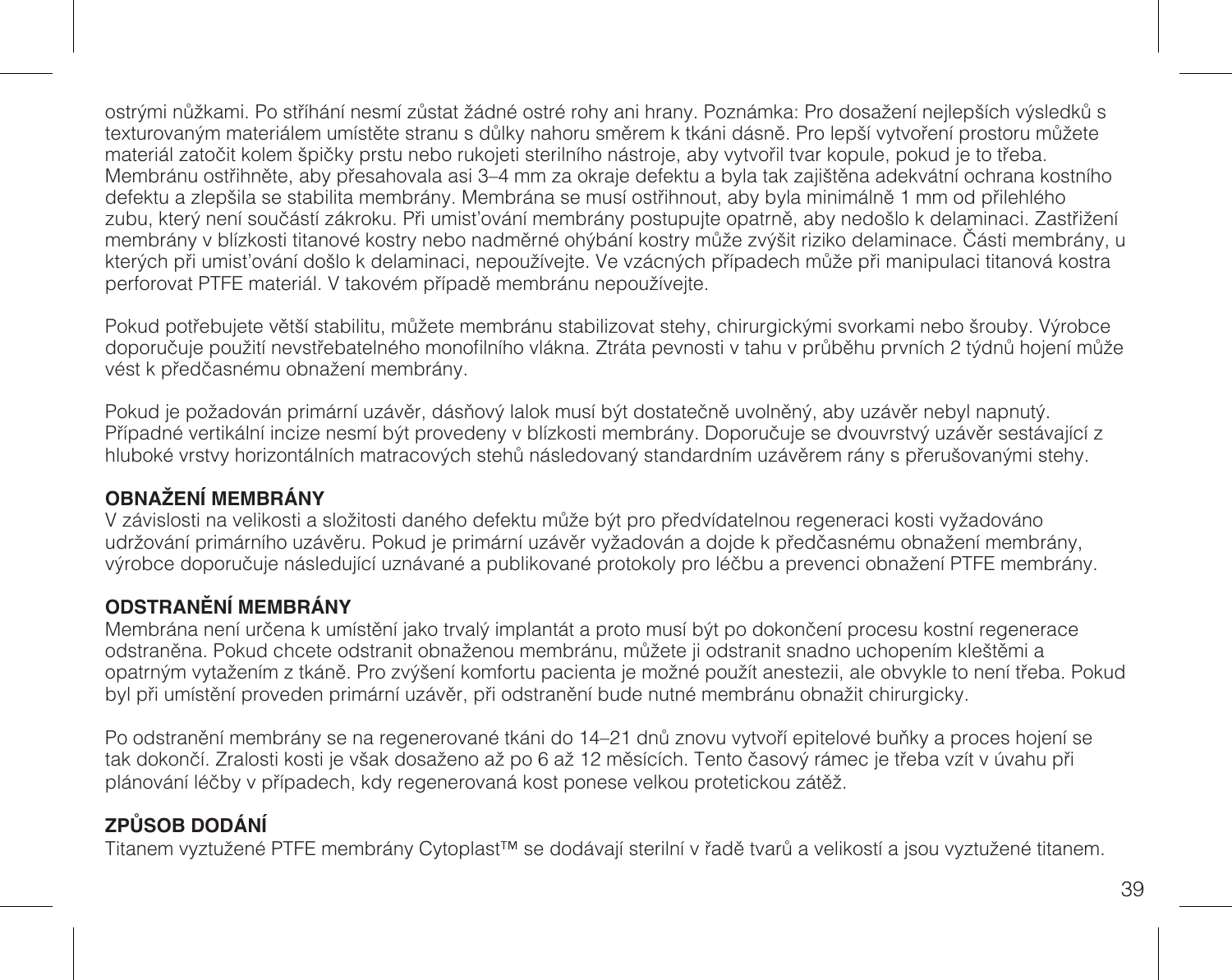# **OZNAČENÍ NA OBALU**

Pro snadnou identifikaci se na označení obalu mohou používat symboly.

|                   | Výrobce                                        |
|-------------------|------------------------------------------------|
|                   | Použít do data                                 |
|                   | Nepoužívat opětovně                            |
|                   | Pozor                                          |
|                   | Nepoužívat, jestliže je balení poškozeno       |
| <b>STERILE EO</b> | Sterilizováno ethylenoxidem                    |
| 15℃∦ 30℃          | Omezení teploty 15 °C - 30 °C (59 °F - 86 °F)  |
|                   | Neprovádět opětovnou sterilizaci               |
| LOT               | Kód dávky                                      |
| <b>REF</b>        | Katalogové číslo                               |
| EC<br>REP         | Zplnomocněný zástupce v Evropském společenstvi |
|                   | Podmíněně bezpečný pro MR                      |
|                   | Čtěte návod k použití                          |
|                   |                                                |

Osteogenics Biomedical, Inc. W Osteogenics Biomedical, Inc.<br>4620 71st Street, Bldg 78-79<br>Muhbock TX 79424 USA Lubbock, TX 79424 USA www.osteogenics.com

Emergo Europe Prinsessegracht 20 2514 AP The Hague The Netherlands